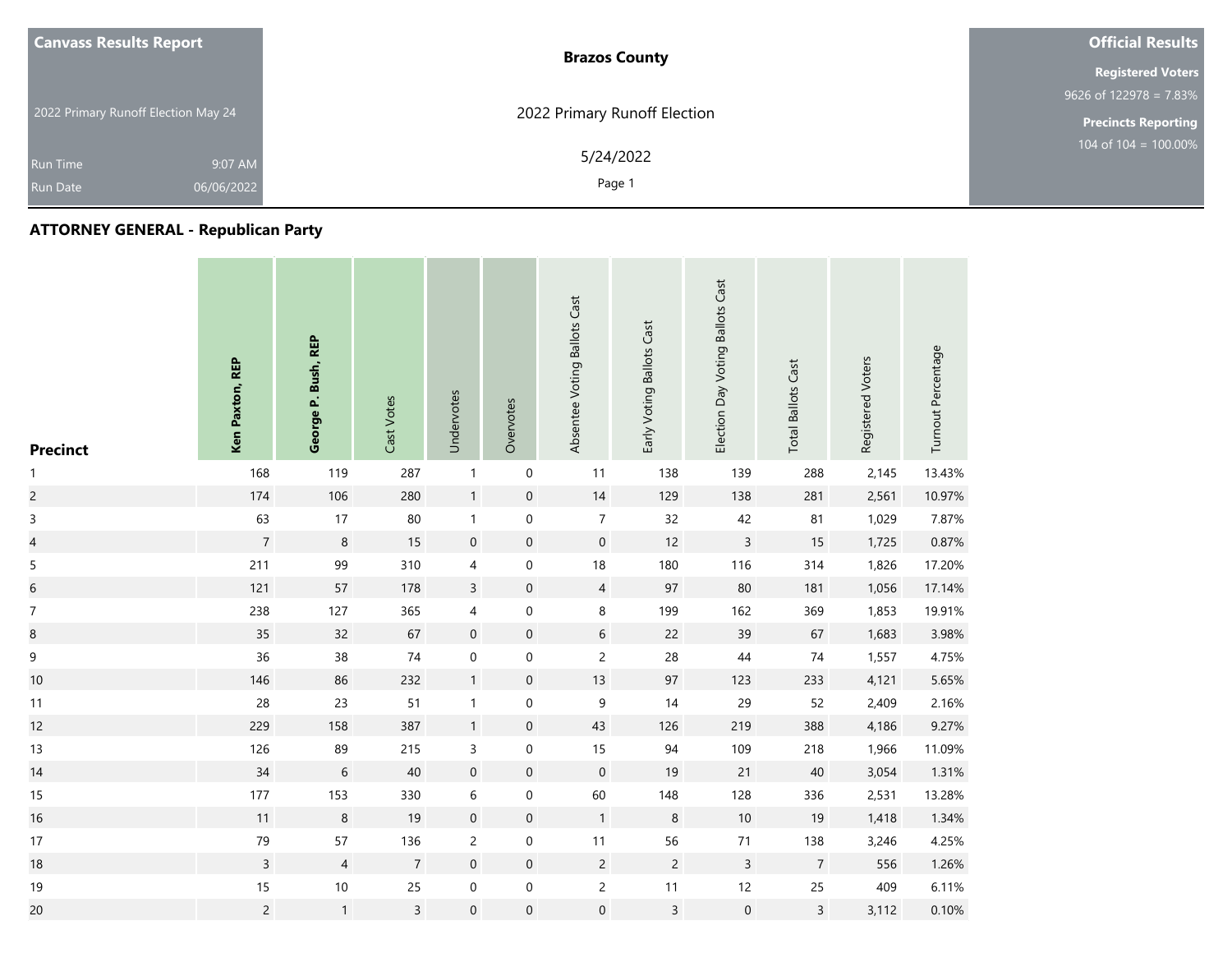| <b>Canvass Results Report</b>       | <b>Brazos County</b>         | <b>Official Results</b>    |
|-------------------------------------|------------------------------|----------------------------|
|                                     |                              | <b>Registered Voters</b>   |
|                                     |                              | 9626 of 122978 = 7.83%     |
| 2022 Primary Runoff Election May 24 | 2022 Primary Runoff Election | <b>Precincts Reporting</b> |
| <b>Run Time</b>                     | 5/24/2022<br>9:07 AM         | $104$ of $104 = 100.00\%$  |
| 06/06/2022<br><b>Run Date</b>       | Page 2                       |                            |

| <b>Precinct</b> | Ken Paxton, REP | George P. Bush, REP | Cast Votes | Undervotes       | Overvotes           | Absentee Voting Ballots Cast | Early Voting Ballots Cast | Election Day Voting Ballots Cast | <b>Total Ballots Cast</b> | Registered Voters | Turnout Percentage |
|-----------------|-----------------|---------------------|------------|------------------|---------------------|------------------------------|---------------------------|----------------------------------|---------------------------|-------------------|--------------------|
| 21              | $\overline{4}$  | $\overline{5}$      | 9          | $\boldsymbol{0}$ | $\boldsymbol{0}$    | $\boldsymbol{0}$             | 5                         | 4                                | 9                         | 1,368             | 0.66%              |
| 22              | $10\,$          | $\mathbf 0$         | $10\,$     | $\boldsymbol{0}$ | $\boldsymbol{0}$    | $\mathbf{1}$                 | $\overline{c}$            | $\overline{7}$                   | $10$                      | 403               | 2.48%              |
| 23              | $\,$ 6 $\,$     | 3                   | 9          | $\boldsymbol{0}$ | $\boldsymbol{0}$    | $\boldsymbol{0}$             | $\sqrt{6}$                | $\mathsf 3$                      | 9                         | 85                | 10.59%             |
| 24              | 73              | 73                  | 146        | $\overline{3}$   | $\mathsf{O}\xspace$ | $10\,$                       | ${\bf 78}$                | 61                               | 149                       | 2,039             | 7.31%              |
| 25              | $\overline{c}$  | $\mathbf{1}$        | 3          | $\boldsymbol{0}$ | $\boldsymbol{0}$    | $\mathbf 0$                  | $\mathsf 3$               | $\mathsf{O}\xspace$              | 3                         | 1,061             | 0.28%              |
| 26              | 268             | 180                 | 448        | $\sqrt{6}$       | $\mathbf 0$         | $34$                         | 212                       | 208                              | 454                       | 3,726             | 12.18%             |
| 27              | 352             | 213                 | 565        | 9                | $\boldsymbol{0}$    | 23                           | 327                       | 224                              | 574                       | 2,670             | 21.50%             |
| 28              | 45              | 26                  | 71         | $\pmb{0}$        | $\mathbf 0$         | $\overline{4}$               | 32                        | 35                               | 71                        | 596               | 11.91%             |
| 29              | 65              | 51                  | 116        | $\boldsymbol{0}$ | $\mathbf 0$         | 13                           | 48                        | 55                               | 116                       | 855               | 13.57%             |
| 30              | 62              | 31                  | 93         | $\mathbf{1}$     | $\mathsf{O}\xspace$ | $10$                         | 46                        | 38                               | 94                        | 2,493             | 3.77%              |
| 31              | 67              | 73                  | 140        | 3                | 0                   | $17$                         | 61                        | 65                               | 143                       | 3,243             | 4.41%              |
| 32              | $20\,$          | $37\,$              | 57         | $\mathbf{1}$     | $\pmb{0}$           | $\mathbf{1}$                 | 32                        | 25                               | 58                        | 623               | 9.31%              |
| 33              | 5               | $\mathbf{1}$        | 6          | $\boldsymbol{0}$ | $\mathbf 0$         | $\mathbf 0$                  | $\boldsymbol{0}$          | $\,6\,$                          | $\,$ 6 $\,$               | 1,443             | 0.42%              |
| 34              | 16              | 11                  | 27         | $\boldsymbol{0}$ | $\pmb{0}$           | $\mathbf{1}$                 | $10$                      | 16                               | 27                        | 2,105             | 1.28%              |
| 35              | 34              | 19                  | 53         | $\boldsymbol{0}$ | $\boldsymbol{0}$    | $\overline{c}$               | 31                        | 20                               | 53                        | 4,191             | 1.26%              |
| 36              | 134             | 157                 | 291        | $\overline{c}$   | $\mathbf 0$         | 33                           | 128                       | 132                              | 293                       | 4,289             | 6.83%              |
| 37              | 12              | 24                  | 36         | $\mathbf{1}$     | $\boldsymbol{0}$    | $\mathsf{3}$                 | 13                        | 21                               | 37                        | 172               | 21.51%             |
| 38              | $\overline{9}$  | $\overline{3}$      | 12         | $\pmb{0}$        | $\pmb{0}$           | $\mathsf{O}\xspace$          | $\overline{4}$            | $\,8\,$                          | 12                        | 477               | 2.52%              |
| 39              | 68              | 45                  | 113        | $\mathbf{1}$     | $\boldsymbol{0}$    | $18\,$                       | 54                        | 42                               | 114                       | 1,692             | 6.74%              |
| 40              | 232             | 231                 | 463        | $\,$ 6 $\,$      | $\pmb{0}$           | 32                           | 217                       | 220                              | 469                       | 3,948             | 11.88%             |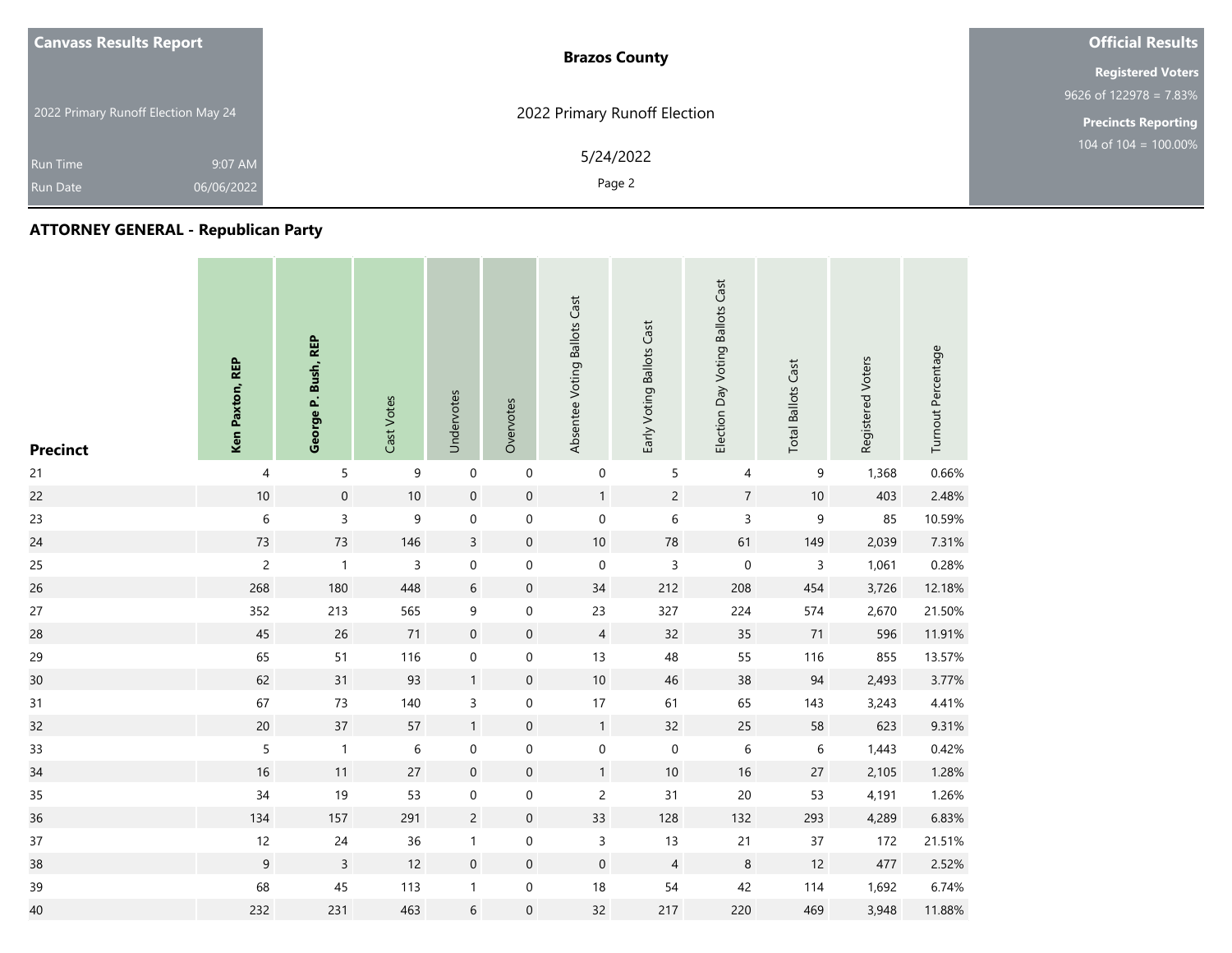| <b>Canvass Results Report</b>       |            | <b>Brazos County</b>         | <b>Official Results</b>    |
|-------------------------------------|------------|------------------------------|----------------------------|
|                                     |            |                              | <b>Registered Voters</b>   |
|                                     |            |                              | $9626$ of 122978 = 7.83%   |
| 2022 Primary Runoff Election May 24 |            | 2022 Primary Runoff Election | <b>Precincts Reporting</b> |
| Run Time                            | 9:07 AM    | 5/24/2022                    | 104 of $104 = 100.00\%$    |
| <b>Run Date</b>                     | 06/06/2022 | Page 3                       |                            |

| <b>Precinct</b> | Ken Paxton, REP  | George P. Bush, REP | Cast Votes       | Undervotes       | Overvotes           | Absentee Voting Ballots Cast | Early Voting Ballots Cast | Election Day Voting Ballots Cast | <b>Total Ballots Cast</b> | Registered Voters   | Turnout Percentage |
|-----------------|------------------|---------------------|------------------|------------------|---------------------|------------------------------|---------------------------|----------------------------------|---------------------------|---------------------|--------------------|
| 41              | 98               | 88                  | 186              | $\,0\,$          | $\mathbf 0$         | 28                           | 81                        | $77\,$                           | 186                       | 1,508               | 12.33%             |
| 42              | $\boldsymbol{0}$ | $\mathsf{O}\xspace$ | $\mathbf 0$      | $\mathbf 0$      | $\mathbf 0$         | $\mathbf 0$                  | $\mathbf 0$               | $\mathsf{O}\xspace$              | $\boldsymbol{0}$          | $\mathsf{O}\xspace$ | 0.00%              |
| 43              | 5                | 3                   | $\,8\,$          | $\mathbf 0$      | $\boldsymbol{0}$    | $\mathbf 0$                  | 6                         | $\overline{c}$                   | 8                         | 232                 | 3.45%              |
| 44              | 8                | $\bf 8$             | 16               | $\mathbf 0$      | $\mathsf{O}\xspace$ | $\mathbf 0$                  | $\boldsymbol{9}$          | $\boldsymbol{7}$                 | 16                        | 133                 | 12.03%             |
| 45              | $\,$ 6 $\,$      | 5                   | 11               | $\mathbf 0$      | $\boldsymbol{0}$    | $\boldsymbol{0}$             | $\overline{7}$            | 4                                | 11                        | 156                 | 7.05%              |
| 46              | 14               | $\overline{7}$      | 21               | $\mathbf 0$      | $\mathbf 0$         | $\mathsf{O}\xspace$          | 15                        | $\sqrt{6}$                       | 21                        | 394                 | 5.33%              |
| 47              | 12               | 5                   | 17               | $\mathbf{1}$     | $\boldsymbol{0}$    | 4                            | 11                        | $\mathsf{3}$                     | 18                        | 494                 | 3.64%              |
| 48              | 12               | 19                  | 31               | $\mathbf 0$      | $\boldsymbol{0}$    | $\overline{c}$               | $17\,$                    | 12                               | 31                        | 236                 | 13.14%             |
| 49              | $\mathbf 0$      | $\boldsymbol{0}$    | $\mathbf 0$      | $\mathbf 0$      | $\boldsymbol{0}$    | $\boldsymbol{0}$             | $\mathbf 0$               | $\mathbf 0$                      | $\pmb{0}$                 | 295                 | 0.00%              |
| 50              | $\overline{c}$   | $\mathbf 0$         | $\overline{c}$   | $\mathbf 0$      | $\mathsf{O}\xspace$ | $\mathsf{O}\xspace$          | $\mathbf 0$               | $\overline{c}$                   | $\overline{c}$            | $\overline{c}$      | 100.00%            |
| 51              | $\boldsymbol{0}$ | $\mathbf 0$         | $\boldsymbol{0}$ | $\boldsymbol{0}$ | $\mathbf 0$         | $\mathbf 0$                  | $\mathbf 0$               | $\mathsf{O}\xspace$              | $\mathbf 0$               | $\mathsf{O}\xspace$ | 0.00%              |
| 52              | $\boldsymbol{0}$ | $\mathbf{1}$        | $\mathbf{1}$     | $\mathbf 0$      | $\mathsf{O}\xspace$ | $\mathsf{O}\xspace$          | $\mathbf 0$               | $\mathbf{1}$                     | $\mathbf{1}$              | 21                  | 4.76%              |
| 53              | $\overline{c}$   | $\pmb{0}$           | $\overline{c}$   | $\mathbf 0$      | 0                   | $\mathbf 0$                  | $\mathbf 0$               | $\overline{c}$                   | $\overline{c}$            | 171                 | 1.17%              |
| 54              | 67               | 65                  | 132              | $\mathbf{1}$     | $\mathbf 0$         | 11                           | 67                        | 55                               | 133                       | 672                 | 19.79%             |
| 55              | 38               | 63                  | 101              | $\boldsymbol{0}$ | 0                   | $10\,$                       | 46                        | 45                               | 101                       | 3,010               | 3.36%              |
| 56              | $\boldsymbol{0}$ | $\overline{c}$      | $\overline{c}$   | $\mathbf 0$      | $\boldsymbol{0}$    | $\mathbf 0$                  | $\mathsf{O}\xspace$       | $\overline{c}$                   | $\overline{c}$            | 40                  | 5.00%              |
| 57              | 3                | $\mathbf 0$         | $\mathsf 3$      | $\boldsymbol{0}$ | $\mathbf 0$         | $\mathbf 0$                  | 3                         | $\mathbf 0$                      | $\overline{3}$            | 283                 | 1.06%              |
| 58              | 26               | 17                  | 43               | $\mathbf 0$      | $\mathbf 0$         | $\overline{7}$               | 22                        | 14                               | 43                        | 854                 | 5.04%              |
| 59              | $\mathbf{1}$     | $\mathbf{1}$        | $\overline{c}$   | $\boldsymbol{0}$ | $\boldsymbol{0}$    | $\mathbf 0$                  | $\boldsymbol{0}$          | $\overline{c}$                   | $\overline{c}$            | 32                  | 6.25%              |
| 60              | 21               | $\,8\,$             | 29               | $\mathbf 0$      | $\mathbf 0$         | $\mathbf{1}$                 | 14                        | 14                               | 29                        | 99                  | 29.29%             |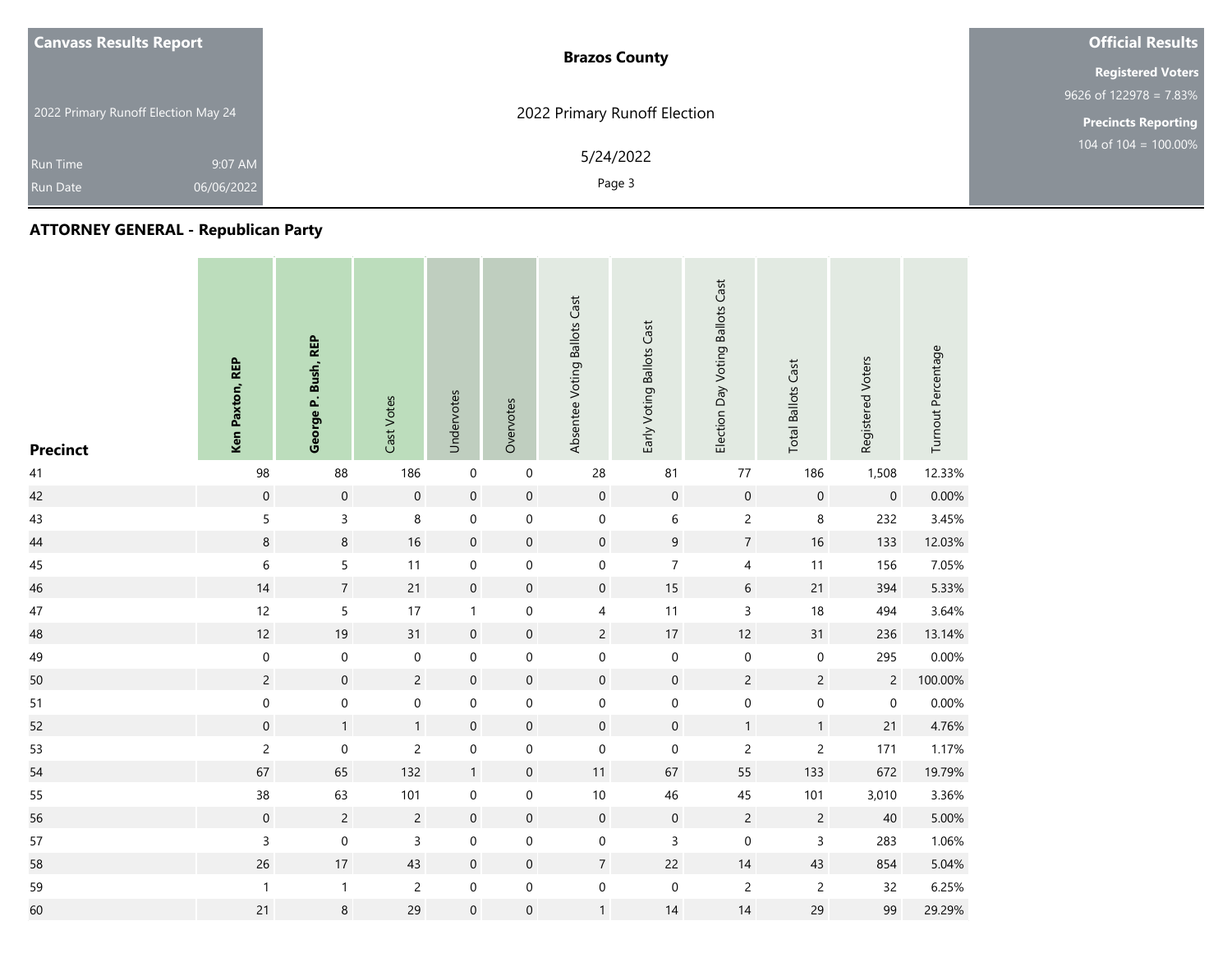| <b>Canvass Results Report</b>       | <b>Brazos County</b>         | <b>Official Results</b>    |
|-------------------------------------|------------------------------|----------------------------|
|                                     |                              | <b>Registered Voters</b>   |
|                                     |                              | 9626 of 122978 = $7.83\%$  |
| 2022 Primary Runoff Election May 24 | 2022 Primary Runoff Election | <b>Precincts Reporting</b> |
| 9:07 AM<br>Run Time                 | 5/24/2022                    | $104$ of $104 = 100.00\%$  |
| 06/06/2022<br><b>Run Date</b>       | Page 4                       |                            |

| <b>Precinct</b> | Ken Paxton, REP  | George P. Bush, REP | Cast Votes       | Undervotes       | Overvotes           | Absentee Voting Ballots Cast | Early Voting Ballots Cast | Election Day Voting Ballots Cast | <b>Total Ballots Cast</b> | Registered Voters | Turnout Percentage |
|-----------------|------------------|---------------------|------------------|------------------|---------------------|------------------------------|---------------------------|----------------------------------|---------------------------|-------------------|--------------------|
| 61              | $\mathsf 9$      | 6                   | 15               | $\mathbf{1}$     | $\boldsymbol{0}$    | $\mathbf 0$                  | 6                         | $10\,$                           | 16                        | 54                | 29.63%             |
| 62              | 15               | $\overline{7}$      | 22               | $\mathbf 0$      | $\mathsf{O}\xspace$ | $\mathbf{1}$                 | $10\,$                    | 11                               | 22                        | 1,091             | 2.02%              |
| 63              | 223              | 191                 | 414              | $\mathbf{1}$     | 0                   | 26                           | 171                       | 218                              | 415                       | 2,135             | 19.44%             |
| 64              | 305              | 273                 | 578              | 5                | $\boldsymbol{0}$    | 59                           | 284                       | 240                              | 583                       | 3,661             | 15.92%             |
| 65              | 23               | 11                  | 34               | $\pmb{0}$        | 0                   | $\mathbf{1}$                 | 16                        | 17                               | 34                        | 247               | 13.77%             |
| 66              | 53               | 29                  | 82               | $\mathbf 0$      | $\mathbf 0$         | $\mathsf{O}\xspace$          | 46                        | 36                               | 82                        | 907               | 9.04%              |
| 67              | $10\,$           | 13                  | 23               | $\mathbf{1}$     | $\boldsymbol{0}$    | $\boldsymbol{0}$             | $\,8\,$                   | 16                               | 24                        | 455               | 5.27%              |
| 68              | $\boldsymbol{0}$ | $\mathbf 0$         | $\boldsymbol{0}$ | $\boldsymbol{0}$ | $\boldsymbol{0}$    | $\mathbf 0$                  | $\boldsymbol{0}$          | $\mathbf 0$                      | $\mathbf 0$               | $\boldsymbol{0}$  | 0.00%              |
| 69              | 153              | 109                 | 262              | $\mathbf{1}$     | $\boldsymbol{0}$    | 12                           | 93                        | 158                              | 263                       | 3,905             | 6.73%              |
| 70              | 36               | 22                  | 58               | $\mathbf 0$      | $\mathbf 0$         | $\overline{4}$               | 22                        | 32                               | 58                        | 1,408             | 4.12%              |
| $71$            | $\,$ 6 $\,$      | $\,8\,$             | 14               | $\pmb{0}$        | $\boldsymbol{0}$    | $\mathsf{O}\xspace$          | $10\,$                    | $\overline{4}$                   | 14                        | 114               | 12.28%             |
| 72              | $\mathbf{1}$     | $\overline{c}$      | $\overline{3}$   | $\mathbf 0$      | $\mathsf{O}\xspace$ | $\mathsf{O}\xspace$          | $\overline{1}$            | $\overline{c}$                   | $\overline{3}$            | 90                | 3.33%              |
| $73$            | 258              | 195                 | 453              | 6                | $\pmb{0}$           | $18\,$                       | 244                       | 197                              | 459                       | 2,948             | 15.57%             |
| 74              | $\mathbf{1}$     | $\overline{1}$      | $\overline{c}$   | $\mathbf 0$      | $\mathsf{O}\xspace$ | 1                            | $\mathbf 0$               | $\mathbf{1}$                     | $\overline{c}$            | 1,294             | 0.15%              |
| $75\,$          | $30\,$           | 26                  | 56               | $\boldsymbol{0}$ | $\boldsymbol{0}$    | $\overline{c}$               | $16\,$                    | 38                               | 56                        | 2,672             | 2.10%              |
| 76              | 126              | 106                 | 232              | $\mathbf{1}$     | $\boldsymbol{0}$    | $20\,$                       | 102                       | 111                              | 233                       | 2,940             | 7.93%              |
| $77\,$          | $18\,$           | $10\,$              | 28               | $\pmb{0}$        | $\boldsymbol{0}$    | $\mathsf{3}$                 | 12                        | 13                               | 28                        | 559               | 5.01%              |
| 78              | 22               | $10\,$              | 32               | $\mathbf 0$      | $\pmb{0}$           | $\overline{2}$               | $17\,$                    | 13                               | 32                        | 250               | 12.80%             |
| 79              | 5                | $\mathbf{1}$        | $\,$ 6 $\,$      | $\pmb{0}$        | $\boldsymbol{0}$    | $\mathbf 0$                  | $\,6\,$                   | $\mathbf 0$                      | $\,$ 6 $\,$               | 85                | 7.06%              |
| 80              | 144              | 103                 | 247              | $\mathbf{1}$     | $\mathbf 0$         | 25                           | 98                        | 125                              | 248                       | 3,977             | 6.24%              |

T.

**Contract** 

and the control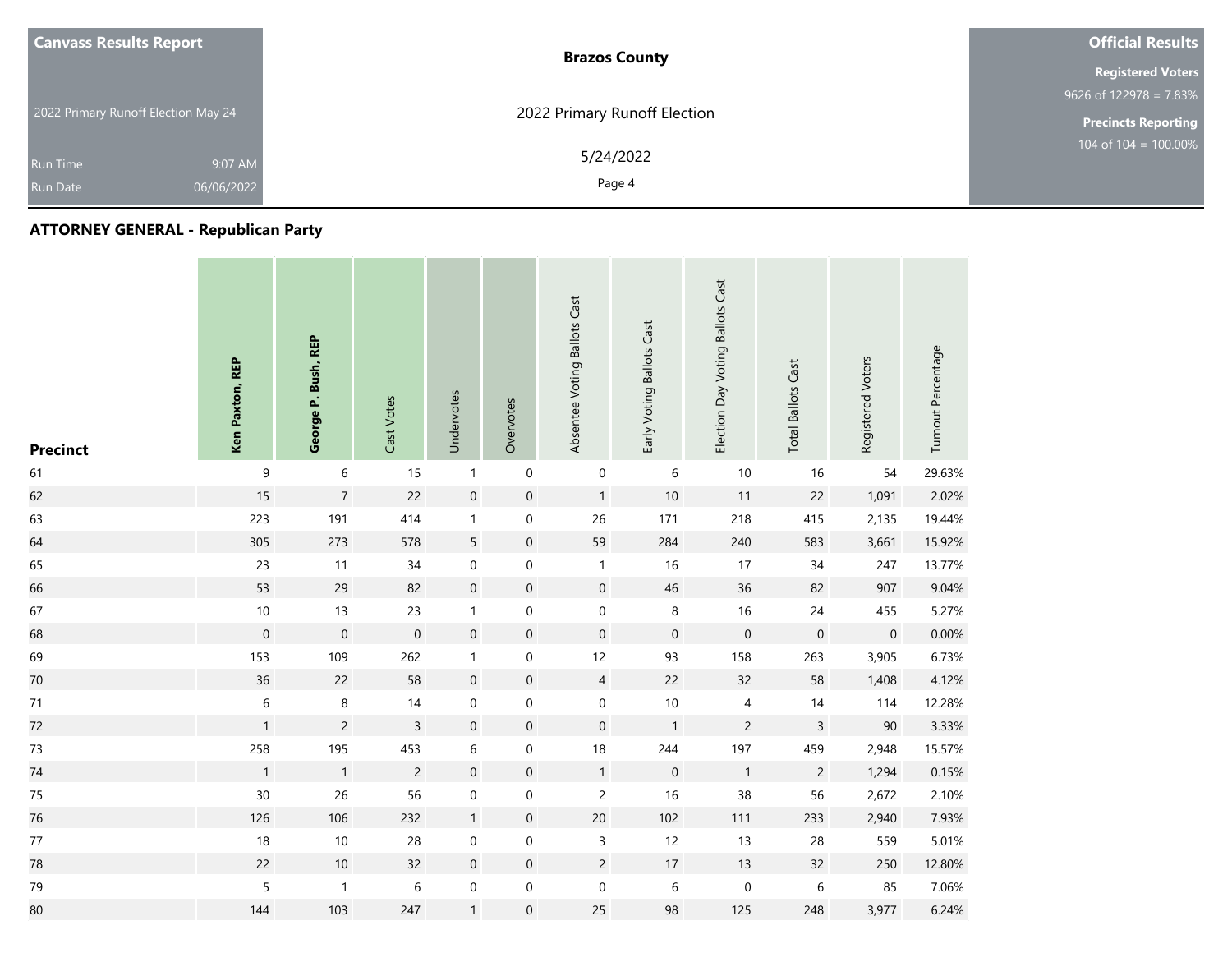| <b>Canvass Results Report</b>       |            | <b>Brazos County</b>         | <b>Official Results</b>    |
|-------------------------------------|------------|------------------------------|----------------------------|
|                                     |            |                              | <b>Registered Voters</b>   |
|                                     |            |                              | 9626 of 122978 = $7.83\%$  |
| 2022 Primary Runoff Election May 24 |            | 2022 Primary Runoff Election | <b>Precincts Reporting</b> |
| Run Time                            | 9:07 AM    | 5/24/2022                    | $104$ of $104 = 100.00\%$  |
| <b>Run Date</b>                     | 06/06/2022 | Page 5                       |                            |

| <b>Precinct</b> | Ken Paxton, REP     | George P. Bush, REP | Cast Votes          | Undervotes       | Overvotes           | Absentee Voting Ballots Cast | Early Voting Ballots Cast | Election Day Voting Ballots Cast | <b>Total Ballots Cast</b> | Registered Voters   | Turnout Percentage |
|-----------------|---------------------|---------------------|---------------------|------------------|---------------------|------------------------------|---------------------------|----------------------------------|---------------------------|---------------------|--------------------|
| ${\bf 81}$      | $\overline{3}$      | 11                  | 14                  | $\mathbf{1}$     | $\mathbf 0$         | $\overline{c}$               | $\overline{7}$            | $\,$ 6 $\,$                      | 15                        | 66                  | 22.73%             |
| 82              | $30\,$              | $20\,$              | 50                  | $\mathbf 0$      | $\mathbf 0$         | $\mathsf{O}\xspace$          | 23                        | $27\,$                           | 50                        | 351                 | 14.25%             |
| 84              | $\boldsymbol{0}$    | $\boldsymbol{0}$    | $\boldsymbol{0}$    | $\boldsymbol{0}$ | $\boldsymbol{0}$    | $\boldsymbol{0}$             | $\mathbf 0$               | $\mathbf 0$                      | $\boldsymbol{0}$          | $\overline{c}$      | 0.00%              |
| 85              | $\overline{c}$      | $\mathsf{O}\xspace$ | $\overline{c}$      | $\mathbf 0$      | $\mathsf{O}\xspace$ | $\mathbf{1}$                 | $\mathbf{1}$              | $\mathbf 0$                      | $\overline{2}$            | $\overline{3}$      | 66.67%             |
| 86              | $\mathbf 0$         | $\mathbf 0$         | 0                   | $\mathbf 0$      | 0                   | $\boldsymbol{0}$             | $\mathbf 0$               | $\mathbf 0$                      | $\pmb{0}$                 | $\mathsf{O}\xspace$ | 0.00%              |
| 87              | $\mathsf{O}\xspace$ | $\mathbf 0$         | $\mathsf{O}\xspace$ | $\mathbf 0$      | $\mathsf{O}\xspace$ | $\mathsf{O}\xspace$          | $\mathbf 0$               | $\mathbf 0$                      | $\mathbf 0$               | $\mathbf 0$         | 0.00%              |
| 88              | 236                 | 174                 | 410                 | 8                | $\boldsymbol{0}$    | 36                           | 204                       | 178                              | 418                       | 3,302               | 12.66%             |
| 90              | $\boldsymbol{0}$    | $\mathsf{3}$        | $\overline{3}$      | $\mathbf 0$      | $\boldsymbol{0}$    | $\mathbf 0$                  | $\mathbf 0$               | $\mathsf{3}$                     | $\mathsf{3}$              | 34                  | 8.82%              |
| 91              | $\boldsymbol{0}$    | $\boldsymbol{0}$    | 0                   | $\mathbf 0$      | $\boldsymbol{0}$    | $\mathbf 0$                  | $\mathbf 0$               | $\mathbf 0$                      | $\mathbf 0$               | 8                   | 0.00%              |
| 92              | $\mathsf{O}\xspace$ | $\mathbf 0$         | $\mathsf{O}\xspace$ | $\mathbf 0$      | $\mathbf 0$         | $\mathsf{O}\xspace$          | $\boldsymbol{0}$          | $\mathbf 0$                      | $\mathsf{O}\xspace$       | $\mathsf{O}\xspace$ | 0.00%              |
| 93              | $\boldsymbol{0}$    | $\boldsymbol{0}$    | 0                   | $\boldsymbol{0}$ | $\boldsymbol{0}$    | $\mathbf 0$                  | $\mathbf 0$               | $\mathsf{O}\xspace$              | $\mathbf 0$               | $\mathbf 0$         | 0.00%              |
| 94              | $\mathsf{O}\xspace$ | $\mathbf 0$         | $\mathsf{O}\xspace$ | $\mathbf 0$      | $\mathsf{O}\xspace$ | $\mathsf{O}\xspace$          | $\mathbf 0$               | $\mathbf 0$                      | $\mathsf{O}\xspace$       | $\mathbf 0$         | 0.00%              |
| 95              | 0                   | 0                   | 0                   | $\mathbf 0$      | 0                   | $\mathbf 0$                  | 0                         | $\pmb{0}$                        | $\mathbf 0$               | 0                   | 0.00%              |
| 96              | $\mathbf 0$         | $\mathbf 0$         | $\mathbf 0$         | $\mathbf 0$      | $\mathbf 0$         | $\mathsf{O}\xspace$          | $\mathbf 0$               | $\mathbf 0$                      | $\mathsf{O}\xspace$       | 1                   | 0.00%              |
| 97              | $\mathsf{O}\xspace$ | $\mathbf 0$         | 0                   | $\pmb{0}$        | 0                   | $\boldsymbol{0}$             | $\mathbf 0$               | $\mathbf 0$                      | $\boldsymbol{0}$          | 0                   | 0.00%              |
| 98              | $\overline{c}$      | $\boldsymbol{0}$    | $\overline{c}$      | $\boldsymbol{0}$ | $\boldsymbol{0}$    | $\overline{c}$               | $\mathbf 0$               | $\boldsymbol{0}$                 | $\overline{c}$            | 3                   | 66.67%             |
| 99              | $\boldsymbol{0}$    | $\mathbf 0$         | $\mathbf 0$         | $\boldsymbol{0}$ | $\boldsymbol{0}$    | $\boldsymbol{0}$             | $\mathbf 0$               | $\mathbf 0$                      | $\mathbf 0$               | $\mathbf{1}$        | 0.00%              |
| 100             | 68                  | 36                  | 104                 | $\mathbf{1}$     | $\mathsf{O}\xspace$ | $5\phantom{.0}$              | 37                        | 63                               | 105                       | 1,740               | 6.03%              |
| 101             | $\mathbf{1}$        | $\mathbf 0$         | $\mathbf{1}$        | $\boldsymbol{0}$ | $\boldsymbol{0}$    | $\mathbf 0$                  | $\overline{1}$            | $\mathbf 0$                      | $\mathbf{1}$              | 49                  | 2.04%              |
| 102             | $\mathbf 0$         | $\mathsf{O}\xspace$ | $\mathsf{O}\xspace$ | $\mathbf 0$      | $\mathbf 0$         | $\mathsf{O}\xspace$          | $\mathsf{O}\xspace$       | $\mathsf{O}\xspace$              | $\mathbf 0$               | $\mathsf{O}\xspace$ | 0.00%              |

T.

**Contract** 

and the control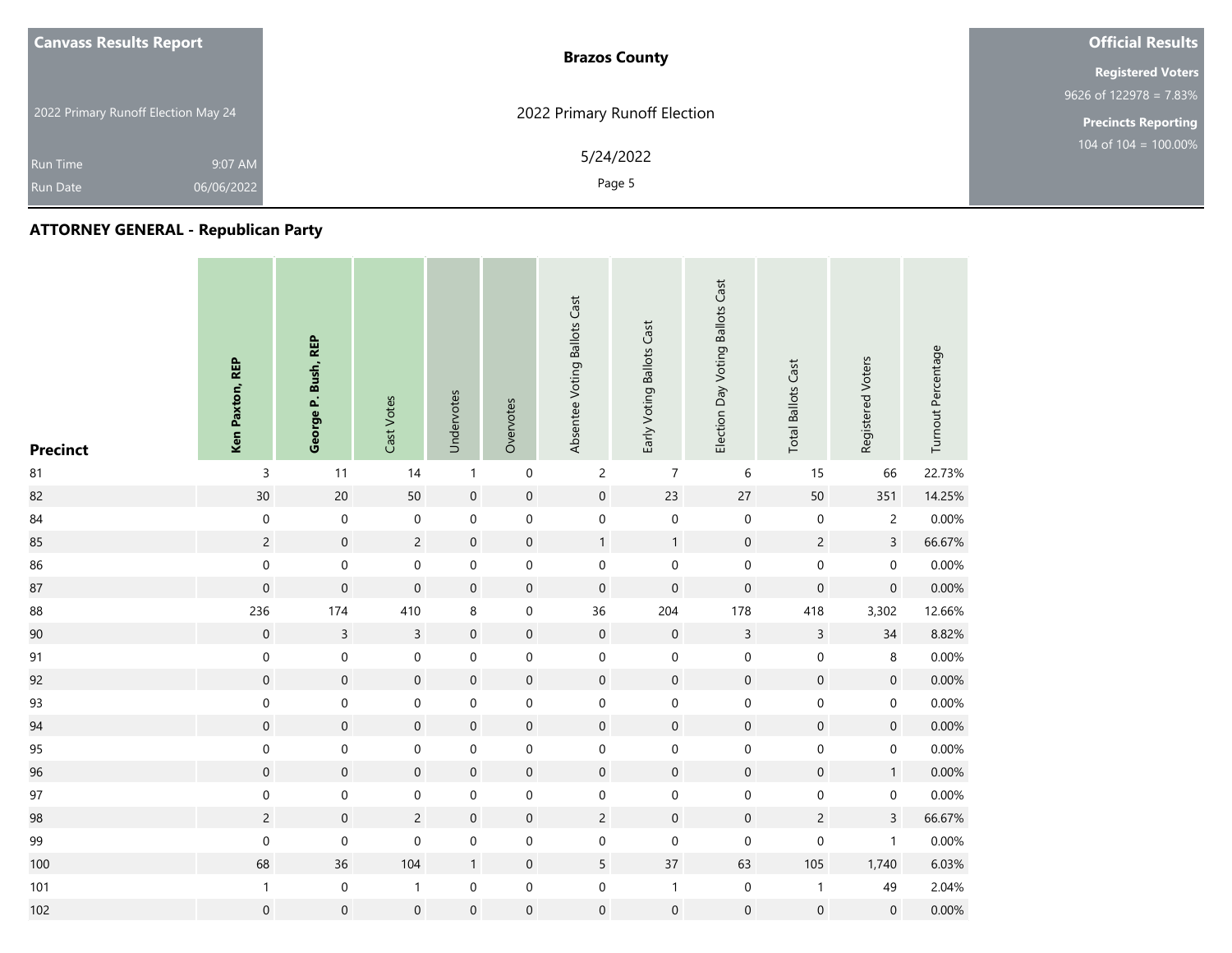| <b>Canvass Results Report</b>       | <b>Brazos County</b>         | <b>Official Results</b>    |
|-------------------------------------|------------------------------|----------------------------|
|                                     |                              | <b>Registered Voters</b>   |
|                                     |                              | $9626$ of 122978 = 7.83%   |
| 2022 Primary Runoff Election May 24 | 2022 Primary Runoff Election | <b>Precincts Reporting</b> |
| 9:07 AM<br><b>Run Time</b>          | 5/24/2022                    | 104 of $104 = 100.00\%$    |
| 06/06/2022<br><b>Run Date</b>       | Page 6                       |                            |

| <b>Precinct</b> | <b>REP</b><br>Ken Paxton, | <b>REP</b><br>George P. Bush, | Cast Votes  | Undervotes  | Overvotes   | <b>Voting Ballots Cast</b><br>Absentee | Early Voting Ballots Cast | Cast<br>Election Day Voting Ballots | <b>Total Ballots Cast</b> | Registered Voters | Turnout Percentage |
|-----------------|---------------------------|-------------------------------|-------------|-------------|-------------|----------------------------------------|---------------------------|-------------------------------------|---------------------------|-------------------|--------------------|
| 104             | $\Omega$                  | $\mathbf 0$                   | $\mathbf 0$ | $\mathbf 0$ | $\mathbf 0$ | $\mathbf 0$                            | $\mathbf 0$               | $\mathbf 0$                         | $\mathbf 0$               | $\mathbf 0$       | 0.00%              |
| 105             | 6                         | 5                             | 11          | $\mathbf 0$ | $\mathbf 0$ | $\overline{3}$                         | 5                         | $\mathsf{3}$                        | 11                        | 72                | 15.28%             |
| 500             |                           |                               | 2           | $\mathbf 0$ | $\mathbf 0$ | $\mathbf 0$                            | $\overline{c}$            | $\mathbf 0$                         | 2                         | $\mathbf 0$       | 0.00%              |
| 501             | $\mathbf 0$               | $\mathbf 0$                   | $\mathbf 0$ | $\mathbf 0$ | $\mathbf 0$ | $\mathbf 0$                            | $\mathbf 0$               | $\mathbf 0$                         | $\mathbf 0$               | $\mathbf 0$       | 0.00%              |
| <b>Totals</b>   | 5,489                     | 4,047                         | 9,536       | 90          | $\mathbf 0$ | 714                                    | 4,464                     | 4,448                               | 9,626                     | 122,978           | 7.83%              |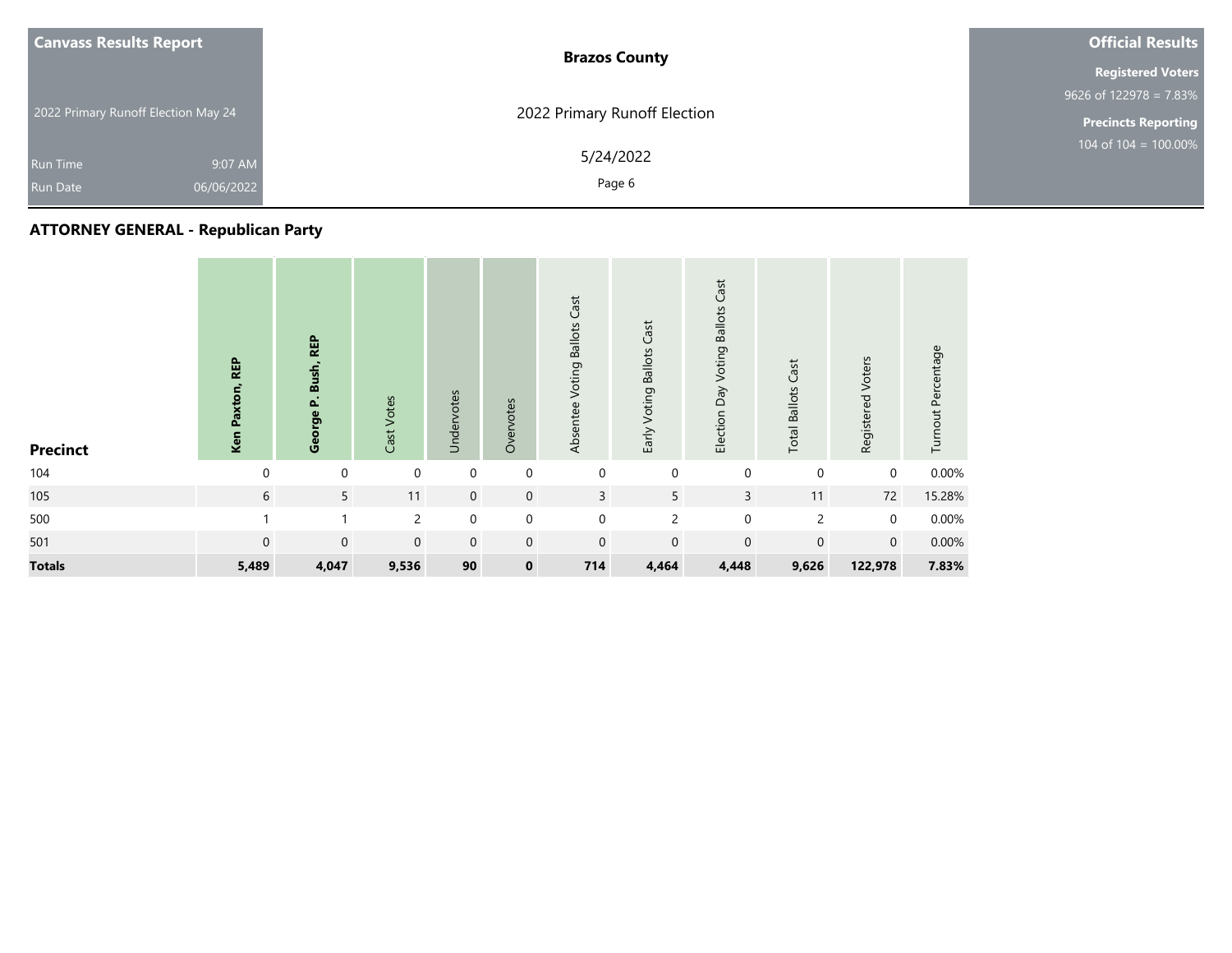| <b>Canvass Results Report</b>       | <b>Brazos County</b>         | <b>Official Results</b>                     |
|-------------------------------------|------------------------------|---------------------------------------------|
|                                     |                              | <b>Registered Voters</b>                    |
|                                     |                              | 9626 of $122978 = 7.83\%$                   |
| 2022 Primary Runoff Election May 24 | 2022 Primary Runoff Election | <b>Precincts Reporting</b>                  |
| 9:07 AM<br><b>Run Time</b>          | 5/24/2022                    | $104 \overline{\text{ of } 104} = 100.00\%$ |
| 06/06/2022<br><b>Run Date</b>       | Page 7                       |                                             |

| <b>Precinct</b>          | Tim Westley, REP | Dawn Buckingham, REP | Cast Votes     | Undervotes       | Overvotes           | Absentee Voting Ballots Cast | Early Voting Ballots Cast | Election Day Voting Ballots Cast | <b>Total Ballots Cast</b> | Registered Voters | Turnout Percentage |
|--------------------------|------------------|----------------------|----------------|------------------|---------------------|------------------------------|---------------------------|----------------------------------|---------------------------|-------------------|--------------------|
| $\mathbf{1}$             | 90               | 171                  | 261            | 27               | $\mathbf 0$         | 11                           | 138                       | 139                              | 288                       | 2,145             | 13.43%             |
| $\overline{c}$           | $76\,$           | 178                  | 254            | $27\,$           | $\mathsf{O}\xspace$ | $14$                         | 129                       | 138                              | 281                       | 2,561             | 10.97%             |
| $\mathsf 3$              | 28               | 49                   | $77$           | $\overline{4}$   | $\boldsymbol{0}$    | $\overline{7}$               | 32                        | 42                               | 81                        | 1,029             | 7.87%              |
| $\overline{\mathcal{A}}$ | $\overline{7}$   | $\,8\,$              | 15             | $\mathbf 0$      | $\boldsymbol{0}$    | $\mathbf 0$                  | 12                        | $\mathsf{3}$                     | 15                        | 1,725             | 0.87%              |
| $\sqrt{5}$               | 92               | 195                  | 287            | 27               | 0                   | $18\,$                       | 180                       | 116                              | 314                       | 1,826             | 17.20%             |
| $\boldsymbol{6}$         | 56               | 107                  | 163            | 18               | $\pmb{0}$           | $\overline{4}$               | 97                        | $80\,$                           | 181                       | 1,056             | 17.14%             |
| $\boldsymbol{7}$         | 148              | 184                  | 332            | 37               | $\boldsymbol{0}$    | 8                            | 199                       | 162                              | 369                       | 1,853             | 19.91%             |
| $\bf 8$                  | $30\,$           | 29                   | 59             | $\,8\,$          | $\boldsymbol{0}$    | $\,$ 6 $\,$                  | 22                        | 39                               | 67                        | 1,683             | 3.98%              |
| $\mathsf 9$              | 18               | $47\,$               | 65             | $\boldsymbol{9}$ | 0                   | $\overline{c}$               | 28                        | $44\,$                           | $74$                      | 1,557             | 4.75%              |
| 10                       | $70\,$           | 149                  | 219            | 14               | $\mathbf 0$         | 13                           | 97                        | 123                              | 233                       | 4,121             | 5.65%              |
| 11                       | 18               | $30\,$               | 48             | $\overline{4}$   | 0                   | $\boldsymbol{9}$             | 14                        | 29                               | 52                        | 2,409             | 2.16%              |
| 12                       | 121              | 233                  | 354            | 34               | $\pmb{0}$           | 43                           | 126                       | 219                              | 388                       | 4,186             | 9.27%              |
| 13                       | 62               | 132                  | 194            | 24               | 0                   | 15                           | 94                        | 109                              | 218                       | 1,966             | 11.09%             |
| 14                       | 23               | 17                   | 40             | $\mathbf 0$      | $\boldsymbol{0}$    | $\mathbf 0$                  | 19                        | $21$                             | 40                        | 3,054             | 1.31%              |
| 15                       | 103              | 202                  | 305            | 31               | 0                   | 60                           | 148                       | 128                              | 336                       | 2,531             | 13.28%             |
| 16                       | 5                | 13                   | 18             | $\mathbf{1}$     | $\boldsymbol{0}$    | $\overline{1}$               | $\,8\,$                   | $10$                             | 19                        | 1,418             | 1.34%              |
| 17                       | $51$             | $73\,$               | 124            | 14               | 0                   | $11$                         | 56                        | $71\,$                           | 138                       | 3,246             | 4.25%              |
| 18                       | $\overline{c}$   | $\overline{4}$       | $\sqrt{6}$     | $\mathbf{1}$     | $\mathsf{O}\xspace$ | $\overline{c}$               | $\overline{c}$            | $\overline{3}$                   | $\overline{7}$            | 556               | 1.26%              |
| 19                       | $10\,$           | 15                   | 25             | $\boldsymbol{0}$ | 0                   | $\overline{c}$               | $11$                      | 12                               | 25                        | 409               | 6.11%              |
| 20                       | $\mathbf{1}$     | $\overline{c}$       | $\overline{3}$ | $\mathbf 0$      | $\boldsymbol{0}$    | $\mathbf 0$                  | $\overline{3}$            | $\mathbf 0$                      | $\overline{3}$            | 3,112             | 0.10%              |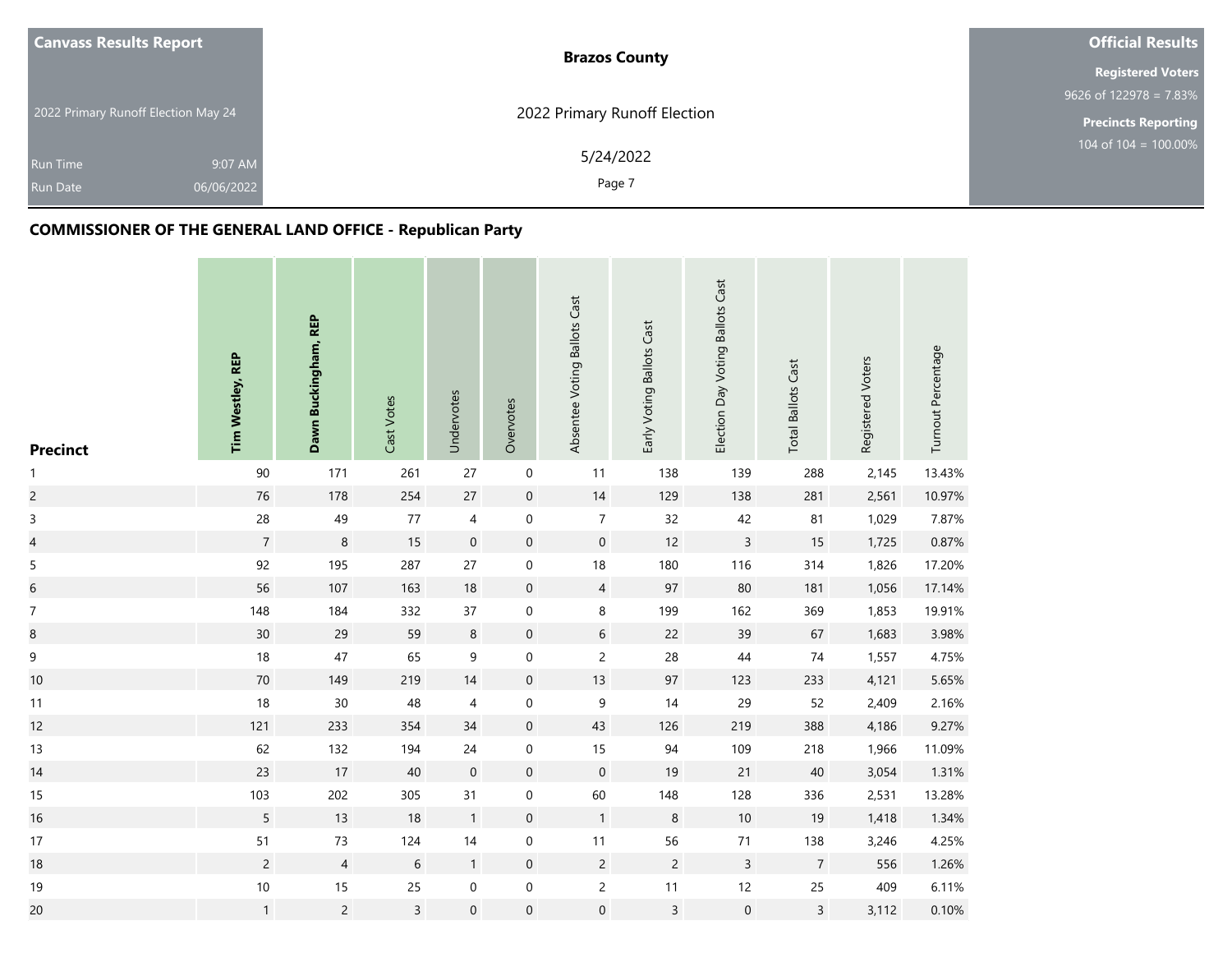| <b>Canvass Results Report</b>       | <b>Brazos County</b>         | <b>Official Results</b>    |
|-------------------------------------|------------------------------|----------------------------|
|                                     |                              | <b>Registered Voters</b>   |
|                                     |                              | $9626$ of 122978 = 7.83%   |
| 2022 Primary Runoff Election May 24 | 2022 Primary Runoff Election | <b>Precincts Reporting</b> |
| 9:07 AM<br><b>Run Time</b>          | 5/24/2022                    | 104 of $104 = 100.00\%$    |
| 06/06/2022<br><b>Run Date</b>       | Page 8                       |                            |

| <b>Precinct</b> | Tim Westley, REP | Dawn Buckingham, REP | Cast Votes     | Undervotes     | Overvotes           | Absentee Voting Ballots Cast | Early Voting Ballots Cast | Election Day Voting Ballots Cast | <b>Total Ballots Cast</b> | Registered Voters | Turnout Percentage |
|-----------------|------------------|----------------------|----------------|----------------|---------------------|------------------------------|---------------------------|----------------------------------|---------------------------|-------------------|--------------------|
| 21              | $\overline{4}$   | $\mathsf 3$          | $\overline{7}$ | $\overline{c}$ | $\mathbf 0$         | $\mathbf 0$                  | $\sqrt{5}$                | $\overline{4}$                   | 9                         | 1,368             | 0.66%              |
| 22              | $\overline{c}$   | 8                    | $10\,$         | $\mathbf 0$    | $\pmb{0}$           | $\mathbf{1}$                 | $\overline{c}$            | $\overline{7}$                   | $10\,$                    | 403               | 2.48%              |
| 23              | 3                | $\overline{4}$       | $\overline{7}$ | $\overline{c}$ | $\mathbf 0$         | $\boldsymbol{0}$             | 6                         | $\mathsf{3}$                     | 9                         | 85                | 10.59%             |
| 24              | 44               | 95                   | 139            | $10$           | $\boldsymbol{0}$    | $10\,$                       | 78                        | 61                               | 149                       | 2,039             | 7.31%              |
| 25              | $\overline{c}$   | $\overline{1}$       | 3              | $\mathbf 0$    | $\mathbf 0$         | $\mathsf{O}\xspace$          | $\overline{3}$            | $\mbox{O}$                       | $\mathsf 3$               | 1,061             | 0.28%              |
| 26              | 165              | 246                  | 411            | 43             | $\boldsymbol{0}$    | $34\,$                       | 212                       | 208                              | 454                       | 3,726             | 12.18%             |
| 27              | 168              | 340                  | 508            | 66             | $\mathbf 0$         | 23                           | 327                       | 224                              | 574                       | 2,670             | 21.50%             |
| 28              | 27               | 37                   | 64             | $\sqrt{7}$     | $\boldsymbol{0}$    | $\overline{4}$               | 32                        | 35                               | 71                        | 596               | 11.91%             |
| 29              | 39               | 65                   | 104            | 12             | $\pmb{0}$           | 13                           | 48                        | 55                               | 116                       | 855               | 13.57%             |
| 30              | 28               | 59                   | 87             | $\overline{7}$ | $\pmb{0}$           | $10\,$                       | 46                        | $38\,$                           | 94                        | 2,493             | 3.77%              |
| 31              | 49               | 84                   | 133            | 10             | $\boldsymbol{0}$    | 17                           | 61                        | 65                               | 143                       | 3,243             | 4.41%              |
| 32              | 13               | 32                   | $45\,$         | 13             | $\pmb{0}$           | $\mathbf{1}$                 | 32                        | 25                               | 58                        | 623               | 9.31%              |
| 33              | $\overline{4}$   | $\mathbf{1}$         | 5              | $\mathbf{1}$   | $\boldsymbol{0}$    | $\pmb{0}$                    | $\mathbf 0$               | 6                                | 6                         | 1,443             | 0.42%              |
| 34              | $10\,$           | 13                   | 23             | $\sqrt{4}$     | $\boldsymbol{0}$    | $\mathbf{1}$                 | $10$                      | 16                               | 27                        | 2,105             | 1.28%              |
| 35              | 22               | 29                   | 51             | $\overline{c}$ | $\boldsymbol{0}$    | $\overline{c}$               | 31                        | 20                               | 53                        | 4,191             | 1.26%              |
| 36              | 90               | 170                  | 260            | 33             | $\boldsymbol{0}$    | 33                           | 128                       | 132                              | 293                       | 4,289             | 6.83%              |
| 37              | 16               | 19                   | 35             | $\overline{c}$ | $\boldsymbol{0}$    | $\mathsf{3}$                 | 13                        | 21                               | 37                        | 172               | 21.51%             |
| 38              | $9\,$            | $\overline{3}$       | 12             | $\mathbf 0$    | $\mathsf{O}\xspace$ | $\boldsymbol{0}$             | $\overline{4}$            | $\,8\,$                          | 12                        | 477               | 2.52%              |
| 39              | 42               | 61                   | 103            | 11             | $\boldsymbol{0}$    | $18\,$                       | 54                        | 42                               | 114                       | 1,692             | 6.74%              |
| 40              | 141              | 271                  | 412            | 57             | $\boldsymbol{0}$    | 32                           | 217                       | 220                              | 469                       | 3,948             | 11.88%             |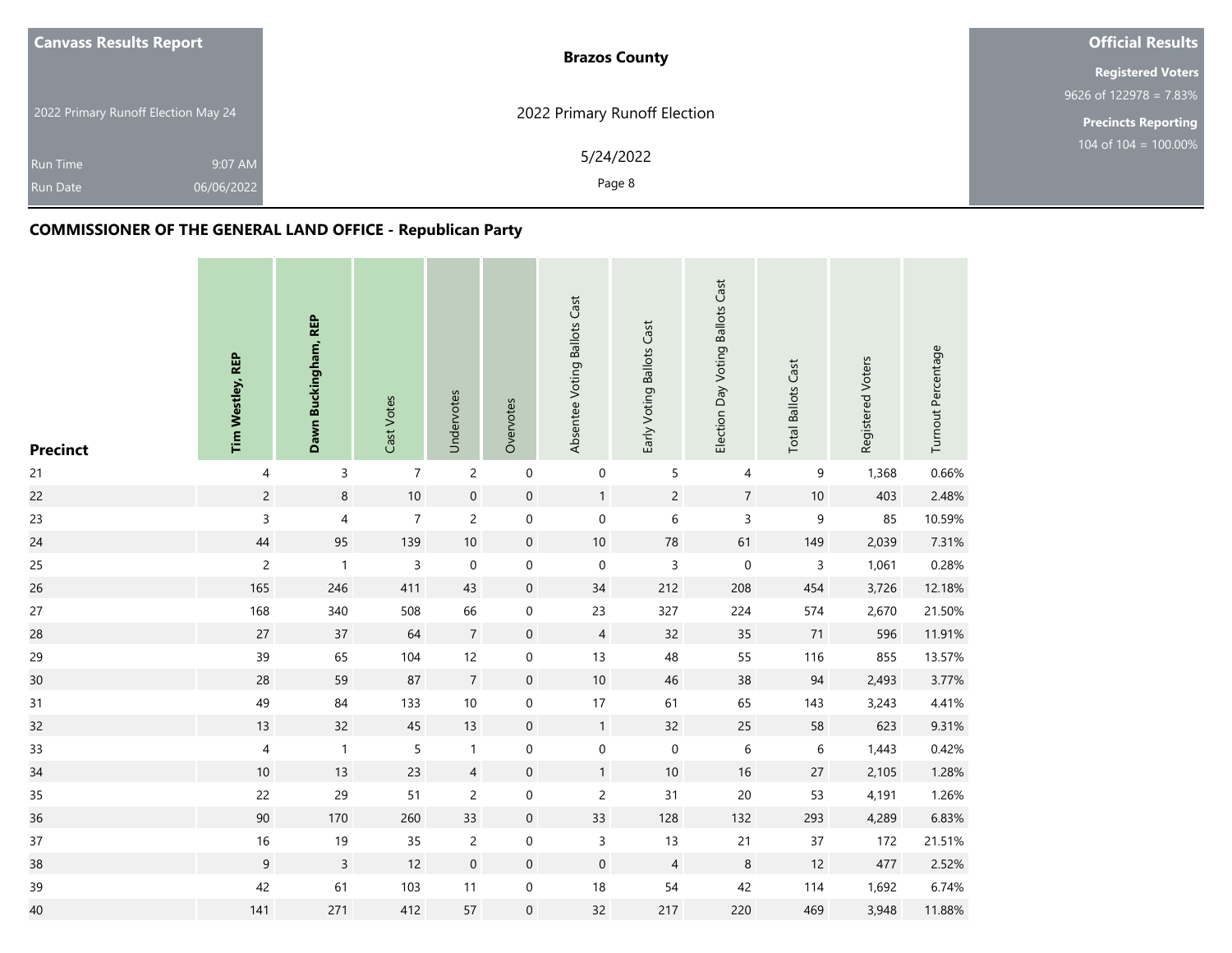| <b>Canvass Results Report</b>       | <b>Brazos County</b>         | <b>Official Results</b>                     |
|-------------------------------------|------------------------------|---------------------------------------------|
|                                     |                              | <b>Registered Voters</b>                    |
|                                     |                              | 9626 of $122978 = 7.83\%$                   |
| 2022 Primary Runoff Election May 24 | 2022 Primary Runoff Election | <b>Precincts Reporting</b>                  |
| 9:07 AM<br><b>Run Time</b>          | 5/24/2022                    | $104 \overline{\text{ of } 104} = 100.00\%$ |
| 06/06/2022<br><b>Run Date</b>       | Page 9                       |                                             |

| <b>Precinct</b> | Tim Westley, REP | Dawn Buckingham, REP | Cast Votes     | Undervotes       | Overvotes        | Absentee Voting Ballots Cast | Early Voting Ballots Cast | Election Day Voting Ballots Cast | <b>Total Ballots Cast</b> | Registered Voters | Turnout Percentage |
|-----------------|------------------|----------------------|----------------|------------------|------------------|------------------------------|---------------------------|----------------------------------|---------------------------|-------------------|--------------------|
| 41              | 48               | 126                  | 174            | 12               | $\mathbf 0$      | 28                           | 81                        | 77                               | 186                       | 1,508             | 12.33%             |
| 42              | $\mathbf 0$      | $\mathbf 0$          | $\mathbf 0$    | $\mathbf 0$      | $\pmb{0}$        | $\mathbf 0$                  | $\mathbf 0$               | $\mathsf{O}\xspace$              | $\mathbf 0$               | $\mathbf 0$       | 0.00%              |
| 43              | $\mathsf{3}$     | 4                    | $\overline{7}$ | $\mathbf{1}$     | $\pmb{0}$        | $\mathbf 0$                  | $\,$ 6 $\,$               | $\overline{c}$                   | 8                         | 232               | 3.45%              |
| 44              | $\overline{4}$   | 11                   | 15             | $\mathbf{1}$     | $\boldsymbol{0}$ | $\mathbf 0$                  | $\mathsf 9$               | $\overline{7}$                   | 16                        | 133               | 12.03%             |
| 45              | $\mathsf 3$      | 8                    | 11             | $\boldsymbol{0}$ | $\boldsymbol{0}$ | $\boldsymbol{0}$             | $\overline{7}$            | $\overline{4}$                   | 11                        | 156               | 7.05%              |
| 46              | $10$             | 11                   | 21             | $\mathbf 0$      | $\boldsymbol{0}$ | $\boldsymbol{0}$             | 15                        | $\,$ 6 $\,$                      | 21                        | 394               | 5.33%              |
| 47              | $10$             | $\,$ 6 $\,$          | 16             | $\overline{c}$   | $\mathbf 0$      | $\overline{\mathcal{A}}$     | 11                        | $\mathsf{3}$                     | 18                        | 494               | 3.64%              |
| 48              | 13               | 16                   | 29             | $\overline{c}$   | $\boldsymbol{0}$ | $\overline{2}$               | 17                        | 12                               | 31                        | 236               | 13.14%             |
| 49              | $\mathbf 0$      | $\mathbf 0$          | $\mathbf 0$    | $\boldsymbol{0}$ | $\pmb{0}$        | $\mathbf 0$                  | $\mathbf 0$               | $\boldsymbol{0}$                 | $\pmb{0}$                 | 295               | 0.00%              |
| 50              | $\mathbf{1}$     | $\mathbf{1}$         | $\overline{2}$ | $\mathbf 0$      | $\boldsymbol{0}$ | $\boldsymbol{0}$             | $\mathsf{O}\xspace$       | $\overline{2}$                   | $\overline{2}$            | $\overline{2}$    | 100.00%            |
| 51              | $\mathbf 0$      | $\mathsf{O}\xspace$  | $\mathbf 0$    | $\mathbf 0$      | $\boldsymbol{0}$ | $\mathbf 0$                  | $\mathbf 0$               | $\mathsf{O}\xspace$              | $\mathsf{O}\xspace$       | $\mathbf 0$       | 0.00%              |
| 52              | $\boldsymbol{0}$ | $\mathbf{1}$         | $\mathbf{1}$   | $\mathbf 0$      | $\mathbf 0$      | $\boldsymbol{0}$             | $\boldsymbol{0}$          | $\mathbf{1}$                     | $\mathbf{1}$              | 21                | 4.76%              |
| 53              | $\mathbf{1}$     | $\mathbf{1}$         | $\overline{c}$ | $\pmb{0}$        | $\pmb{0}$        | $\pmb{0}$                    | $\mathbf 0$               | $\overline{c}$                   | $\overline{c}$            | 171               | 1.17%              |
| 54              | 37               | 78                   | 115            | 18               | $\boldsymbol{0}$ | 11                           | 67                        | 55                               | 133                       | 672               | 19.79%             |
| 55              | 37               | 54                   | 91             | 10               | 0                | $10\,$                       | 46                        | 45                               | 101                       | 3,010             | 3.36%              |
| 56              | $\mathbf{1}$     | $\boldsymbol{0}$     | $\mathbf{1}$   | $\mathbf{1}$     | $\boldsymbol{0}$ | $\mathbf 0$                  | $\mathbf 0$               | $\overline{c}$                   | $\overline{c}$            | 40                | 5.00%              |
| 57              | $\mathbf 0$      | $\overline{3}$       | $\overline{3}$ | $\boldsymbol{0}$ | $\boldsymbol{0}$ | $\mathbf 0$                  | $\overline{3}$            | $\mathsf{O}\xspace$              | $\mathsf 3$               | 283               | 1.06%              |
| 58              | $15$             | 25                   | 40             | $\overline{3}$   | $\boldsymbol{0}$ | $\overline{7}$               | 22                        | 14                               | 43                        | 854               | 5.04%              |
| 59              | $\mathbf{1}$     | $\mathbf{1}$         | $\overline{c}$ | $\mathbf 0$      | 0                | $\mathbf 0$                  | $\boldsymbol{0}$          | $\overline{c}$                   | $\overline{c}$            | 32                | 6.25%              |
| 60              | $\,8\,$          | $20\,$               | 28             | $\mathbf{1}$     | $\boldsymbol{0}$ | $\mathbf{1}$                 | 14                        | 14                               | 29                        | 99                | 29.29%             |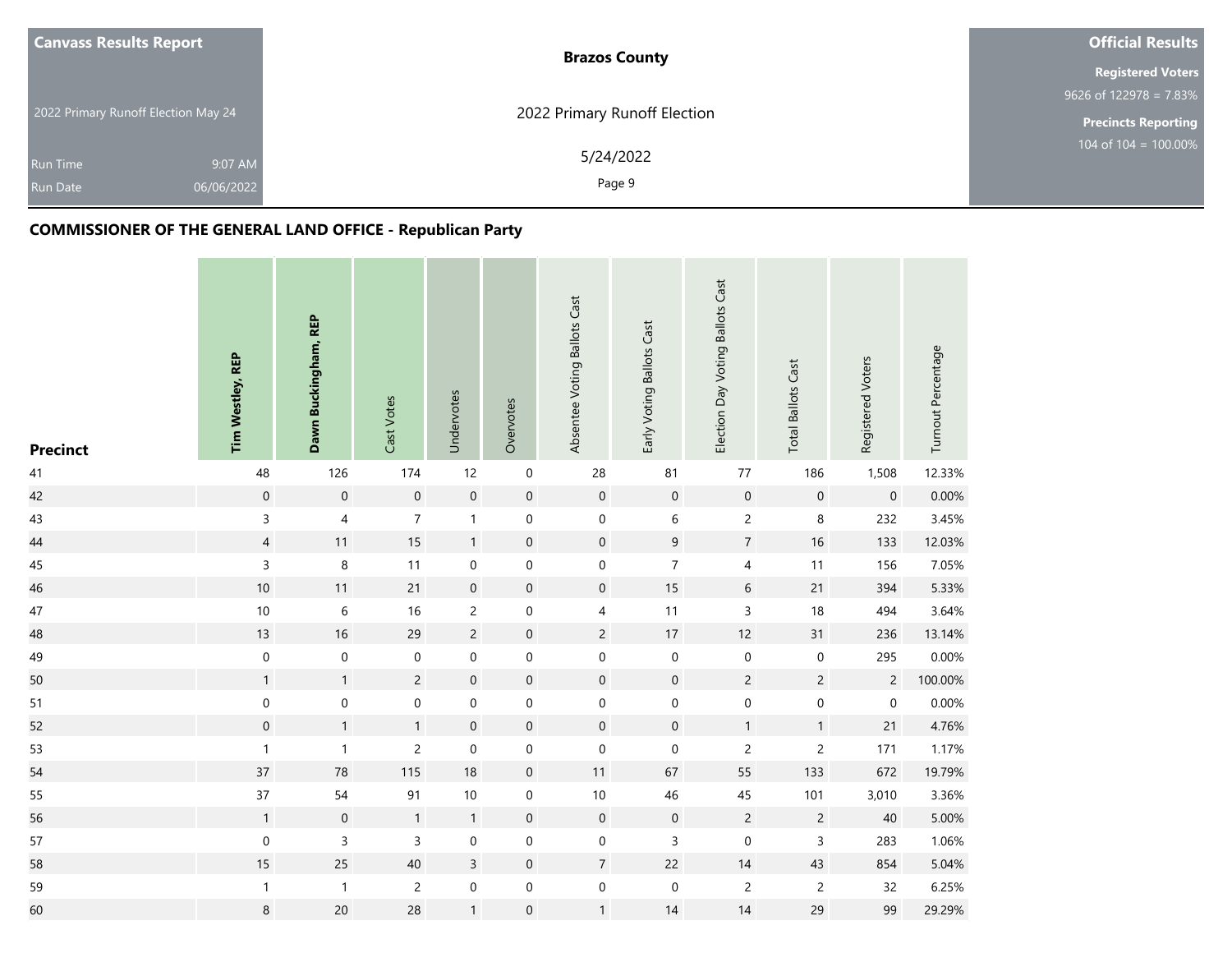| <b>Canvass Results Report</b>       | <b>Brazos County</b>         | <b>Official Results</b>    |
|-------------------------------------|------------------------------|----------------------------|
|                                     |                              | <b>Registered Voters</b>   |
|                                     |                              | 9626 of $122978 = 7.83\%$  |
| 2022 Primary Runoff Election May 24 | 2022 Primary Runoff Election | <b>Precincts Reporting</b> |
| 9:07 AM<br><b>Run Time</b>          | 5/24/2022                    | 104 of $104 = 100.00\%$    |
| 06/06/2022<br><b>Run Date</b>       | Page 10                      |                            |

| <b>Precinct</b> | Tim Westley, REP | Dawn Buckingham, REP | Cast Votes     | Undervotes          | Overvotes           | Absentee Voting Ballots Cast | Early Voting Ballots Cast | Election Day Voting Ballots Cast | <b>Total Ballots Cast</b> | Registered Voters | Turnout Percentage |
|-----------------|------------------|----------------------|----------------|---------------------|---------------------|------------------------------|---------------------------|----------------------------------|---------------------------|-------------------|--------------------|
| 61              | $\overline{7}$   | $\overline{7}$       | 14             | $\overline{c}$      | $\boldsymbol{0}$    | $\boldsymbol{0}$             | 6                         | 10                               | 16                        | 54                | 29.63%             |
| 62              | $10$             | 11                   | 21             | $\mathbf{1}$        | $\mathsf{O}\xspace$ | $\mathbf{1}$                 | $10$                      | 11                               | 22                        | 1,091             | 2.02%              |
| 63              | 124              | 242                  | 366            | 49                  | $\pmb{0}$           | 26                           | 171                       | 218                              | 415                       | 2,135             | 19.44%             |
| 64              | 144              | 385                  | 529            | 54                  | $\boldsymbol{0}$    | 59                           | 284                       | 240                              | 583                       | 3,661             | 15.92%             |
| 65              | $\boldsymbol{7}$ | $24\,$               | 31             | 3                   | 0                   | $\mathbf{1}$                 | 16                        | 17                               | 34                        | 247               | 13.77%             |
| 66              | 24               | 56                   | 80             | $\overline{c}$      | $\boldsymbol{0}$    | $\boldsymbol{0}$             | 46                        | 36                               | 82                        | 907               | 9.04%              |
| 67              | $\,8\,$          | 11                   | 19             | 5                   | $\pmb{0}$           | $\boldsymbol{0}$             | $\,8\,$                   | 16                               | 24                        | 455               | 5.27%              |
| 68              | $\pmb{0}$        | $\mathbf 0$          | $\mathbf 0$    | $\mathbf 0$         | $\mathbf 0$         | $\mathbf 0$                  | $\mathbf 0$               | $\mathbf 0$                      | $\mathbf 0$               | $\mathbf 0$       | 0.00%              |
| 69              | 76               | 161                  | 237            | 26                  | 0                   | 12                           | 93                        | 158                              | 263                       | 3,905             | 6.73%              |
| 70              | 24               | 34                   | 58             | $\mathsf{O}\xspace$ | $\boldsymbol{0}$    | $\overline{4}$               | 22                        | 32                               | 58                        | 1,408             | 4.12%              |
| 71              | $\mathsf{3}$     | $\,8\,$              | 11             | $\mathsf 3$         | 0                   | $\pmb{0}$                    | $10$                      | 4                                | 14                        | 114               | 12.28%             |
| 72              | $\overline{3}$   | $\boldsymbol{0}$     | $\overline{3}$ | $\mathbf 0$         | $\mathbf 0$         | $\boldsymbol{0}$             | $\mathbf{1}$              | $\overline{c}$                   | $\overline{3}$            | $90\,$            | 3.33%              |
| 73              | 139              | 272                  | 411            | 48                  | $\mathbf 0$         | 18                           | 244                       | 197                              | 459                       | 2,948             | 15.57%             |
| 74              | $\mathbf{1}$     | $\mathbf{1}$         | $\overline{c}$ | $\mathbf 0$         | $\boldsymbol{0}$    | $\mathbf{1}$                 | $\,0\,$                   | $\mathbf{1}$                     | $\overline{c}$            | 1,294             | 0.15%              |
| 75              | 14               | 38                   | 52             | 4                   | 0                   | $\overline{c}$               | 16                        | 38                               | 56                        | 2,672             | 2.10%              |
| 76              | 67               | 150                  | 217            | 16                  | $\boldsymbol{0}$    | $20\,$                       | 102                       | 111                              | 233                       | 2,940             | 7.93%              |
| $77\,$          | 13               | 12                   | 25             | $\overline{3}$      | 0                   | $\mathsf{3}$                 | 12                        | 13                               | 28                        | 559               | 5.01%              |
| 78              | 19               | 12                   | 31             | $\mathbf{1}$        | $\boldsymbol{0}$    | $\overline{c}$               | 17                        | 13                               | 32                        | 250               | 12.80%             |
| 79              | $\mathbf 0$      | $\,$ 6 $\,$          | 6              | $\boldsymbol{0}$    | 0                   | $\boldsymbol{0}$             | $\,6\,$                   | $\boldsymbol{0}$                 | 6                         | 85                | 7.06%              |
| 80              | 81               | 143                  | 224            | 24                  | $\boldsymbol{0}$    | 25                           | 98                        | 125                              | 248                       | 3,977             | 6.24%              |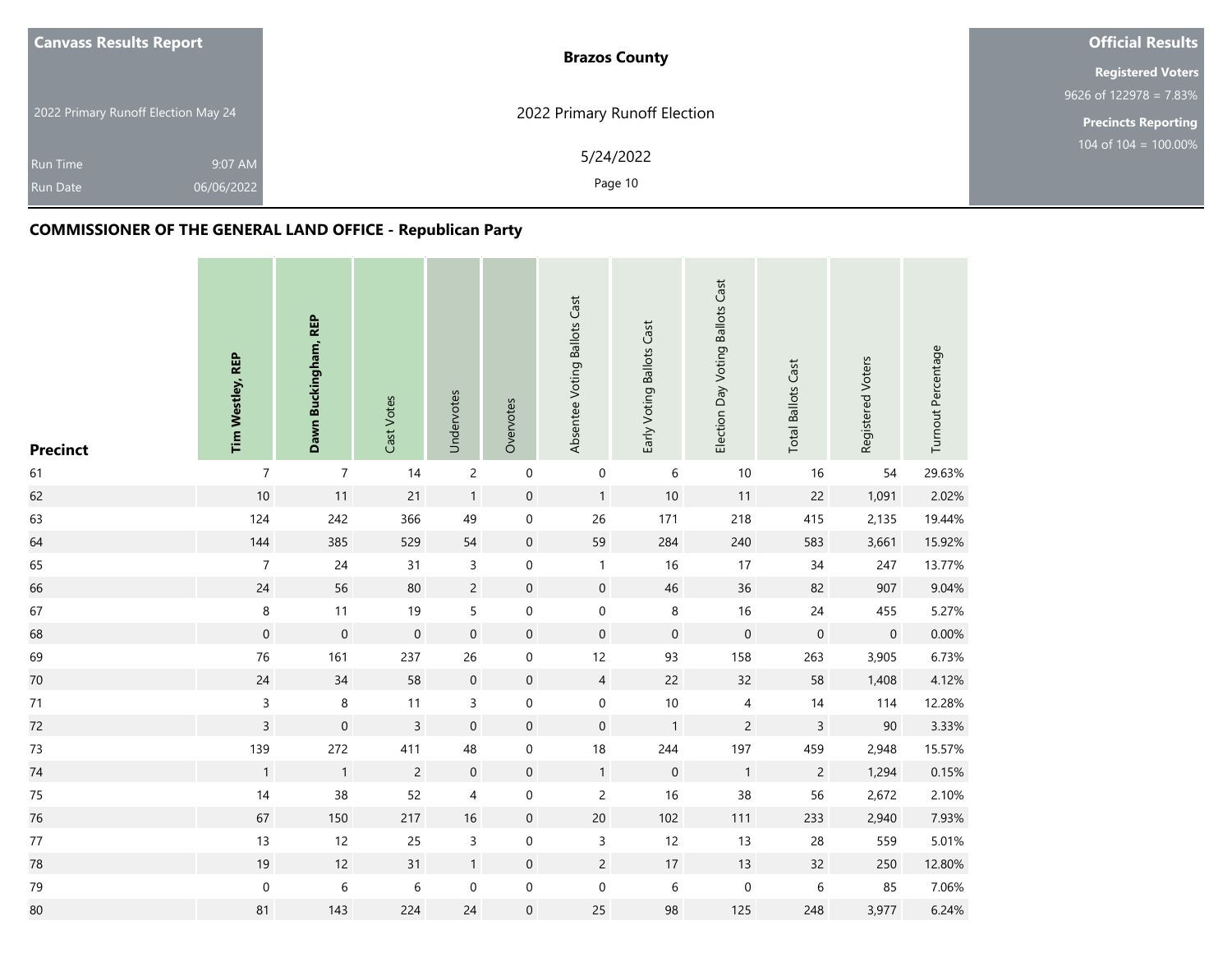| <b>Canvass Results Report</b>       | <b>Brazos County</b>         | <b>Official Results</b>                     |
|-------------------------------------|------------------------------|---------------------------------------------|
|                                     |                              | <b>Registered Voters</b>                    |
|                                     |                              | 9626 of $122978 = 7.83\%$                   |
| 2022 Primary Runoff Election May 24 | 2022 Primary Runoff Election | <b>Precincts Reporting</b>                  |
| 9:07 AM<br><b>Run Time</b>          | 5/24/2022                    | $104 \overline{\text{ of } 104} = 100.00\%$ |
| 06/06/2022<br><b>Run Date</b>       | Page 11                      |                                             |

| <b>Precinct</b> | Tim Westley, REP    | Dawn Buckingham, REP | Cast Votes          | Undervotes              | Overvotes        | Absentee Voting Ballots Cast | Early Voting Ballots Cast | Election Day Voting Ballots Cast | <b>Total Ballots Cast</b> | Registered Voters   | Turnout Percentage |
|-----------------|---------------------|----------------------|---------------------|-------------------------|------------------|------------------------------|---------------------------|----------------------------------|---------------------------|---------------------|--------------------|
| 81              | $\,8\,$             | 5                    | 13                  | $\overline{c}$          | $\mathbf 0$      | $\overline{c}$               | $\overline{7}$            | 6                                | 15                        | 66                  | 22.73%             |
| 82              | $\bf 8$             | 38                   | 46                  | $\overline{\mathbf{4}}$ | $\pmb{0}$        | $\mathbf 0$                  | 23                        | 27                               | 50                        | 351                 | 14.25%             |
| 84              | $\mathbf 0$         | $\mathbf 0$          | $\boldsymbol{0}$    | $\mathbf 0$             | $\mathbf 0$      | $\mathbf 0$                  | $\mathbf 0$               | $\boldsymbol{0}$                 | $\boldsymbol{0}$          | $\overline{2}$      | 0.00%              |
| 85              | $\mathbf{1}$        | $\mathbf{1}$         | $\overline{2}$      | $\mathsf{O}\xspace$     | $\boldsymbol{0}$ | $\mathbf{1}$                 | $\mathbf{1}$              | $\pmb{0}$                        | $\overline{c}$            | $\overline{3}$      | 66.67%             |
| 86              | $\boldsymbol{0}$    | $\boldsymbol{0}$     | $\mathbf 0$         | $\boldsymbol{0}$        | $\pmb{0}$        | $\mathbf 0$                  | $\mbox{O}$                | $\boldsymbol{0}$                 | $\pmb{0}$                 | $\mathbf 0$         | 0.00%              |
| 87              | $\mathbf 0$         | $\mathbf 0$          | $\mathsf{O}\xspace$ | $\mathbf 0$             | $\boldsymbol{0}$ | $\boldsymbol{0}$             | $\mathbf 0$               | $\pmb{0}$                        | $\boldsymbol{0}$          | $\mathbf 0$         | 0.00%              |
| 88              | 125                 | 250                  | 375                 | 43                      | $\boldsymbol{0}$ | 36                           | 204                       | 178                              | 418                       | 3,302               | 12.66%             |
| 90              | $\overline{c}$      | $\mathbf{1}$         | $\mathsf{3}$        | $\mathbf 0$             | $\boldsymbol{0}$ | $\mathbf 0$                  | $\mathbf 0$               | $\mathsf{3}$                     | $\mathsf{3}$              | 34                  | 8.82%              |
| 91              | $\mathbf 0$         | $\mathbf 0$          | $\boldsymbol{0}$    | $\mathbf 0$             | $\boldsymbol{0}$ | $\mathbf 0$                  | $\mathbf 0$               | $\mathbf 0$                      | $\mathbf 0$               | $\,8\,$             | 0.00%              |
| 92              | $\mathsf{O}\xspace$ | $\boldsymbol{0}$     | $\mathbf 0$         | $\mathbf 0$             | $\pmb{0}$        | $\boldsymbol{0}$             | $\mathsf{O}\xspace$       | $\mathbf 0$                      | $\mathbf 0$               | $\mathbf 0$         | 0.00%              |
| 93              | $\mathbf 0$         | $\mathsf{O}\xspace$  | $\boldsymbol{0}$    | $\mathbf 0$             | $\boldsymbol{0}$ | $\mathbf 0$                  | $\mathsf{O}\xspace$       | $\mathsf{O}\xspace$              | $\boldsymbol{0}$          | $\mathbf 0$         | 0.00%              |
| 94              | $\mathsf{O}\xspace$ | $\pmb{0}$            | $\mathbf 0$         | $\mathbf 0$             | $\mathbf 0$      | $\boldsymbol{0}$             | $\mathbf 0$               | $\mathsf{O}\xspace$              | $\pmb{0}$                 | $\mathsf{O}\xspace$ | 0.00%              |
| 95              | $\pmb{0}$           | $\mathbf 0$          | $\pmb{0}$           | $\pmb{0}$               | $\pmb{0}$        | $\mathbf 0$                  | $\mbox{O}$                | $\mathbf 0$                      | 0                         | $\mathbf 0$         | 0.00%              |
| 96              | $\mathbf 0$         | $\mathbf 0$          | $\mathbf 0$         | $\mathsf{O}\xspace$     | $\boldsymbol{0}$ | $\mathbf 0$                  | $\mathbf 0$               | $\pmb{0}$                        | $\mathbf 0$               | $\mathbf{1}$        | 0.00%              |
| 97              | $\mathbf 0$         | $\mathbf 0$          | $\mathbf 0$         | $\mathbf 0$             | 0                | $\pmb{0}$                    | $\mathbf 0$               | $\mathbf 0$                      | $\mathbf 0$               | 0                   | 0.00%              |
| 98              | $\boldsymbol{0}$    | $\overline{c}$       | $\overline{c}$      | $\boldsymbol{0}$        | $\boldsymbol{0}$ | $\overline{c}$               | $\mathbf 0$               | $\boldsymbol{0}$                 | $\overline{c}$            | $\mathbf{3}$        | 66.67%             |
| 99              | $\mathbf 0$         | $\boldsymbol{0}$     | $\boldsymbol{0}$    | $\pmb{0}$               | $\mathbf 0$      | $\mathbf 0$                  | $\pmb{0}$                 | $\mathsf{O}\xspace$              | $\mathsf{O}\xspace$       | $\mathbf{1}$        | 0.00%              |
| 100             | 28                  | 68                   | 96                  | $\mathsf 9$             | $\boldsymbol{0}$ | 5                            | 37                        | 63                               | 105                       | 1,740               | 6.03%              |
| 101             | $\mathbf 0$         | $\mathbf{1}$         | $\mathbf{1}$        | $\mathbf 0$             | $\boldsymbol{0}$ | $\mathbf 0$                  | $\mathbf{1}$              | $\boldsymbol{0}$                 | $\mathbf{1}$              | 49                  | 2.04%              |
| 102             | $\boldsymbol{0}$    | $\mathbf 0$          | $\mathbf 0$         | $\mathbf 0$             | $\boldsymbol{0}$ | $\mathbf 0$                  | $\mathsf{O}\xspace$       | $\mathbf 0$                      | $\mathsf{O}\xspace$       | $\mathsf{O}\xspace$ | 0.00%              |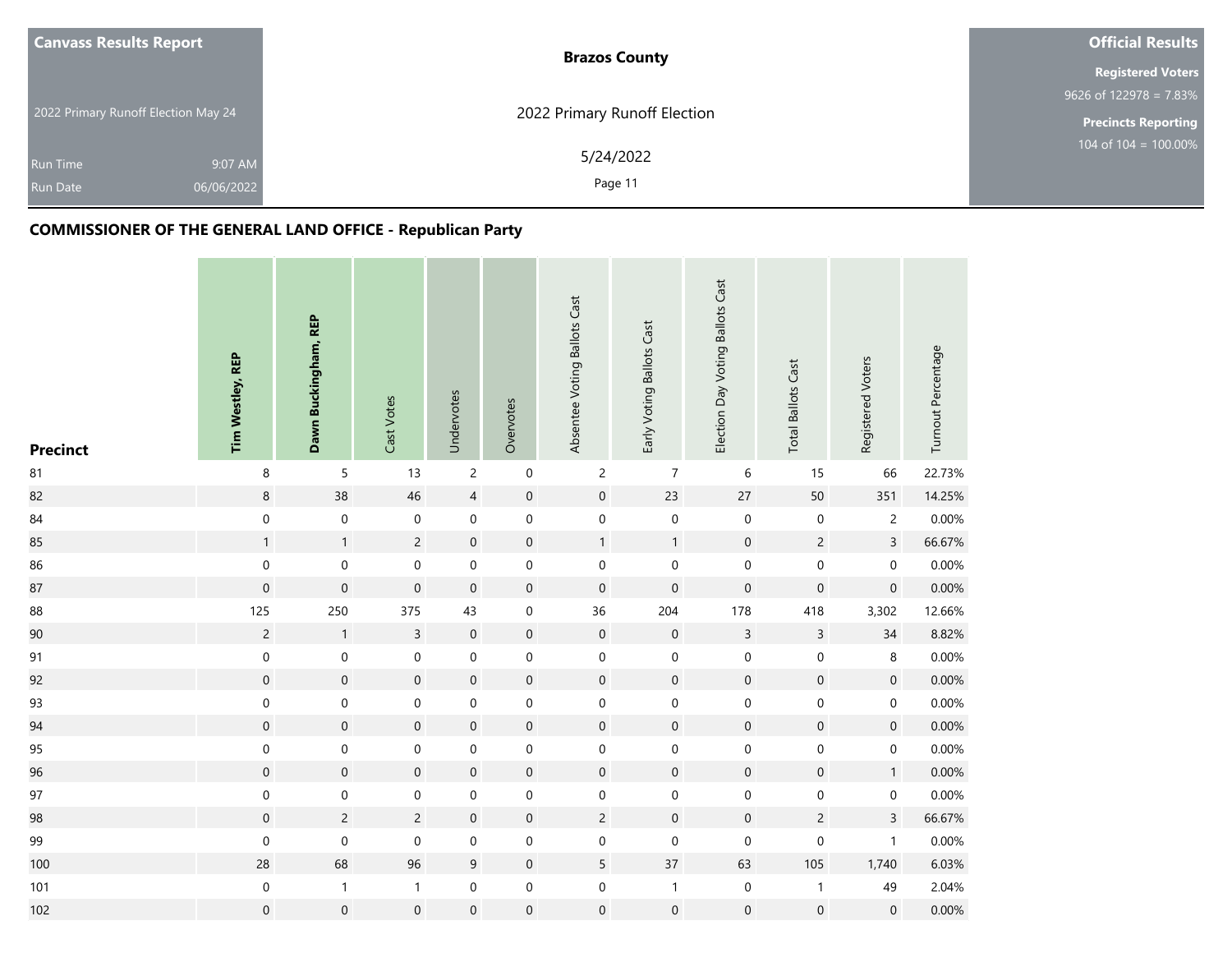| <b>Canvass Results Report</b>                               | <b>Brazos County</b>         | <b>Official Results</b>    |
|-------------------------------------------------------------|------------------------------|----------------------------|
|                                                             |                              | <b>Registered Voters</b>   |
|                                                             |                              | $9626$ of 122978 = 7.83%   |
| 2022 Primary Runoff Election May 24                         | 2022 Primary Runoff Election | <b>Precincts Reporting</b> |
| 9:07 AM<br><b>Run Time</b><br>06/06/2022<br><b>Run Date</b> | 5/24/2022<br>Page 12         | $104$ of 104 = 100.00%     |

| <b>Precinct</b> | Tim Westley, REP | <b>REP</b><br>Dawn Buckingham, | Cast Votes  | Undervotes  | Overvotes   | Absentee Voting Ballots Cast | Early Voting Ballots Cast | Election Day Voting Ballots Cast | <b>Total Ballots Cast</b> | Registered Voters | Turnout Percentage |
|-----------------|------------------|--------------------------------|-------------|-------------|-------------|------------------------------|---------------------------|----------------------------------|---------------------------|-------------------|--------------------|
| 104             | $\Omega$         | $\mathbf 0$                    | $\mathbf 0$ | $\mathbf 0$ | $\mathbf 0$ | $\mathbf 0$                  | $\mathbf 0$               | $\mathbf 0$                      | $\mathbf 0$               | 0                 | 0.00%              |
| 105             | $\overline{3}$   | 8                              | 11          | $\mathbf 0$ | $\mathbf 0$ | $\overline{3}$               | 5                         | $\mathsf{3}$                     | 11                        | 72                | 15.28%             |
| 500             |                  |                                | 2           | $\mathbf 0$ | $\mathbf 0$ | $\mathbf 0$                  | $\overline{c}$            | $\mathsf{O}\xspace$              | 2                         | $\mathbf 0$       | 0.00%              |
| 501             | $\mathbf 0$      | $\mathbf 0$                    | $\mathbf 0$ | $\mathbf 0$ | $\mathbf 0$ | $\mathbf 0$                  | $\mathbf 0$               | $\mathbf 0$                      | $\mathbf 0$               | $\mathbf 0$       | 0.00%              |
| <b>Totals</b>   | 3,021            | 5,693                          | 8,714       | 912         | $\mathbf 0$ | 714                          | 4,464                     | 4,448                            | 9,626                     | 122,978           | 7.83%              |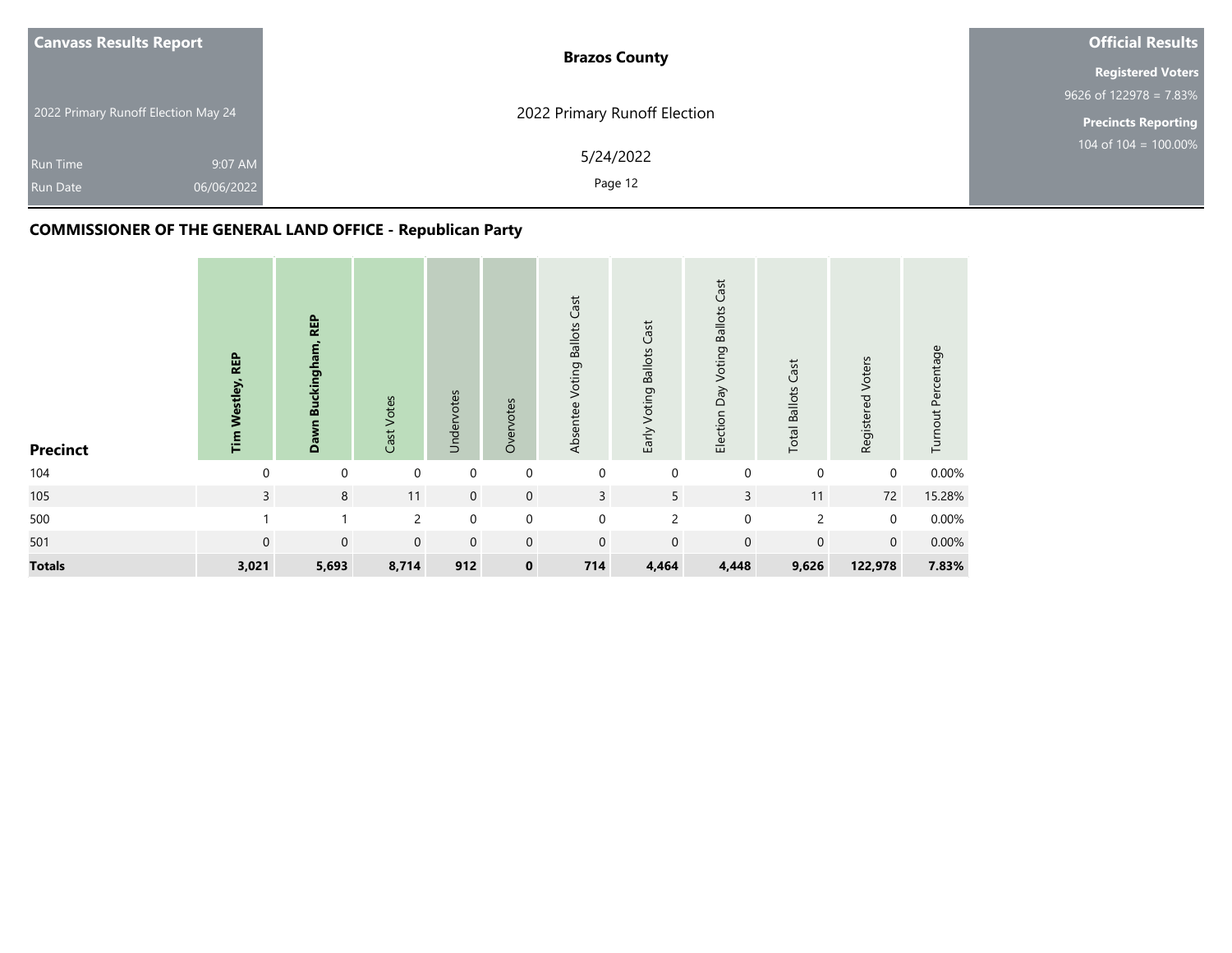| <b>Canvass Results Report</b>       | <b>Brazos County</b>         | <b>Official Results</b>    |
|-------------------------------------|------------------------------|----------------------------|
|                                     |                              | <b>Registered Voters</b>   |
|                                     |                              | 9626 of 122978 = 7.83%     |
| 2022 Primary Runoff Election May 24 | 2022 Primary Runoff Election | <b>Precincts Reporting</b> |
| 9:07 AM<br><b>Run Time</b>          | 5/24/2022                    | $104$ of $104 = 100.00\%$  |
| 06/06/2022<br><b>Run Date</b>       | Page 13                      |                            |

| <b>Precinct</b>          | Wayne Christian, REP | Sarah Stogner, REP | Cast Votes       | Undervotes       | Overvotes           | Absentee Voting Ballots Cast | Early Voting Ballots Cast | Election Day Voting Ballots Cast | <b>Total Ballots Cast</b> | Registered Voters | Turnout Percentage |
|--------------------------|----------------------|--------------------|------------------|------------------|---------------------|------------------------------|---------------------------|----------------------------------|---------------------------|-------------------|--------------------|
| $\mathbf{1}$             | 177                  | 94                 | 271              | 17               | $\pmb{0}$           | 11                           | 138                       | 139                              | 288                       | 2,145             | 13.43%             |
| $\overline{c}$           | 177                  | 88                 | 265              | 16               | $\mathsf{O}\xspace$ | 14                           | 129                       | 138                              | 281                       | 2,561             | 10.97%             |
| $\mathsf 3$              | 46                   | 30 <sup>°</sup>    | 76               | 5                | $\mathbf 0$         | $\overline{7}$               | 32                        | 42                               | 81                        | 1,029             | 7.87%              |
| $\overline{\mathcal{L}}$ | $10\,$               | $\overline{4}$     | 14               | $\mathbf{1}$     | $\pmb{0}$           | $\mathsf{O}\xspace$          | 12                        | $\mathsf{3}$                     | $15\,$                    | 1,725             | 0.87%              |
| $\mathsf S$              | 158                  | 138                | 296              | 18               | $\mathsf{O}\xspace$ | 18                           | 180                       | 116                              | 314                       | 1,826             | 17.20%             |
| $\sqrt{6}$               | 111                  | 56                 | 167              | 14               | $\mathbf 0$         | $\overline{4}$               | 97                        | 80                               | 181                       | 1,056             | 17.14%             |
| $\boldsymbol{7}$         | 209                  | 128                | 337              | 32               | $\pmb{0}$           | 8                            | 199                       | 162                              | 369                       | 1,853             | 19.91%             |
| $\bf8$                   | 38                   | $24$               | 62               | 5                | $\mathsf{O}\xspace$ | $6\,$                        | 22                        | 39                               | 67                        | 1,683             | 3.98%              |
| 9                        | 38                   | 30                 | 68               | $\,$ 6 $\,$      | $\pmb{0}$           | $\overline{c}$               | 28                        | 44                               | 74                        | 1,557             | 4.75%              |
| 10                       | 134                  | 89                 | 223              | 10               | $\mathsf{O}\xspace$ | 13                           | 97                        | 123                              | 233                       | 4,121             | 5.65%              |
| 11                       | 33                   | 18                 | 51               | $\mathbf{1}$     | $\mathbf 0$         | 9                            | $14$                      | 29                               | 52                        | 2,409             | 2.16%              |
| 12                       | 218                  | 146                | 364              | 24               | $\mathsf{O}\xspace$ | 43                           | 126                       | 219                              | 388                       | 4,186             | 9.27%              |
| 13                       | 106                  | 92                 | 198              | $20\,$           | $\boldsymbol{0}$    | $15\,$                       | 94                        | 109                              | 218                       | 1,966             | 11.09%             |
| 14                       | 28                   | 12                 | 40               | $\boldsymbol{0}$ | $\pmb{0}$           | $\boldsymbol{0}$             | 19                        | 21                               | 40                        | 3,054             | 1.31%              |
| 15                       | 169                  | 139                | 308              | 28               | $\mathbf 0$         | 60                           | 148                       | 128                              | 336                       | 2,531             | 13.28%             |
| 16                       | 12                   | 5                  | 17               | $\overline{2}$   | $\mathsf{O}\xspace$ | $\mathbf{1}$                 | $\,8\,$                   | $10$                             | 19                        | 1,418             | 1.34%              |
| 17                       | 72                   | 57                 | 129              | $\mathsf 9$      | $\boldsymbol{0}$    | $11$                         | 56                        | 71                               | 138                       | 3,246             | 4.25%              |
| 18                       | 5                    | $\overline{c}$     | $\boldsymbol{7}$ | $\mathbf 0$      | $\pmb{0}$           | $\overline{2}$               | $\overline{2}$            | $\overline{3}$                   | $\boldsymbol{7}$          | 556               | 1.26%              |
| 19                       | 13                   | 11                 | 24               | $\mathbf{1}$     | $\boldsymbol{0}$    | $\overline{c}$               | $11$                      | 12                               | 25                        | 409               | 6.11%              |
| 20                       | $\mathbf{1}$         | $\overline{c}$     | $\overline{3}$   | $\mathbf 0$      | $\mathsf{O}\xspace$ | $\mathsf{O}\xspace$          | $\mathsf{3}$              | $\boldsymbol{0}$                 | $\overline{3}$            | 3,112             | 0.10%              |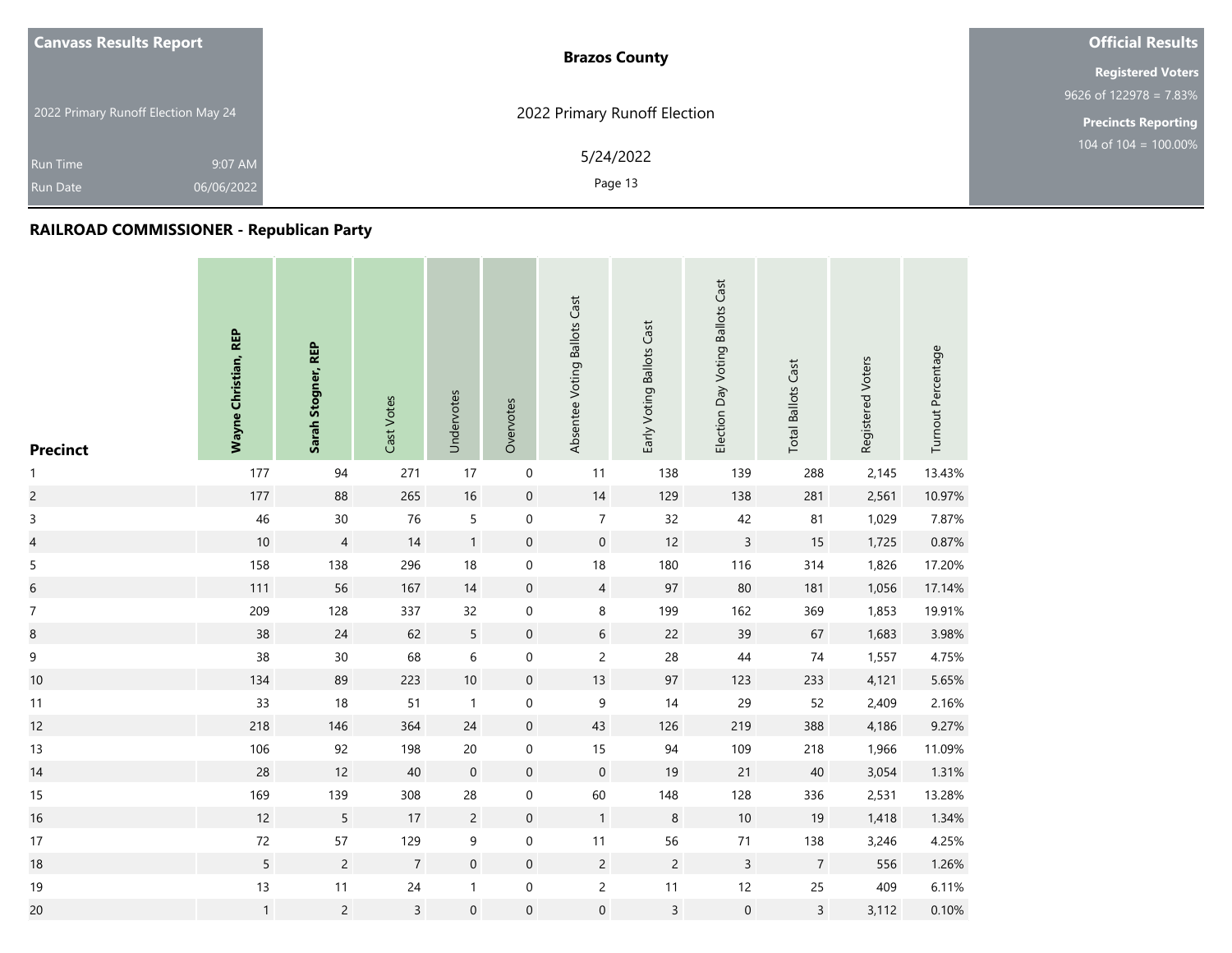| <b>Canvass Results Report</b>       | <b>Brazos County</b>         | <b>Official Results</b>    |
|-------------------------------------|------------------------------|----------------------------|
|                                     |                              | <b>Registered Voters</b>   |
|                                     |                              | $9626$ of 122978 = 7.83%   |
| 2022 Primary Runoff Election May 24 | 2022 Primary Runoff Election | <b>Precincts Reporting</b> |
| 9:07 AM<br>Run Time                 | 5/24/2022                    | $104$ of $104 = 100.00\%$  |
| 06/06/2022<br><b>Run Date</b>       | Page 14                      |                            |

| <b>Precinct</b> | Wayne Christian, REP | Sarah Stogner, REP | Cast Votes  | Undervotes       | Overvotes           | Absentee Voting Ballots Cast | Early Voting Ballots Cast | Election Day Voting Ballots Cast | <b>Total Ballots Cast</b> | Registered Voters | Turnout Percentage |
|-----------------|----------------------|--------------------|-------------|------------------|---------------------|------------------------------|---------------------------|----------------------------------|---------------------------|-------------------|--------------------|
| 21              | $\mathbf{1}$         | $\boldsymbol{7}$   | 8           | $\mathbf{1}$     | $\pmb{0}$           | $\boldsymbol{0}$             | 5                         | $\overline{4}$                   | 9                         | 1,368             | 0.66%              |
| 22              | $9\,$                | $\mathbf{1}$       | $10\,$      | $\mathbf 0$      | $\boldsymbol{0}$    | $\mathbf{1}$                 | $\overline{c}$            | $\overline{7}$                   | $10\,$                    | 403               | 2.48%              |
| 23              | $\mathsf{3}$         | 5                  | $\,8\,$     | $\mathbf{1}$     | $\boldsymbol{0}$    | $\boldsymbol{0}$             | 6                         | $\mathsf 3$                      | 9                         | 85                | 10.59%             |
| 24              | 73                   | 62                 | 135         | 14               | $\mathsf{O}\xspace$ | $10\,$                       | ${\bf 78}$                | 61                               | 149                       | 2,039             | 7.31%              |
| 25              | $\overline{c}$       | $\mathbf{1}$       | $\mathsf 3$ | $\boldsymbol{0}$ | $\boldsymbol{0}$    | $\mathbf 0$                  | $\overline{3}$            | $\mathbf 0$                      | $\mathsf 3$               | 1,061             | 0.28%              |
| 26              | 273                  | 152                | 425         | 29               | $\mathsf{O}\xspace$ | $34\,$                       | 212                       | 208                              | 454                       | 3,726             | 12.18%             |
| 27              | 324                  | 197                | 521         | 53               | 0                   | 23                           | 327                       | 224                              | 574                       | 2,670             | 21.50%             |
| 28              | 35                   | 30 <sup>°</sup>    | 65          | $\sqrt{6}$       | $\boldsymbol{0}$    | $\overline{4}$               | 32                        | 35                               | $71$                      | 596               | 11.91%             |
| 29              | $71$                 | 38                 | 109         | $\boldsymbol{7}$ | $\boldsymbol{0}$    | 13                           | 48                        | 55                               | 116                       | 855               | 13.57%             |
| 30              | $45\,$               | 42                 | 87          | $\overline{7}$   | $\boldsymbol{0}$    | $10\,$                       | 46                        | 38                               | 94                        | 2,493             | 3.77%              |
| 31              | $70\,$               | 64                 | 134         | $\mathsf 9$      | 0                   | $17$                         | 61                        | 65                               | 143                       | 3,243             | 4.41%              |
| 32              | $26\,$               | 25                 | 51          | $\overline{7}$   | $\boldsymbol{0}$    | $\mathbf{1}$                 | 32                        | 25                               | 58                        | 623               | 9.31%              |
| 33              | 5                    | $\mathbf{1}$       | $\,$ 6 $\,$ | $\boldsymbol{0}$ | $\boldsymbol{0}$    | $\mathbf 0$                  | $\,0\,$                   | $\,$ 6 $\,$                      | $\,$ 6 $\,$               | 1,443             | 0.42%              |
| 34              | $17$                 | 8                  | 25          | $\sqrt{2}$       | $\boldsymbol{0}$    | $\mathbf{1}$                 | $10\,$                    | 16                               | 27                        | 2,105             | 1.28%              |
| 35              | 34                   | $18\,$             | 52          | $\mathbf{1}$     | $\pmb{0}$           | $\overline{c}$               | 31                        | 20                               | 53                        | 4,191             | 1.26%              |
| 36              | 152                  | 118                | 270         | 23               | $\boldsymbol{0}$    | 33                           | 128                       | 132                              | 293                       | 4,289             | 6.83%              |
| 37              | $16\,$               | 19                 | 35          | $\overline{c}$   | $\boldsymbol{0}$    | $\mathsf{3}$                 | 13                        | 21                               | 37                        | 172               | 21.51%             |
| 38              | $10$                 | $\overline{c}$     | 12          | $\mathbf 0$      | $\mathsf{O}\xspace$ | $\mathsf{O}\xspace$          | $\overline{4}$            | $\,8\,$                          | 12                        | 477               | 2.52%              |
| 39              | 79                   | 27                 | 106         | 8                | $\pmb{0}$           | $18\,$                       | 54                        | 42                               | 114                       | 1,692             | 6.74%              |
| 40              | 232                  | 190                | 422         | $47\,$           | $\mathsf{O}\xspace$ | 32                           | 217                       | 220                              | 469                       | 3,948             | 11.88%             |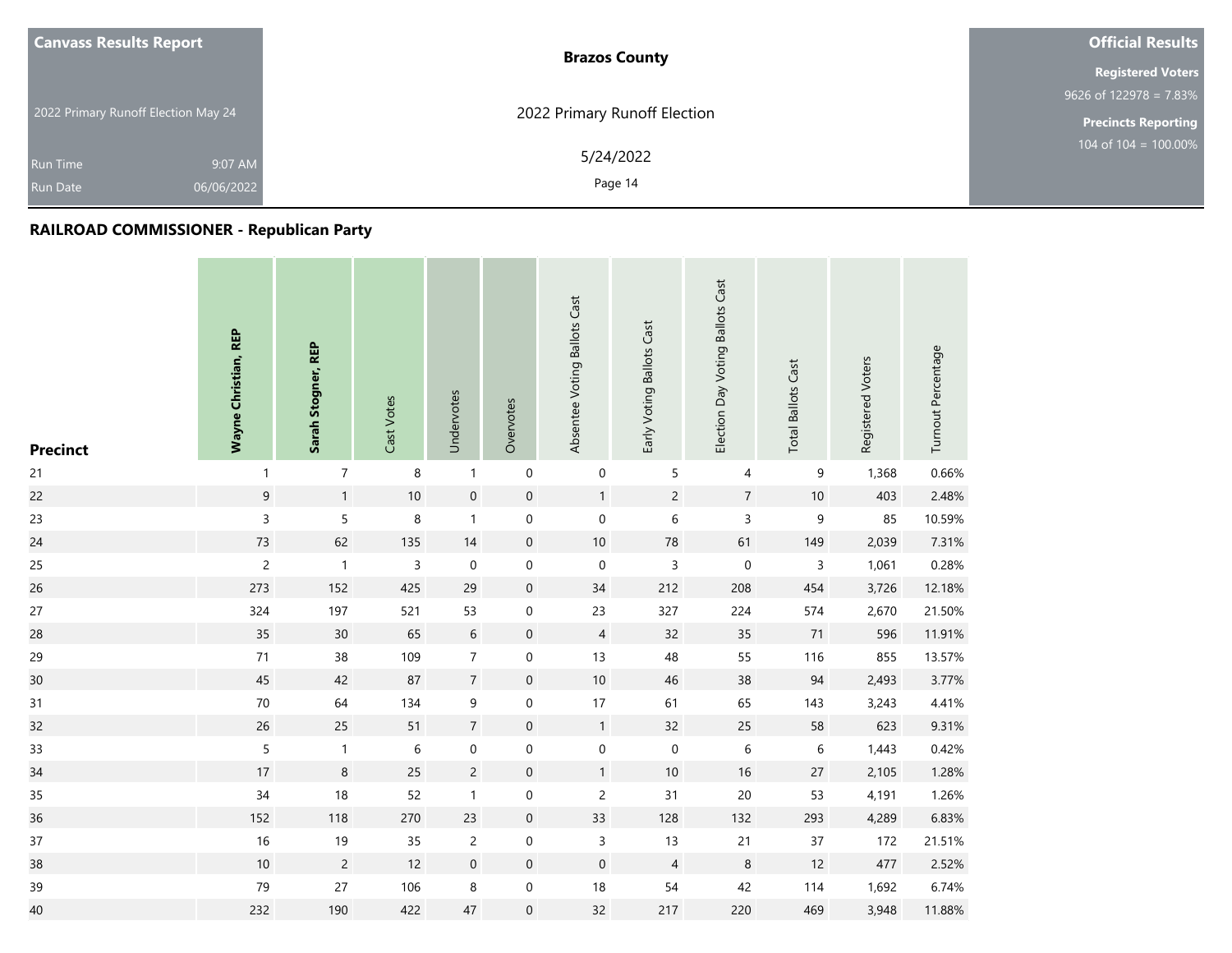| <b>Canvass Results Report</b>       |            | <b>Brazos County</b>         | <b>Official Results</b>    |
|-------------------------------------|------------|------------------------------|----------------------------|
|                                     |            |                              | <b>Registered Voters</b>   |
|                                     |            |                              | $9626$ of 122978 = 7.83%   |
| 2022 Primary Runoff Election May 24 |            | 2022 Primary Runoff Election | <b>Precincts Reporting</b> |
| Run Time                            | 9:07 AM    | 5/24/2022                    | $104$ of $104 = 100.00\%$  |
| <b>Run Date</b>                     | 06/06/2022 | Page 15                      |                            |

| <b>Precinct</b> | <b>Wayne Christian, REP</b> | Sarah Stogner, REP | Cast Votes     | Undervotes       | Overvotes           | Absentee Voting Ballots Cast | Early Voting Ballots Cast | Election Day Voting Ballots Cast | <b>Total Ballots Cast</b> | Registered Voters | Turnout Percentage |
|-----------------|-----------------------------|--------------------|----------------|------------------|---------------------|------------------------------|---------------------------|----------------------------------|---------------------------|-------------------|--------------------|
| 41              | 102                         | 74                 | 176            | 10               | $\mathbf 0$         | 28                           | 81                        | $77\,$                           | 186                       | 1,508             | 12.33%             |
| 42              | $\mathbf 0$                 | $\mathbf 0$        | $\mathbf 0$    | $\mathbf 0$      | $\mathsf{O}\xspace$ | $\mathsf{O}$                 | $\,0\,$                   | $\mathbf 0$                      | $\mathbf 0$               | $\boldsymbol{0}$  | 0.00%              |
| 43              | 6                           | $\mathbf{1}$       | $\overline{7}$ | $\mathbf{1}$     | $\boldsymbol{0}$    | $\boldsymbol{0}$             | $\,$ 6                    | $\overline{c}$                   | $\,8\,$                   | 232               | 3.45%              |
| 44              | $\,8\,$                     | $\overline{7}$     | 15             | $\mathbf{1}$     | $\pmb{0}$           | $\mathsf{O}\xspace$          | $\boldsymbol{9}$          | $\boldsymbol{7}$                 | 16                        | 133               | 12.03%             |
| 45              | 8                           | 3                  | 11             | $\pmb{0}$        | $\mathbf 0$         | $\mathsf{O}\xspace$          | $\overline{7}$            | 4                                | 11                        | 156               | 7.05%              |
| 46              | 16                          | 5                  | 21             | $\mathbf 0$      | $\pmb{0}$           | $\mathsf{O}\xspace$          | 15                        | $6\,$                            | 21                        | 394               | 5.33%              |
| 47              | 8                           | 9                  | 17             | $\mathbf{1}$     | $\boldsymbol{0}$    | $\overline{4}$               | 11                        | $\overline{3}$                   | 18                        | 494               | 3.64%              |
| 48              | $10$                        | 19                 | 29             | $\overline{c}$   | $\pmb{0}$           | $\overline{c}$               | 17                        | 12                               | 31                        | 236               | 13.14%             |
| 49              | $\boldsymbol{0}$            | $\boldsymbol{0}$   | $\mathbf 0$    | $\pmb{0}$        | 0                   | $\boldsymbol{0}$             | $\,0\,$                   | $\mathbf 0$                      | $\boldsymbol{0}$          | 295               | 0.00%              |
| 50              | $\boldsymbol{0}$            | $\overline{c}$     | $\overline{c}$ | $\mathbf 0$      | $\pmb{0}$           | $\mathsf{O}\xspace$          | $\,0\,$                   | $\overline{c}$                   | $\overline{c}$            | $\overline{c}$    | 100.00%            |
| 51              | $\boldsymbol{0}$            | $\mathbf 0$        | $\mathbf 0$    | $\boldsymbol{0}$ | 0                   | $\mathsf{O}$                 | $\boldsymbol{0}$          | $\mathsf{O}\xspace$              | $\mathbf 0$               | $\mathbf 0$       | 0.00%              |
| 52              | $\mathsf{O}\xspace$         | $\mathbf{1}$       | 1              | $\mathbf 0$      | $\mathsf{O}\xspace$ | $\mathsf{O}\xspace$          | $\mathbf 0$               | $\mathbf{1}$                     | $\mathbf{1}$              | 21                | 4.76%              |
| 53              | $\mathbf{1}$                | $\mathbf{1}$       | $\overline{2}$ | $\mathbf 0$      | $\mathbf 0$         | $\mathbf 0$                  | $\mathbf 0$               | $\overline{2}$                   | $\overline{c}$            | 171               | 1.17%              |
| 54              | $71$                        | 51                 | 122            | 11               | $\mathsf{O}\xspace$ | 11                           | 67                        | 55                               | 133                       | 672               | 19.79%             |
| 55              | 48                          | 48                 | 96             | 5                | 0                   | 10                           | 46                        | 45                               | 101                       | 3,010             | 3.36%              |
| 56              | $\boldsymbol{0}$            | $\overline{c}$     | $\overline{c}$ | $\mathbf 0$      | $\mathsf{O}\xspace$ | $\mathsf{O}$                 | $\mathbf 0$               | $\overline{c}$                   | $\overline{c}$            | 40                | 5.00%              |
| 57              | $\overline{c}$              | $\mathbf{1}$       | 3              | $\boldsymbol{0}$ | $\mathbf 0$         | $\boldsymbol{0}$             | $\mathsf{3}$              | $\mathbf 0$                      | 3                         | 283               | 1.06%              |
| 58              | 28                          | 12                 | 40             | $\mathbf{3}$     | $\mathsf{O}\xspace$ | $\overline{7}$               | 22                        | 14                               | 43                        | 854               | 5.04%              |
| 59              | $\overline{c}$              | $\mathbf 0$        | $\overline{c}$ | $\boldsymbol{0}$ | $\boldsymbol{0}$    | $\boldsymbol{0}$             | $\,0\,$                   | $\overline{c}$                   | $\overline{c}$            | 32                | 6.25%              |
| 60              | $17\,$                      | 11                 | 28             | $\mathbf{1}$     | $\mathsf{O}\xspace$ | $\mathbf{1}$                 | 14                        | 14                               | 29                        | 99                | 29.29%             |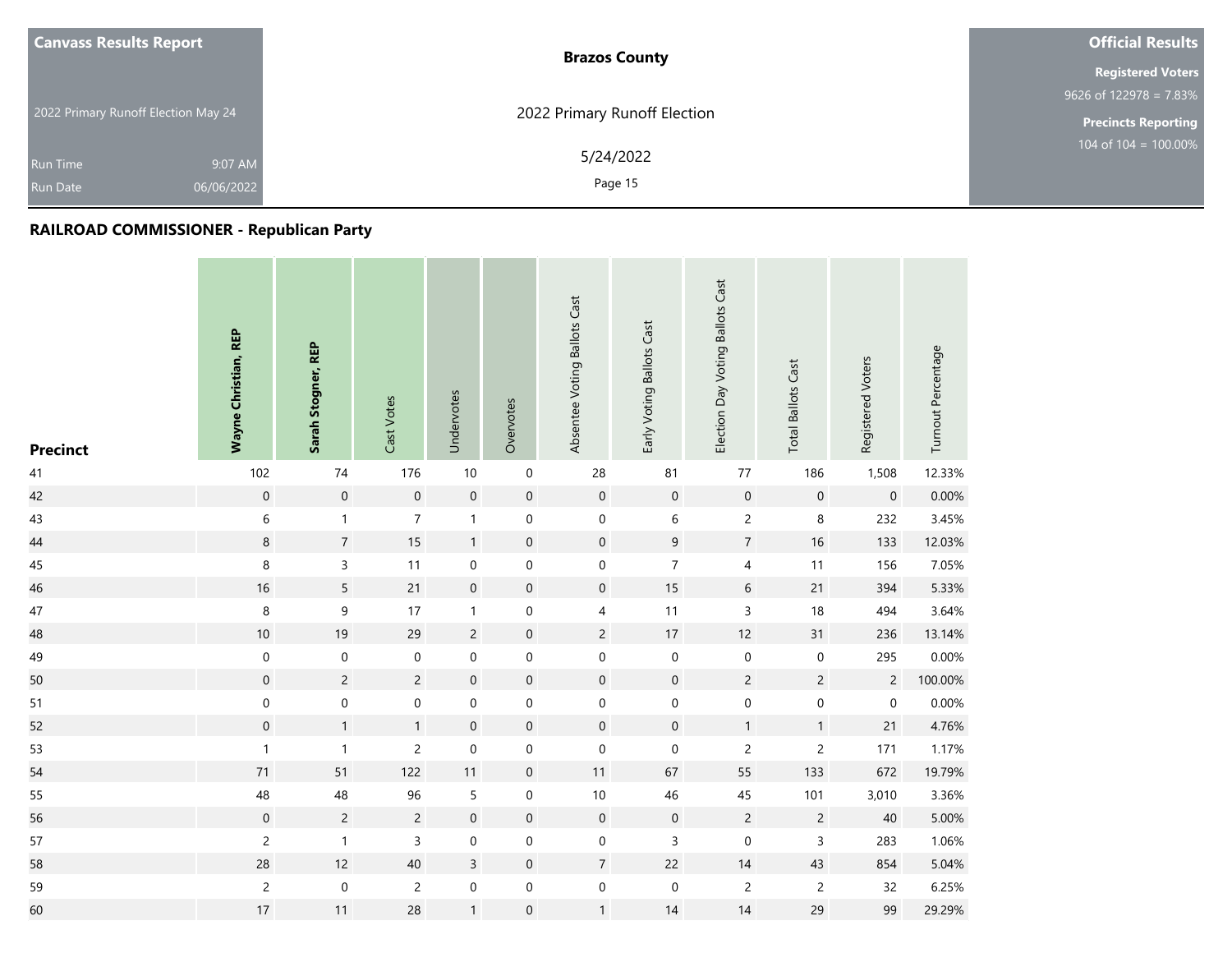| <b>Canvass Results Report</b>       |            | <b>Brazos County</b>         | <b>Official Results</b>    |
|-------------------------------------|------------|------------------------------|----------------------------|
|                                     |            |                              | <b>Registered Voters</b>   |
|                                     |            |                              | 9626 of $122978 = 7.83\%$  |
| 2022 Primary Runoff Election May 24 |            | 2022 Primary Runoff Election | <b>Precincts Reporting</b> |
| Run Time                            | 9:07 AM    | 5/24/2022                    | 104 of $104 = 100.00\%$    |
| <b>Run Date</b>                     | 06/06/2022 | Page 16                      |                            |

| <b>Precinct</b> | Wayne Christian, REP    | Sarah Stogner, REP  | Cast Votes          | Undervotes               | Overvotes           | Absentee Voting Ballots Cast | Early Voting Ballots Cast | Election Day Voting Ballots Cast | <b>Total Ballots Cast</b> | Registered Voters | Turnout Percentage |
|-----------------|-------------------------|---------------------|---------------------|--------------------------|---------------------|------------------------------|---------------------------|----------------------------------|---------------------------|-------------------|--------------------|
| 61              | $\boldsymbol{9}$        | 6                   | 15                  | $\mathbf{1}$             | $\pmb{0}$           | $\mathbf 0$                  | $\boldsymbol{6}$          | $10$                             | $16$                      | 54                | 29.63%             |
| 62              | 17                      | $\overline{4}$      | 21                  | $\mathbf{1}$             | $\mathbf 0$         | $\mathbf{1}$                 | 10                        | 11                               | 22                        | 1,091             | 2.02%              |
| 63              | 207                     | 168                 | 375                 | 40                       | $\mathbf 0$         | 26                           | 171                       | 218                              | 415                       | 2,135             | 19.44%             |
| 64              | 330                     | 222                 | 552                 | 31                       | $\mathsf{O}\xspace$ | 59                           | 284                       | 240                              | 583                       | 3,661             | 15.92%             |
| 65              | 20                      | 11                  | 31                  | $\mathsf 3$              | $\mathbf 0$         | $\mathbf{1}$                 | 16                        | 17                               | 34                        | 247               | 13.77%             |
| 66              | 49                      | 33                  | 82                  | $\mathbf 0$              | $\boldsymbol{0}$    | $\mathsf{O}\xspace$          | $46\,$                    | 36                               | 82                        | 907               | 9.04%              |
| 67              | $\boldsymbol{7}$        | 13                  | $20\,$              | $\overline{4}$           | $\boldsymbol{0}$    | $\boldsymbol{0}$             | 8                         | $16\,$                           | 24                        | 455               | 5.27%              |
| 68              | $\mathbf 0$             | $\mathsf{O}\xspace$ | $\mathsf{O}\xspace$ | $\mathbf 0$              | $\mathsf{O}\xspace$ | $\mathbf 0$                  | $\mathbf 0$               | $\mathbf 0$                      | $\boldsymbol{0}$          | $\,0\,$           | 0.00%              |
| 69              | 126                     | 124                 | 250                 | 13                       | $\mathbf 0$         | 12                           | 93                        | 158                              | 263                       | 3,905             | 6.73%              |
| $70\,$          | $37\,$                  | $20\,$              | 57                  | $\mathbf{1}$             | $\mathsf{O}\xspace$ | $\overline{4}$               | 22                        | 32                               | 58                        | 1,408             | 4.12%              |
| $71$            | $\overline{\mathbf{4}}$ | $\boldsymbol{9}$    | 13                  | $\mathbf{1}$             | $\boldsymbol{0}$    | $\boldsymbol{0}$             | $10\,$                    | $\overline{4}$                   | $14$                      | 114               | 12.28%             |
| 72              | $\boldsymbol{0}$        | $\overline{3}$      | $\overline{3}$      | $\mathbf 0$              | $\boldsymbol{0}$    | $\mathbf 0$                  | $\mathbf{1}$              | $\overline{c}$                   | 3                         | $90\,$            | 3.33%              |
| $73$            | 261                     | 160                 | 421                 | 38                       | $\boldsymbol{0}$    | 18                           | 244                       | 197                              | 459                       | 2,948             | 15.57%             |
| 74              | $\mathbf{1}$            | $\mathbf{1}$        | $\overline{2}$      | $\mathbf 0$              | $\mathbf 0$         | $\mathbf{1}$                 | $\mathbf 0$               | $\mathbf{1}$                     | $\overline{c}$            | 1,294             | 0.15%              |
| 75              | 27                      | 25                  | 52                  | $\overline{\mathcal{A}}$ | $\boldsymbol{0}$    | $\overline{c}$               | 16                        | 38                               | 56                        | 2,672             | 2.10%              |
| 76              | 130                     | $90\,$              | 220                 | 13                       | $\mathbf 0$         | $20\,$                       | 102                       | 111                              | 233                       | 2,940             | 7.93%              |
| $77\,$          | 17                      | 11                  | 28                  | $\boldsymbol{0}$         | $\boldsymbol{0}$    | $\mathsf{3}$                 | 12                        | 13                               | 28                        | 559               | 5.01%              |
| 78              | 19                      | $10\,$              | 29                  | $\overline{3}$           | $\mathsf{O}\xspace$ | $\overline{c}$               | $17\,$                    | 13                               | 32                        | 250               | 12.80%             |
| 79              | 5                       | $\mathbf{1}$        | 6                   | $\boldsymbol{0}$         | $\boldsymbol{0}$    | $\boldsymbol{0}$             | $\,$ 6 $\,$               | $\mathbf 0$                      | 6                         | 85                | 7.06%              |
| 80              | 137                     | 90                  | 227                 | 21                       | $\mathbf{0}$        | 25                           | 98                        | 125                              | 248                       | 3,977             | 6.24%              |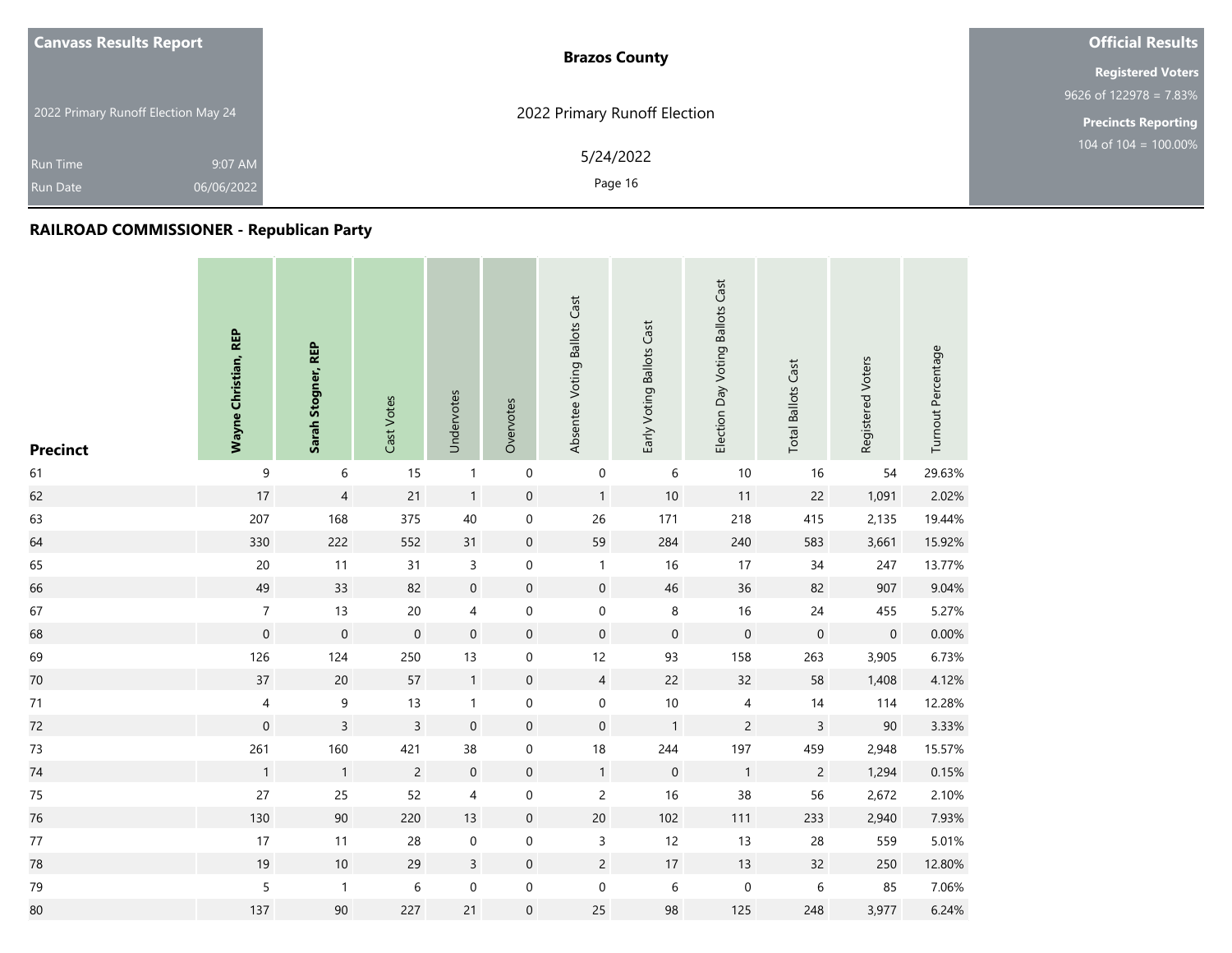| <b>Canvass Results Report</b>       |            | <b>Brazos County</b>         | <b>Official Results</b>    |
|-------------------------------------|------------|------------------------------|----------------------------|
|                                     |            |                              | <b>Registered Voters</b>   |
|                                     |            |                              | 9626 of $122978 = 7.83\%$  |
| 2022 Primary Runoff Election May 24 |            | 2022 Primary Runoff Election | <b>Precincts Reporting</b> |
| <b>Run Time</b>                     | 9:07 AM    | 5/24/2022                    | 104 of $104 = 100.00\%$    |
| <b>Run Date</b>                     | 06/06/2022 | Page 17                      |                            |

| <b>Precinct</b> | Wayne Christian, REP | Sarah Stogner, REP  | Cast Votes          | Undervotes       | Overvotes           | Absentee Voting Ballots Cast | Early Voting Ballots Cast | Election Day Voting Ballots Cast | <b>Total Ballots Cast</b> | Registered Voters   | Turnout Percentage |
|-----------------|----------------------|---------------------|---------------------|------------------|---------------------|------------------------------|---------------------------|----------------------------------|---------------------------|---------------------|--------------------|
| 81              | $\mathsf 9$          | $\overline{5}$      | 14                  | $\mathbf{1}$     | $\boldsymbol{0}$    | $\overline{c}$               | $\boldsymbol{7}$          | 6                                | 15                        | 66                  | 22.73%             |
| 82              | 27                   | $20\,$              | 47                  | $\overline{3}$   | $\boldsymbol{0}$    | $\mathsf{O}\xspace$          | 23                        | 27                               | 50                        | 351                 | 14.25%             |
| 84              | $\mathbf 0$          | $\pmb{0}$           | $\mathbf 0$         | $\mathbf 0$      | $\boldsymbol{0}$    | $\mathbf 0$                  | $\mathbf 0$               | $\mathsf{O}\xspace$              | $\mathbf 0$               | $\overline{c}$      | 0.00%              |
| 85              | $\boldsymbol{0}$     | $\overline{c}$      | $\overline{c}$      | $\mathbf 0$      | $\mathsf{O}\xspace$ | $\mathbf{1}$                 | $\mathbf{1}$              | $\mathsf{O}\xspace$              | $\overline{c}$            | $\overline{3}$      | 66.67%             |
| 86              | $\mathbf 0$          | $\pmb{0}$           | $\boldsymbol{0}$    | $\boldsymbol{0}$ | $\boldsymbol{0}$    | $\boldsymbol{0}$             | $\mathbf 0$               | $\boldsymbol{0}$                 | $\mathbf 0$               | $\boldsymbol{0}$    | 0.00%              |
| 87              | $\mathbf 0$          | $\mathbf 0$         | $\mathsf{O}\xspace$ | $\mathbf 0$      | $\mathsf{O}\xspace$ | $\mathbf 0$                  | $\mathbf 0$               | $\mathbf 0$                      | $\mathbf 0$               | $\mathbf 0$         | 0.00%              |
| 88              | 225                  | 160                 | 385                 | 33               | $\boldsymbol{0}$    | 36                           | 204                       | 178                              | 418                       | 3,302               | 12.66%             |
| 90              | $\overline{3}$       | $\mathsf{O}\xspace$ | $\overline{3}$      | $\mathbf 0$      | $\mathbf 0$         | $\mathsf{O}\xspace$          | $\mathbf 0$               | $\overline{3}$                   | $\overline{3}$            | 34                  | 8.82%              |
| 91              | $\mathbf 0$          | $\pmb{0}$           | $\boldsymbol{0}$    | $\pmb{0}$        | $\mathbf 0$         | $\boldsymbol{0}$             | $\boldsymbol{0}$          | 0                                | $\boldsymbol{0}$          | 8                   | 0.00%              |
| 92              | $\mathbf 0$          | $\mathbf{0}$        | $\boldsymbol{0}$    | $\mathbf 0$      | $\mathbf 0$         | $\mathsf{O}\xspace$          | $\mathbf 0$               | $\mathbf 0$                      | $\mathbf 0$               | $\mathbf 0$         | 0.00%              |
| 93              | $\boldsymbol{0}$     | $\boldsymbol{0}$    | 0                   | $\pmb{0}$        | $\mathbf 0$         | $\boldsymbol{0}$             | $\mathbf 0$               | $\boldsymbol{0}$                 | $\boldsymbol{0}$          | 0                   | 0.00%              |
| 94              | $\mathsf{O}\xspace$  | $\mathsf{O}\xspace$ | $\boldsymbol{0}$    | $\boldsymbol{0}$ | $\mathbf 0$         | $\mathsf{O}\xspace$          | $\mathbf 0$               | $\mathsf{O}\xspace$              | $\mathbf 0$               | $\mathbf 0$         | 0.00%              |
| 95              | 0                    | $\pmb{0}$           | $\boldsymbol{0}$    | $\pmb{0}$        | $\mathbf 0$         | $\mathbf 0$                  | $\mathbf 0$               | $\boldsymbol{0}$                 | $\mathbf 0$               | $\boldsymbol{0}$    | 0.00%              |
| 96              | $\mathsf{O}\xspace$  | $\mathbf 0$         | $\boldsymbol{0}$    | $\mathbf 0$      | $\boldsymbol{0}$    | $\mathbf 0$                  | $\mathbf 0$               | $\mathsf{O}\xspace$              | $\mathbf 0$               | $\mathbf{1}$        | 0.00%              |
| $97\,$          | $\mathbf 0$          | $\mathbf 0$         | $\pmb{0}$           | $\pmb{0}$        | $\mathbf 0$         | $\boldsymbol{0}$             | $\boldsymbol{0}$          | $\boldsymbol{0}$                 | $\mathsf{O}\xspace$       | $\mathbf 0$         | 0.00%              |
| 98              | $\overline{c}$       | $\mathsf{O}\xspace$ | $\overline{c}$      | $\mathsf{0}$     | $\boldsymbol{0}$    | $\overline{c}$               | $\mathbf 0$               | $\mathsf{O}\xspace$              | $\overline{c}$            | $\overline{3}$      | 66.67%             |
| 99              | $\boldsymbol{0}$     | $\pmb{0}$           | $\mathbf 0$         | $\mathbf 0$      | $\mathbf 0$         | $\mathbf 0$                  | $\pmb{0}$                 | $\mathsf{O}\xspace$              | $\mathbf 0$               | $\mathbf{1}$        | 0.00%              |
| 100             | 64                   | $34$                | 98                  | $\sqrt{7}$       | $\mathbf 0$         | $5\phantom{.0}$              | 37                        | 63                               | 105                       | 1,740               | 6.03%              |
| 101             | $\mathbf{1}$         | $\mathbf 0$         | $\mathbf{1}$        | $\mathbf 0$      | $\mathbf 0$         | $\boldsymbol{0}$             | $\mathbf{1}$              | $\boldsymbol{0}$                 | $\mathbf{1}$              | 49                  | 2.04%              |
| 102             | $\overline{0}$       | $\boldsymbol{0}$    | $\mathsf{O}\xspace$ | $\mathbf 0$      | $\boldsymbol{0}$    | $\boldsymbol{0}$             | $\mathbf 0$               | $\mathsf{O}\xspace$              | $\mathbf 0$               | $\mathsf{O}\xspace$ | $0.00\%$           |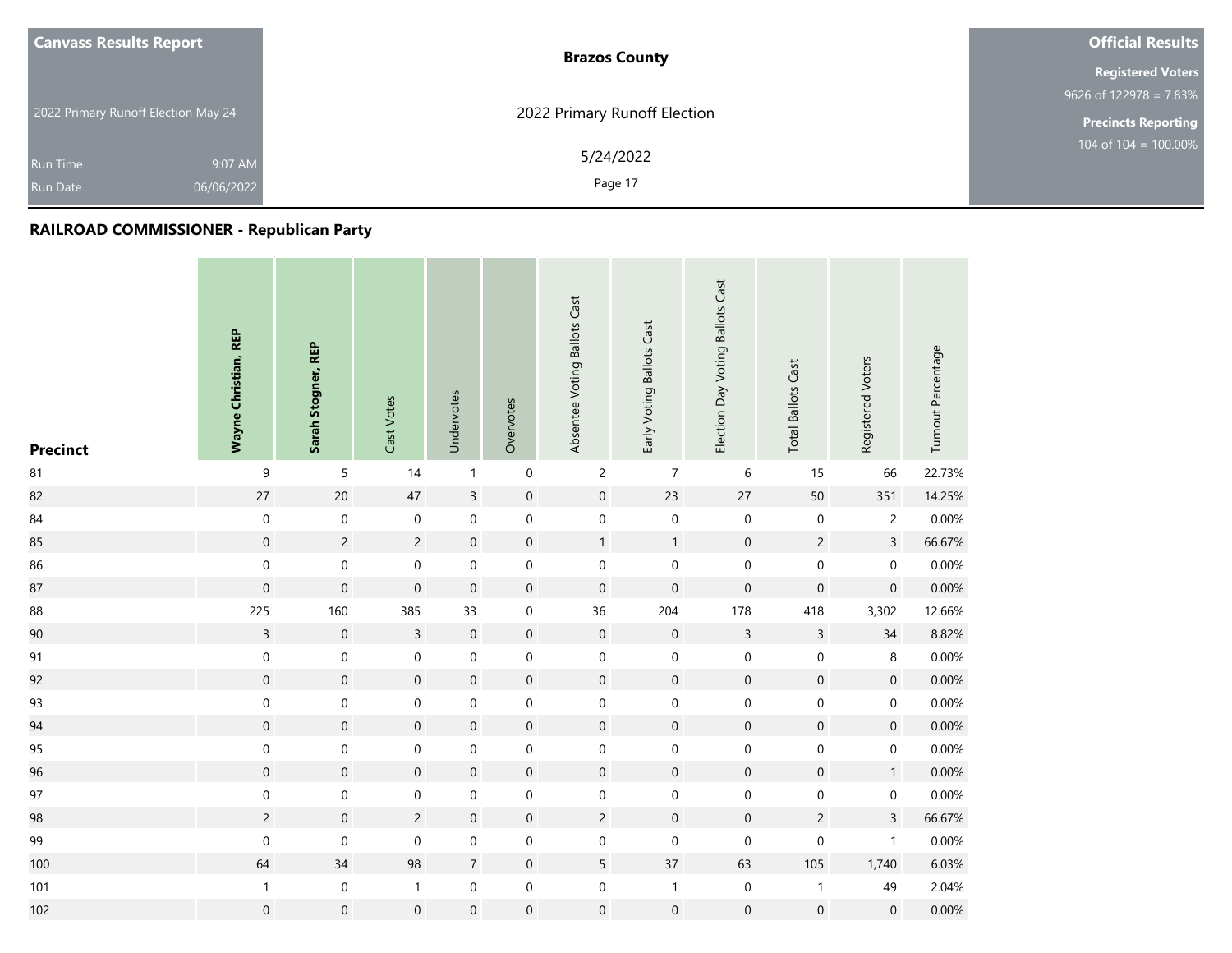|                                     | <b>Canvass Results Report</b> | <b>Brazos County</b>         | <b>Official Results</b>    |
|-------------------------------------|-------------------------------|------------------------------|----------------------------|
|                                     |                               |                              | <b>Registered Voters</b>   |
|                                     |                               |                              | 9626 of $122978 = 7.83\%$  |
| 2022 Primary Runoff Election May 24 |                               | 2022 Primary Runoff Election | <b>Precincts Reporting</b> |
| <b>Run Time</b>                     | 9:07 AM                       | 5/24/2022                    | 104 of $104 = 100.00\%$    |
| <b>Run Date</b>                     | 06/06/2022                    | Page 18                      |                            |
|                                     |                               |                              |                            |

| <b>Precinct</b> | <b>REP</b><br>Wayne Christian, | <b>REP</b><br>Sarah Stogner, | Cast Votes   | Undervotes  | Overvotes   | Cast<br>Voting Ballots<br>Absentee | Early Voting Ballots Cast | Cast<br>Election Day Voting Ballots | <b>Total Ballots Cast</b> | Registered Voters | Turnout Percentage |
|-----------------|--------------------------------|------------------------------|--------------|-------------|-------------|------------------------------------|---------------------------|-------------------------------------|---------------------------|-------------------|--------------------|
| 104             | $\Omega$                       | $\mathbf 0$                  | $\mathbf 0$  | $\mathbf 0$ | $\mathbf 0$ | $\mathbf{0}$                       | $\mathbf 0$               | $\mathbf 0$                         | 0                         | $\mathbf 0$       | 0.00%              |
| 105             | 5                              | 6                            | 11           | $\mathbf 0$ | $\mathbf 0$ | $\overline{3}$                     | 5                         | 3                                   | 11                        | 72                | 15.28%             |
| 500             | $\overline{2}$                 | $\pmb{0}$                    | 2            | $\pmb{0}$   | $\mathbf 0$ | $\mathbf 0$                        | $\overline{c}$            | $\mathbf 0$                         | 2                         | $\mathbf 0$       | $0.00\%$           |
| 501             | $\mathbf 0$                    | $\mathbf 0$                  | $\mathbf{0}$ | $\mathbf 0$ | $\mathbf 0$ | $\mathbf 0$                        | $\mathbf 0$               | $\mathbf 0$                         | $\mathbf 0$               | $\mathbf 0$       | 0.00%              |
| <b>Totals</b>   | 5,300                          | 3,647                        | 8,947        | 679         | $\mathbf 0$ | 714                                | 4,464                     | 4,448                               | 9,626                     | 122,978           | 7.83%              |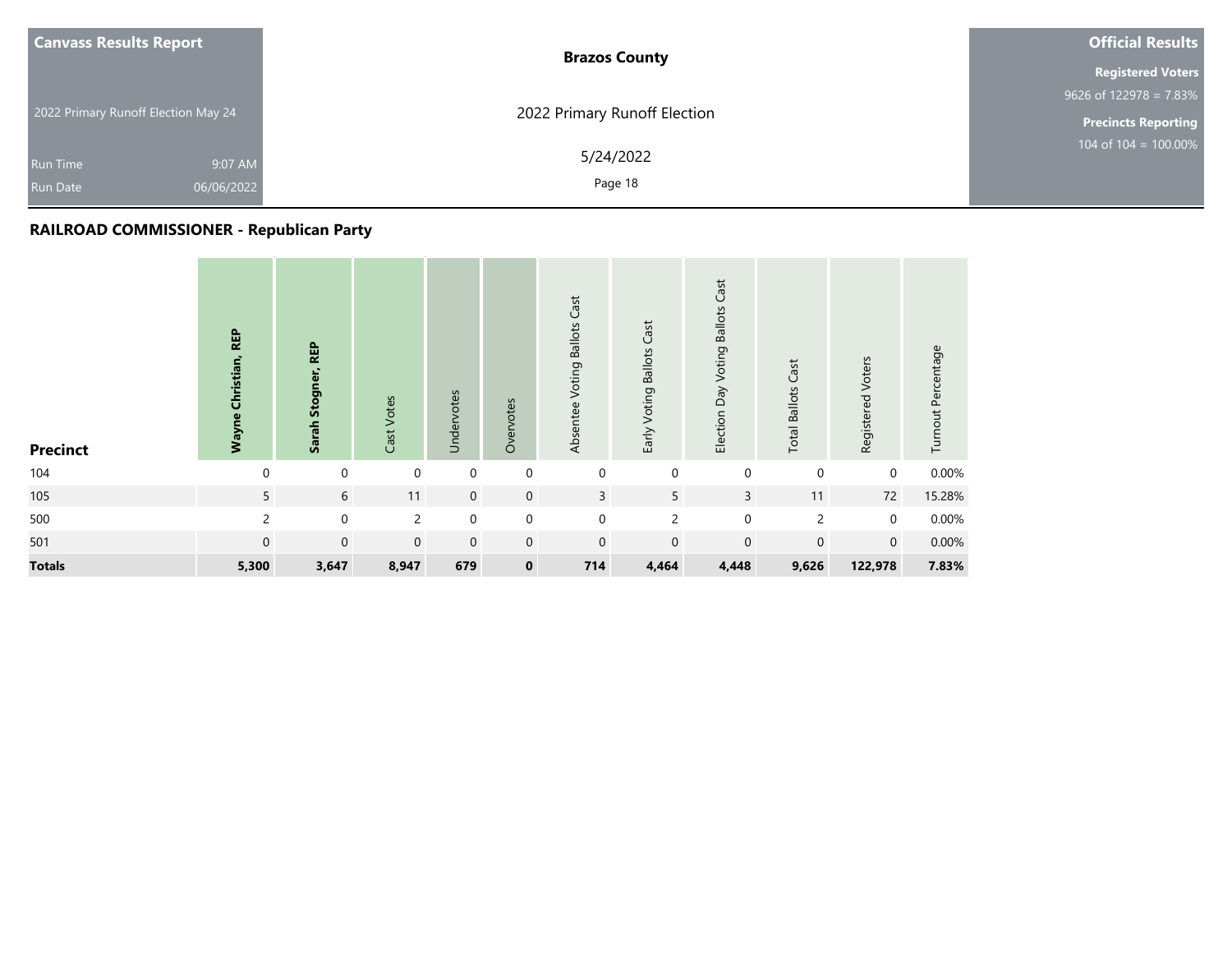| <b>Canvass Results Report</b>       | <b>Brazos County</b>         | <b>Official Results</b>    |
|-------------------------------------|------------------------------|----------------------------|
|                                     |                              | <b>Registered Voters</b>   |
|                                     |                              | $9626$ of 122978 = 7.83%   |
| 2022 Primary Runoff Election May 24 | 2022 Primary Runoff Election | <b>Precincts Reporting</b> |
| 9:07 AM<br><b>Run Time</b>          | 5/24/2022                    | 104 of $104 = 100.00\%$    |
| 06/06/2022<br><b>Run Date</b>       | Page 19                      |                            |

## **STATE REPRESENTATIVE, DISTRICT 12 - Republican Party**

| <b>Precinct</b>          | Kyle Kacal, REP  | Ben Bius, REP            | Cast Votes          | Undervotes       | Overvotes           | Absentee Voting Ballots Cast | Early Voting Ballots Cast | Election Day Voting Ballots Cast | <b>Total Ballots Cast</b> | Registered Voters | Turnout Percentage |
|--------------------------|------------------|--------------------------|---------------------|------------------|---------------------|------------------------------|---------------------------|----------------------------------|---------------------------|-------------------|--------------------|
| $\mathbf{1}$             | 182              | 103                      | 285                 | $\mathsf 3$      | $\mathbf 0$         | 11                           | 138                       | 139                              | 288                       | 2,145             | 13.43%             |
| $\overline{c}$           | 199              | 82                       | 281                 | $\mathbf 0$      | $\mathbf 0$         | 14                           | 129                       | 138                              | 281                       | 2,561             | 10.97%             |
| $\overline{\mathcal{L}}$ | $\boldsymbol{7}$ | $\, 8$                   | 15                  | $\boldsymbol{0}$ | $\boldsymbol{0}$    | $\pmb{0}$                    | 12                        | 3                                | 15                        | 1,725             | 0.87%              |
| $\sqrt{6}$               | 125              | 54                       | 179                 | $\mathsf{2}\,$   | $\mathsf{O}\xspace$ | $\overline{4}$               | 97                        | 80                               | 181                       | 1,056             | 17.14%             |
| $\overline{7}$           | 226              | 136                      | 362                 | $\overline{7}$   | 0                   | $\,8\,$                      | 199                       | 162                              | 369                       | 1,853             | 19.91%             |
| 18                       | 5                | $\overline{c}$           | $\overline{7}$      | $\mathbf 0$      | $\pmb{0}$           | $\overline{c}$               | $\overline{c}$            | $\mathsf{3}$                     | $\overline{7}$            | 556               | 1.26%              |
| 19                       | $14$             | $10\,$                   | $24$                | $\mathbf{1}$     | $\mathbf 0$         | $\overline{c}$               | 11                        | 12                               | 25                        | 409               | 6.11%              |
| 25                       | $\overline{3}$   | $\mathbf 0$              | $\overline{3}$      | $\boldsymbol{0}$ | $\mathbf 0$         | $\mathbf 0$                  | $\overline{3}$            | $\pmb{0}$                        | $\overline{3}$            | 1,061             | 0.28%              |
| 27                       | 392              | 175                      | 567                 | $\boldsymbol{7}$ | $\pmb{0}$           | 23                           | 327                       | 224                              | 574                       | 2,670             | 21.50%             |
| 28                       | 50               | 20                       | 70                  | $\mathbf{1}$     | $\mathsf{O}\xspace$ | $\overline{4}$               | 32                        | 35                               | 71                        | 596               | 11.91%             |
| 38                       | $\mathsf 9$      | $\overline{3}$           | 12                  | $\mathbf 0$      | $\boldsymbol{0}$    | $\mathbf 0$                  | $\overline{\mathcal{L}}$  | $\,8\,$                          | 12                        | 477               | 2.52%              |
| 42                       | $\mathbf 0$      | $\mathbf 0$              | $\boldsymbol{0}$    | $\mathbf 0$      | $\mathbf 0$         | $\mathsf{O}\xspace$          | $\mathbf 0$               | $\mathsf{O}\xspace$              | $\boldsymbol{0}$          | $\mathbf 0$       | 0.00%              |
| $44\,$                   | 12               | $\overline{\mathcal{A}}$ | 16                  | $\mathbf 0$      | $\pmb{0}$           | $\pmb{0}$                    | $\mathsf 9$               | $\overline{7}$                   | 16                        | 133               | 12.03%             |
| 45                       | $\,8\,$          | $\overline{3}$           | 11                  | $\mathbf 0$      | $\pmb{0}$           | $\boldsymbol{0}$             | $\overline{7}$            | $\overline{4}$                   | 11                        | 156               | 7.05%              |
| 46                       | 11               | $10\,$                   | 21                  | $\pmb{0}$        | 0                   | $\boldsymbol{0}$             | 15                        | 6                                | 21                        | 394               | 5.33%              |
| 53                       | $\mathbf{1}$     | $\mathbf{1}$             | $\overline{c}$      | $\boldsymbol{0}$ | $\pmb{0}$           | $\boldsymbol{0}$             | $\mathbf 0$               | $\overline{c}$                   | $\overline{c}$            | 171               | 1.17%              |
| 54                       | 94               | 39                       | 133                 | $\mathbf 0$      | $\pmb{0}$           | 11                           | 67                        | 55                               | 133                       | 672               | 19.79%             |
| 56                       | $\overline{c}$   | $\mathbf 0$              | $\overline{c}$      | $\mathbf 0$      | $\mathsf{O}\xspace$ | $\mathbf 0$                  | $\boldsymbol{0}$          | $\overline{2}$                   | $\overline{c}$            | 40                | 5.00%              |
| 59                       | $\mathbf{1}$     | $\mathbf{1}$             | $\overline{c}$      | $\boldsymbol{0}$ | $\boldsymbol{0}$    | $\boldsymbol{0}$             | $\mathbf 0$               | $\overline{c}$                   | $\overline{c}$            | 32                | 6.25%              |
| 68                       | $\boldsymbol{0}$ | $\mathsf{O}\xspace$      | $\mathsf{O}\xspace$ | $\mathbf 0$      | $\boldsymbol{0}$    | $\boldsymbol{0}$             | $\mathbf 0$               | $\mathsf{O}\xspace$              | $\mathbf 0$               | $\mathbf 0$       | 0.00%              |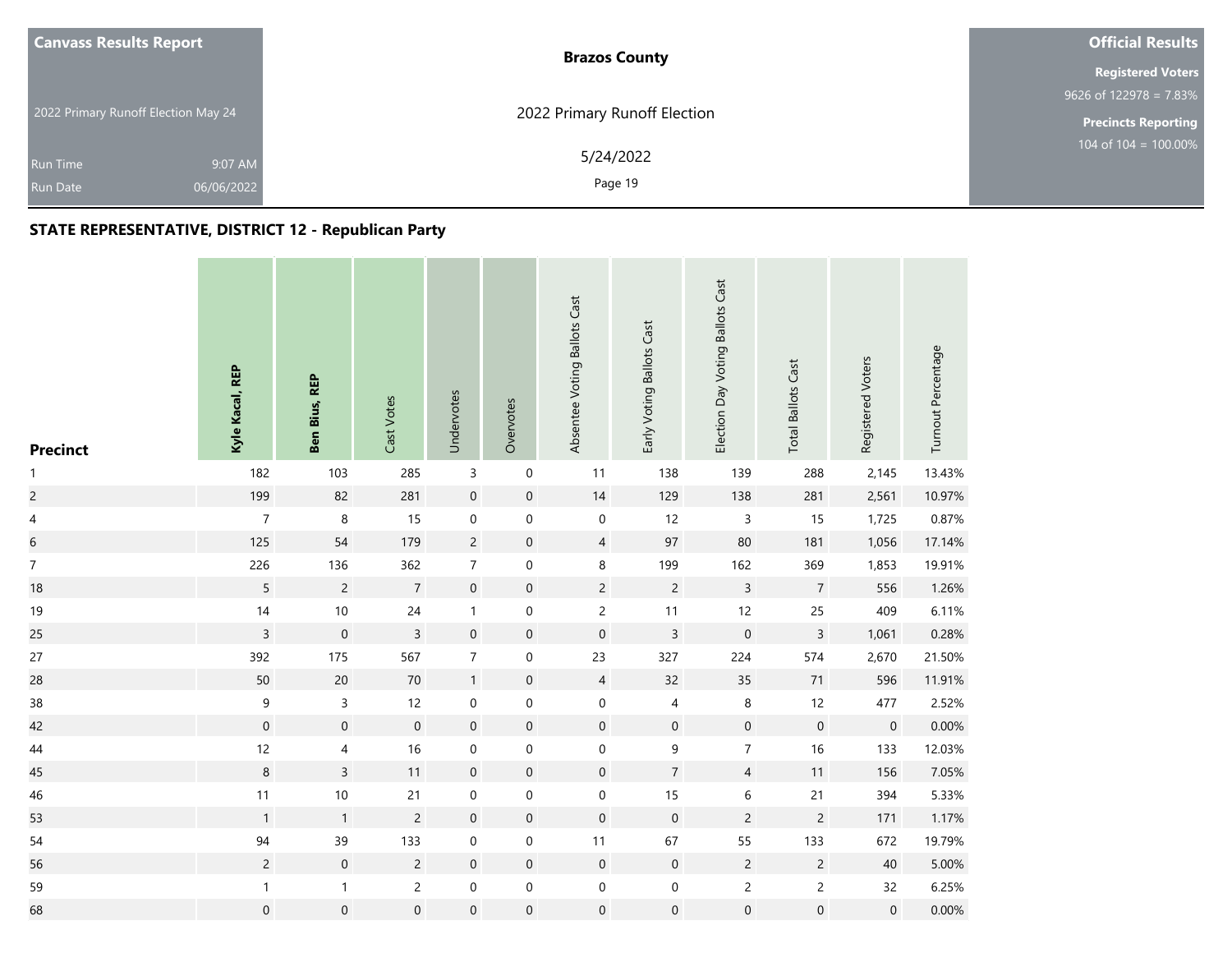| <b>Canvass Results Report</b>                                     | <b>Brazos County</b>         | <b>Official Results</b>    |
|-------------------------------------------------------------------|------------------------------|----------------------------|
|                                                                   |                              | <b>Registered Voters</b>   |
|                                                                   |                              | $9626$ of 122978 = 7.83%   |
|                                                                   |                              | <b>Precincts Reporting</b> |
|                                                                   | 5/24/2022                    | 104 of $104 = 100.00\%$    |
| 06/06/2022<br><b>Run Date</b>                                     | Page 20                      |                            |
| 2022 Primary Runoff Election May 24<br>9:07 AM<br><b>Run Time</b> | 2022 Primary Runoff Election |                            |

## **STATE REPRESENTATIVE, DISTRICT 12 - Republican Party**

| <b>Precinct</b> | Kyle Kacal, REP | Bius, REP<br>Ben | Cast Votes     | Undervotes       | Overvotes        | Absentee Voting Ballots Cast | Early Voting Ballots Cast | Election Day Voting Ballots Cast | <b>Total Ballots Cast</b> | Registered Voters | Turnout Percentage |
|-----------------|-----------------|------------------|----------------|------------------|------------------|------------------------------|---------------------------|----------------------------------|---------------------------|-------------------|--------------------|
| $73\,$          | 324             | 134              | 458            |                  | $\mathbf 0$      | 18                           | 244                       | 197                              | 459                       | 2,948             | 15.57%             |
| 79              | 5               | $\mathbf{1}$     | 6              | $\boldsymbol{0}$ | $\mathbf 0$      | $\mathsf{O}\xspace$          | 6                         | $\mathbf 0$                      | 6                         | 85                | 7.06%              |
| 81              | $10$            | 5                | 15             | $\mathbf 0$      | $\boldsymbol{0}$ | $\overline{c}$               | $\overline{7}$            | 6                                | 15                        | 66                | 22.73%             |
| 82              | 25              | 25               | 50             | $\mathbf 0$      | $\mathbf 0$      | $\mathsf{O}\xspace$          | 23                        | 27                               | 50                        | 351               | 14.25%             |
| 84              | $\mathbf 0$     | $\mathbf 0$      | $\mathbf 0$    | $\boldsymbol{0}$ | $\boldsymbol{0}$ | $\boldsymbol{0}$             | $\mathbf 0$               | $\mathsf{O}$                     | $\pmb{0}$                 | $\overline{2}$    | 0.00%              |
| 85              | $\overline{c}$  | $\mathbf 0$      | $\overline{2}$ | $\mathbf 0$      | $\mathbf 0$      | $\mathbf{1}$                 | $\mathbf{1}$              | $\overline{0}$                   | $\overline{2}$            | $\overline{3}$    | 66.67%             |
| 87              | $\mathbf 0$     | $\boldsymbol{0}$ | $\mathbf 0$    | $\boldsymbol{0}$ | $\boldsymbol{0}$ | $\boldsymbol{0}$             | $\pmb{0}$                 | $\mathsf{O}$                     | 0                         | $\mathbf 0$       | 0.00%              |
| 104             | $\mathbf 0$     | $\mathbf 0$      | $\mathbf 0$    | $\mathbf 0$      | $\mathbf 0$      | $\mathbf 0$                  | $\mathbf 0$               | $\mathbf 0$                      | $\mathbf 0$               | $\mathbf 0$       | 0.00%              |
| 501             | $\mathbf 0$     | $\mathbf 0$      | $\mathbf 0$    | $\mathbf 0$      | $\boldsymbol{0}$ | 0                            | $\mathbf 0$               | $\mathbf 0$                      | 0                         | $\mathbf 0$       | 0.00%              |
| <b>Totals</b>   | 1,707           | 816              | 2,523          | 22               | $\pmb{0}$        | 100                          | 1,333                     | 1,112                            | 2,545                     | 20,162            | 12.62%             |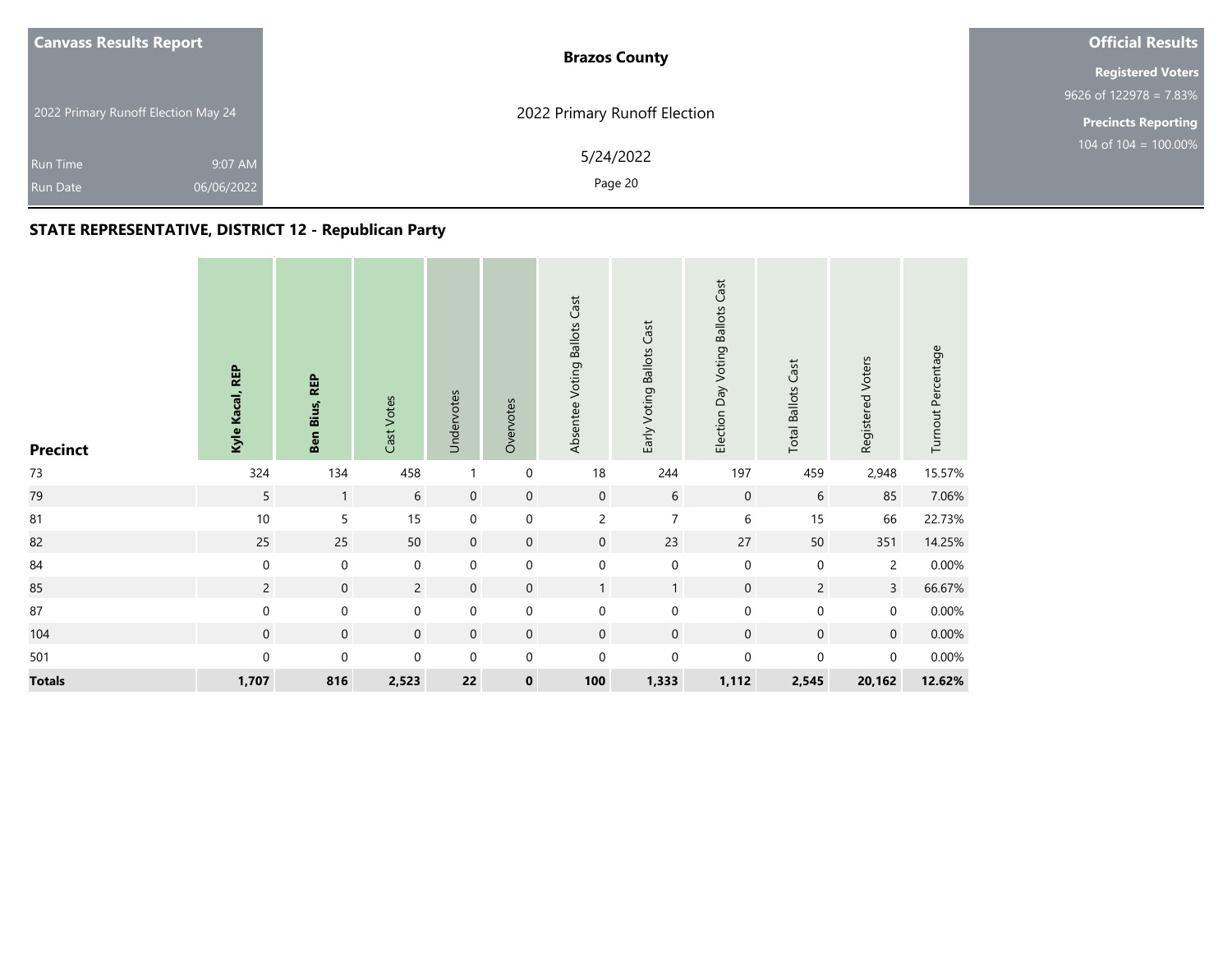| <b>Canvass Results Report</b>       |            | <b>Brazos County</b>         | <b>Official Results</b>                     |
|-------------------------------------|------------|------------------------------|---------------------------------------------|
|                                     |            |                              | <b>Registered Voters</b>                    |
|                                     |            |                              | 9626 of $122978 = 7.83\%$                   |
| 2022 Primary Runoff Election May 24 |            | 2022 Primary Runoff Election | <b>Precincts Reporting</b>                  |
| <b>Run Time</b>                     | 9:07 AM    | 5/24/2022                    | $104 \overline{\text{ of } 104} = 100.00\%$ |
| Run Date                            | 06/06/2022 | Page 21                      |                                             |

| <b>Precinct</b>          | Gabriel Garcia, REP | Margaret Meece, REP | Cast Votes     | Undervotes              | Overvotes           | Absentee Voting Ballots Cast | Early Voting Ballots Cast | Election Day Voting Ballots Cast | <b>Total Ballots Cast</b> | Registered Voters | Turnout Percentage |
|--------------------------|---------------------|---------------------|----------------|-------------------------|---------------------|------------------------------|---------------------------|----------------------------------|---------------------------|-------------------|--------------------|
| $\mathbf{1}$             | 146                 | 124                 | 270            | 18                      | $\mathbf 0$         | 11                           | 138                       | 139                              | 288                       | 2,145             | 13.43%             |
| $\overline{c}$           | 147                 | 125                 | 272            | 9                       | $\mathsf{O}\xspace$ | $14$                         | 129                       | 138                              | 281                       | 2,561             | 10.97%             |
| $\mathsf 3$              | 39                  | $41\,$              | $80\,$         | $\mathbf{1}$            | $\boldsymbol{0}$    | $\overline{7}$               | 32                        | 42                               | 81                        | 1,029             | 7.87%              |
| $\overline{\mathcal{L}}$ | 11                  | $\sqrt{4}$          | 15             | $\mathbf 0$             | $\mathbf 0$         | $\mathsf{O}\xspace$          | 12                        | $\mathsf{3}$                     | 15                        | 1,725             | 0.87%              |
| $\overline{5}$           | 181                 | 122                 | 303            | 11                      | 0                   | $18\,$                       | 180                       | 116                              | 314                       | 1,826             | 17.20%             |
| $\overline{6}$           | 104                 | 69                  | 173            | $\,8\,$                 | $\mathsf{O}\xspace$ | $\overline{4}$               | $97\,$                    | 80                               | 181                       | 1,056             | 17.14%             |
| $\overline{7}$           | 232                 | 125                 | 357            | 12                      | 0                   | 8                            | 199                       | 162                              | 369                       | 1,853             | 19.91%             |
| 8                        | $34$                | $30\,$              | 64             | $\mathsf{3}$            | $\pmb{0}$           | $\boldsymbol{6}$             | 22                        | 39                               | 67                        | 1,683             | 3.98%              |
| 9                        | 41                  | 29                  | $70\,$         | $\overline{\mathbf{4}}$ | $\boldsymbol{0}$    | $\overline{c}$               | 28                        | 44                               | 74                        | 1,557             | 4.75%              |
| 10                       | 127                 | 101                 | 228            | 5                       | $\boldsymbol{0}$    | 13                           | 97                        | 123                              | 233                       | 4,121             | 5.65%              |
| 11                       | 28                  | 21                  | 49             | 3                       | $\boldsymbol{0}$    | $\boldsymbol{9}$             | 14                        | 29                               | 52                        | 2,409             | 2.16%              |
| 12                       | 244                 | 139                 | 383            | 5                       | $\pmb{0}$           | 43                           | 126                       | 219                              | 388                       | 4,186             | 9.27%              |
| 13                       | 142                 | 71                  | 213            | 5                       | 0                   | 15                           | 94                        | 109                              | 218                       | 1,966             | 11.09%             |
| 14                       | 24                  | 15                  | 39             | $\mathbf{1}$            | $\mathbf 0$         | $\mathbf 0$                  | $19$                      | $21$                             | 40                        | 3,054             | 1.31%              |
| 15                       | 197                 | 132                 | 329            | $\overline{7}$          | 0                   | 60                           | 148                       | 128                              | 336                       | 2,531             | 13.28%             |
| 16                       | $\boldsymbol{9}$    | $\,8\,$             | $17\,$         | $\overline{c}$          | $\pmb{0}$           | $\mathbf{1}$                 | $\,8\,$                   | $10\,$                           | 19                        | 1,418             | 1.34%              |
| 17                       | $77\,$              | 58                  | 135            | $\overline{3}$          | $\boldsymbol{0}$    | $11$                         | 56                        | 71                               | 138                       | 3,246             | 4.25%              |
| 18                       | $\overline{4}$      | $\overline{c}$      | 6              | $\mathbf{1}$            | $\boldsymbol{0}$    | $\overline{c}$               | $\overline{2}$            | $\mathsf{3}$                     | $\overline{7}$            | 556               | 1.26%              |
| 19                       | $11$                | $14$                | 25             | $\,0\,$                 | $\boldsymbol{0}$    | $\overline{c}$               | $11$                      | 12                               | 25                        | 409               | 6.11%              |
| 20                       | $\mathbf{1}$        | $\overline{c}$      | $\overline{3}$ | $\boldsymbol{0}$        | 0                   | $\mathbf 0$                  | 3                         | $\boldsymbol{0}$                 | $\overline{3}$            | 3,112             | 0.10%              |

and the contract of the contract of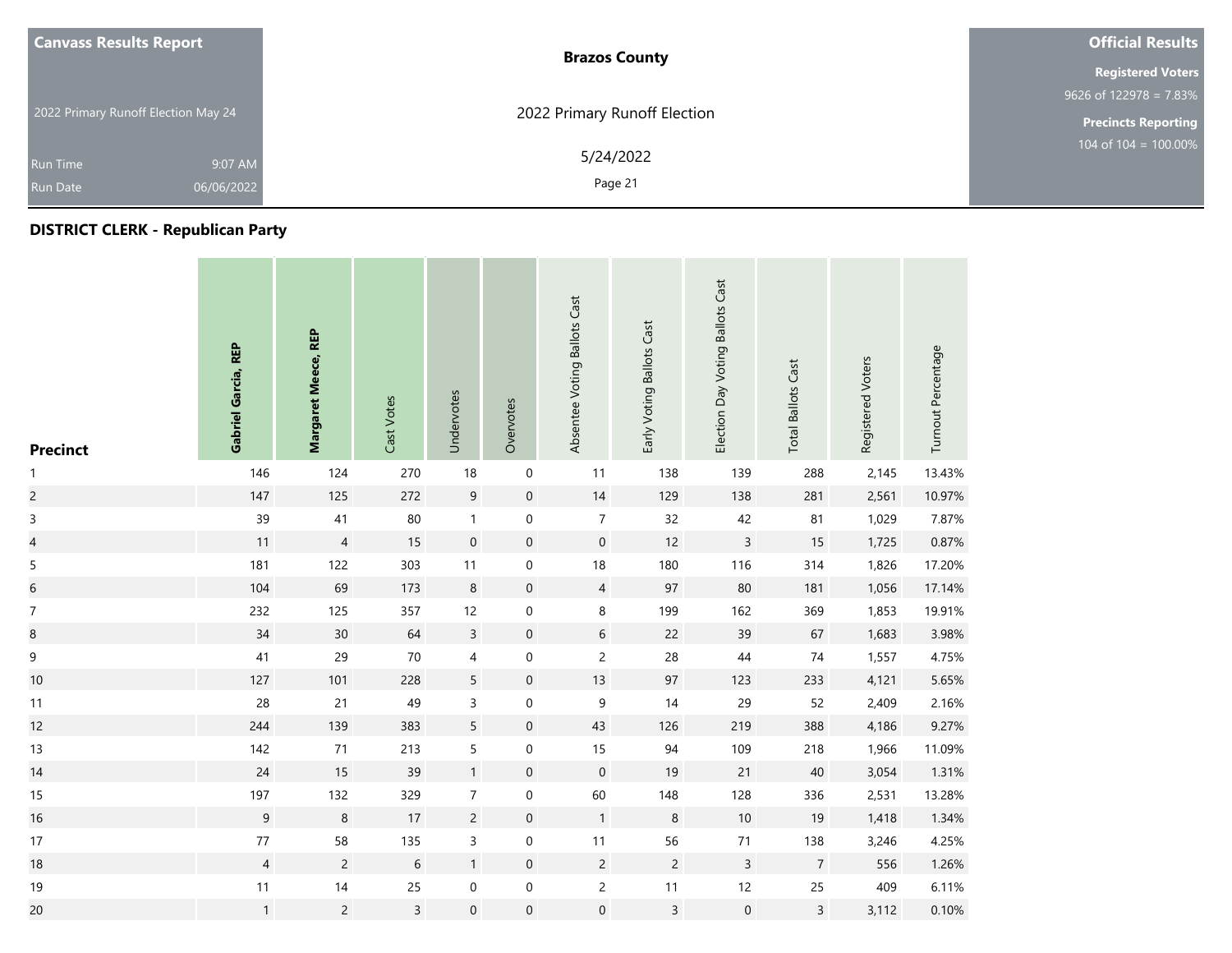| <b>Canvass Results Report</b>       |            | <b>Brazos County</b>         | <b>Official Results</b>    |
|-------------------------------------|------------|------------------------------|----------------------------|
|                                     |            |                              | <b>Registered Voters</b>   |
|                                     |            |                              | 9626 of $122978 = 7.83\%$  |
| 2022 Primary Runoff Election May 24 |            | 2022 Primary Runoff Election | <b>Precincts Reporting</b> |
| Run Time                            | 9:07 AM    | 5/24/2022                    | $104$ of $104 = 100.00\%$  |
| Run Date                            | 06/06/2022 | Page 22                      |                            |

| <b>Precinct</b> | Gabriel Garcia, REP | Margaret Meece, REP | Cast Votes  | Undervotes       | Overvotes           | Absentee Voting Ballots Cast | Early Voting Ballots Cast | Election Day Voting Ballots Cast | <b>Total Ballots Cast</b> | Registered Voters | Turnout Percentage |
|-----------------|---------------------|---------------------|-------------|------------------|---------------------|------------------------------|---------------------------|----------------------------------|---------------------------|-------------------|--------------------|
| 21              | $\overline{c}$      | 4                   | 6           | 3                | 0                   | $\pmb{0}$                    | 5                         | 4                                | 9                         | 1,368             | 0.66%              |
| 22              | $\boldsymbol{9}$    | $\mathbf{1}$        | $10\,$      | $\mathbf 0$      | $\pmb{0}$           | $\mathbf{1}$                 | $\overline{c}$            | $\boldsymbol{7}$                 | 10                        | 403               | 2.48%              |
| 23              | 8                   | $\mathbf{1}$        | $\mathsf 9$ | $\pmb{0}$        | $\boldsymbol{0}$    | $\boldsymbol{0}$             | $\,$ 6 $\,$               | $\mathsf{3}$                     | 9                         | 85                | 10.59%             |
| 24              | $80\,$              | 67                  | 147         | $\overline{c}$   | $\boldsymbol{0}$    | $10\,$                       | ${\bf 78}$                | 61                               | 149                       | 2,039             | 7.31%              |
| 25              | $\mathsf{3}$        | $\mathbf 0$         | $\mathsf 3$ | $\pmb{0}$        | $\boldsymbol{0}$    | $\,0\,$                      | $\mathsf 3$               | $\mathbf 0$                      | $\mathsf 3$               | 1,061             | 0.28%              |
| 26              | 255                 | 189                 | 444         | $10\,$           | $\pmb{0}$           | 34                           | 212                       | 208                              | 454                       | 3,726             | 12.18%             |
| 27              | 328                 | 230                 | 558         | 16               | $\pmb{0}$           | 23                           | 327                       | 224                              | 574                       | 2,670             | 21.50%             |
| 28              | 42                  | 25                  | 67          | $\overline{4}$   | $\boldsymbol{0}$    | $\overline{4}$               | 32                        | 35                               | $71$                      | 596               | 11.91%             |
| 29              | $76\,$              | 37                  | 113         | 3                | 0                   | 13                           | 48                        | 55                               | 116                       | 855               | 13.57%             |
| 30              | 58                  | 34                  | 92          | $\overline{c}$   | $\mathsf{O}\xspace$ | $10\,$                       | 46                        | 38                               | 94                        | 2,493             | 3.77%              |
| 31              | 80                  | 60                  | 140         | 3                | 0                   | $17\,$                       | 61                        | 65                               | 143                       | 3,243             | 4.41%              |
| 32              | 43                  | 14                  | 57          | $\mathbf{1}$     | $\pmb{0}$           | 1                            | 32                        | 25                               | 58                        | 623               | 9.31%              |
| 33              | $\pmb{4}$           | $\mathbf{1}$        | 5           | $\mathbf{1}$     | $\boldsymbol{0}$    | $\mathbf 0$                  | $\mathbf 0$               | $\,6\,$                          | $\,$ 6 $\,$               | 1,443             | 0.42%              |
| 34              | 15                  | 10                  | 25          | $\overline{c}$   | $\boldsymbol{0}$    | $\mathbf{1}$                 | $10\,$                    | 16                               | 27                        | 2,105             | 1.28%              |
| 35              | 24                  | 28                  | 52          | $\mathbf{1}$     | $\pmb{0}$           | $\overline{c}$               | 31                        | $20\,$                           | 53                        | 4,191             | 1.26%              |
| 36              | 176                 | 102                 | 278         | 15               | $\boldsymbol{0}$    | 33                           | 128                       | 132                              | 293                       | 4,289             | 6.83%              |
| 37              | 26                  | 11                  | $37\,$      | $\pmb{0}$        | $\boldsymbol{0}$    | $\mathsf{3}$                 | 13                        | 21                               | $37\,$                    | 172               | 21.51%             |
| 38              | 5                   | $\overline{7}$      | 12          | $\boldsymbol{0}$ | $\pmb{0}$           | $\mathbf 0$                  | $\overline{4}$            | $\,8\,$                          | 12                        | 477               | 2.52%              |
| 39              | 65                  | 45                  | 110         | 4                | $\boldsymbol{0}$    | 18                           | 54                        | 42                               | 114                       | 1,692             | 6.74%              |
| 40              | 274                 | 180                 | 454         | 15               | 0                   | 32                           | 217                       | 220                              | 469                       | 3,948             | 11.88%             |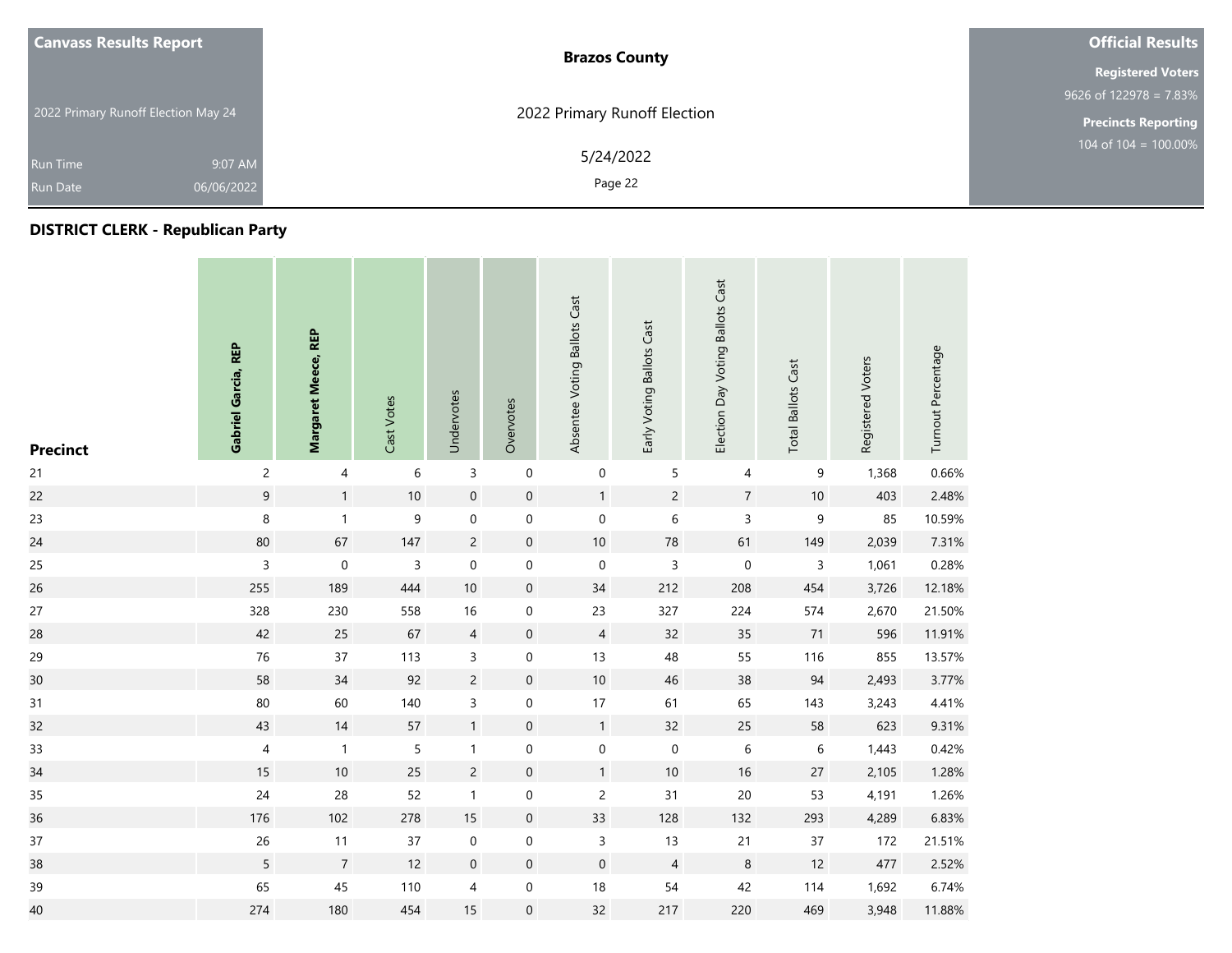| <b>Canvass Results Report</b>       |            | <b>Brazos County</b>         | <b>Official Results</b>    |
|-------------------------------------|------------|------------------------------|----------------------------|
|                                     |            |                              | <b>Registered Voters</b>   |
|                                     |            |                              | 9626 of $122978 = 7.83\%$  |
| 2022 Primary Runoff Election May 24 |            | 2022 Primary Runoff Election | <b>Precincts Reporting</b> |
| Run Time                            | 9:07 AM    | 5/24/2022                    | $104$ of $104 = 100.00\%$  |
| Run Date                            | 06/06/2022 | Page 23                      |                            |

| <b>Precinct</b> | Gabriel Garcia, REP | Margaret Meece, REP | Cast Votes       | Undervotes       | Overvotes        | Absentee Voting Ballots Cast | Early Voting Ballots Cast | Election Day Voting Ballots Cast | <b>Total Ballots Cast</b> | Registered Voters | Turnout Percentage |
|-----------------|---------------------|---------------------|------------------|------------------|------------------|------------------------------|---------------------------|----------------------------------|---------------------------|-------------------|--------------------|
| 41              | 91                  | 92                  | 183              | 3                | $\mathbf 0$      | 28                           | 81                        | $77\,$                           | 186                       | 1,508             | 12.33%             |
| 42              | $\boldsymbol{0}$    | $\mathbf 0$         | $\boldsymbol{0}$ | $\mathbf 0$      | $\boldsymbol{0}$ | $\mathbf 0$                  | $\boldsymbol{0}$          | $\boldsymbol{0}$                 | $\boldsymbol{0}$          | $\mathbf 0$       | 0.00%              |
| 43              | $\overline{7}$      | $\mathbf{1}$        | $\bf8$           | $\pmb{0}$        | $\pmb{0}$        | $\mathbf 0$                  | $\,$ 6 $\,$               | $\overline{c}$                   | 8                         | 232               | 3.45%              |
| 44              | $10$                | $6\phantom{a}$      | $16$             | $\boldsymbol{0}$ | $\boldsymbol{0}$ | $\mathsf{O}\xspace$          | $9\,$                     | $\overline{7}$                   | 16                        | 133               | 12.03%             |
| 45              | 9                   | $\overline{c}$      | 11               | $\boldsymbol{0}$ | 0                | $\boldsymbol{0}$             | $\boldsymbol{7}$          | 4                                | 11                        | 156               | 7.05%              |
| 46              | 15                  | $6\phantom{a}$      | 21               | $\mathbf 0$      | $\mathbf 0$      | $\mathsf{O}\xspace$          | 15                        | $\sqrt{6}$                       | 21                        | 394               | 5.33%              |
| 47              | $10\,$              | 8                   | 18               | $\boldsymbol{0}$ | $\boldsymbol{0}$ | 4                            | 11                        | 3                                | 18                        | 494               | 3.64%              |
| 48              | $16\,$              | 14                  | $30\,$           | $\mathbf{1}$     | $\boldsymbol{0}$ | $\overline{c}$               | $17\,$                    | 12                               | 31                        | 236               | 13.14%             |
| 49              | $\mathbf 0$         | $\mathbf 0$         | $\mathbf 0$      | $\pmb{0}$        | $\boldsymbol{0}$ | $\boldsymbol{0}$             | $\mathsf{O}\xspace$       | $\mathbf 0$                      | $\pmb{0}$                 | 295               | 0.00%              |
| 50              | $\overline{c}$      | $\mathsf{O}\xspace$ | $\overline{2}$   | $\boldsymbol{0}$ | $\boldsymbol{0}$ | $\mathsf{O}\xspace$          | $\mathbf 0$               | $\overline{c}$                   | $\overline{2}$            | $\overline{c}$    | 100.00%            |
| 51              | $\mathsf{O}\xspace$ | $\boldsymbol{0}$    | $\boldsymbol{0}$ | $\mathbf 0$      | $\boldsymbol{0}$ | $\boldsymbol{0}$             | $\mathsf{O}\xspace$       | $\mathbf 0$                      | $\mathbf 0$               | $\mathbf 0$       | 0.00%              |
| 52              | $\boldsymbol{0}$    | $\mathbf{1}$        | $\mathbf{1}$     | $\boldsymbol{0}$ | $\pmb{0}$        | $\mathsf{O}\xspace$          | $\mathbf 0$               | $\mathbf{1}$                     | $\mathbf{1}$              | 21                | 4.76%              |
| 53              | $\mathbf{1}$        | $\mathbf{1}$        | $\overline{c}$   | $\boldsymbol{0}$ | $\boldsymbol{0}$ | $\mathbf 0$                  | $\mbox{O}$                | $\overline{c}$                   | $\overline{c}$            | 171               | 1.17%              |
| 54              | 86                  | 42                  | 128              | 5                | $\mathbf 0$      | 11                           | 67                        | 55                               | 133                       | 672               | 19.79%             |
| 55              | 60                  | 37                  | 97               | 4                | $\boldsymbol{0}$ | $10\,$                       | 46                        | 45                               | 101                       | 3,010             | 3.36%              |
| 56              | $\mathsf{O}\xspace$ | $\overline{c}$      | $\overline{c}$   | $\boldsymbol{0}$ | $\boldsymbol{0}$ | $\mathbf 0$                  | $\boldsymbol{0}$          | $\overline{c}$                   | $\overline{c}$            | 40                | 5.00%              |
| 57              | $\mathsf{3}$        | $\mathbf 0$         | $\overline{3}$   | $\mathbf 0$      | $\mathbf 0$      | $\mathbf 0$                  | $\overline{3}$            | $\mathbf 0$                      | $\overline{3}$            | 283               | 1.06%              |
| 58              | 27                  | 14                  | 41               | $\overline{c}$   | $\mathbf 0$      | $7\overline{ }$              | 22                        | 14                               | 43                        | 854               | 5.04%              |
| 59              | $\mathbf{1}$        | $\mathbf{1}$        | $\overline{c}$   | $\boldsymbol{0}$ | $\pmb{0}$        | $\mathbf 0$                  | $\mathbf 0$               | $\overline{c}$                   | $\overline{c}$            | 32                | 6.25%              |
| 60              | 17                  | 12                  | 29               | $\boldsymbol{0}$ | 0                | $\mathbf{1}$                 | 14                        | 14                               | 29                        | 99                | 29.29%             |

and the con-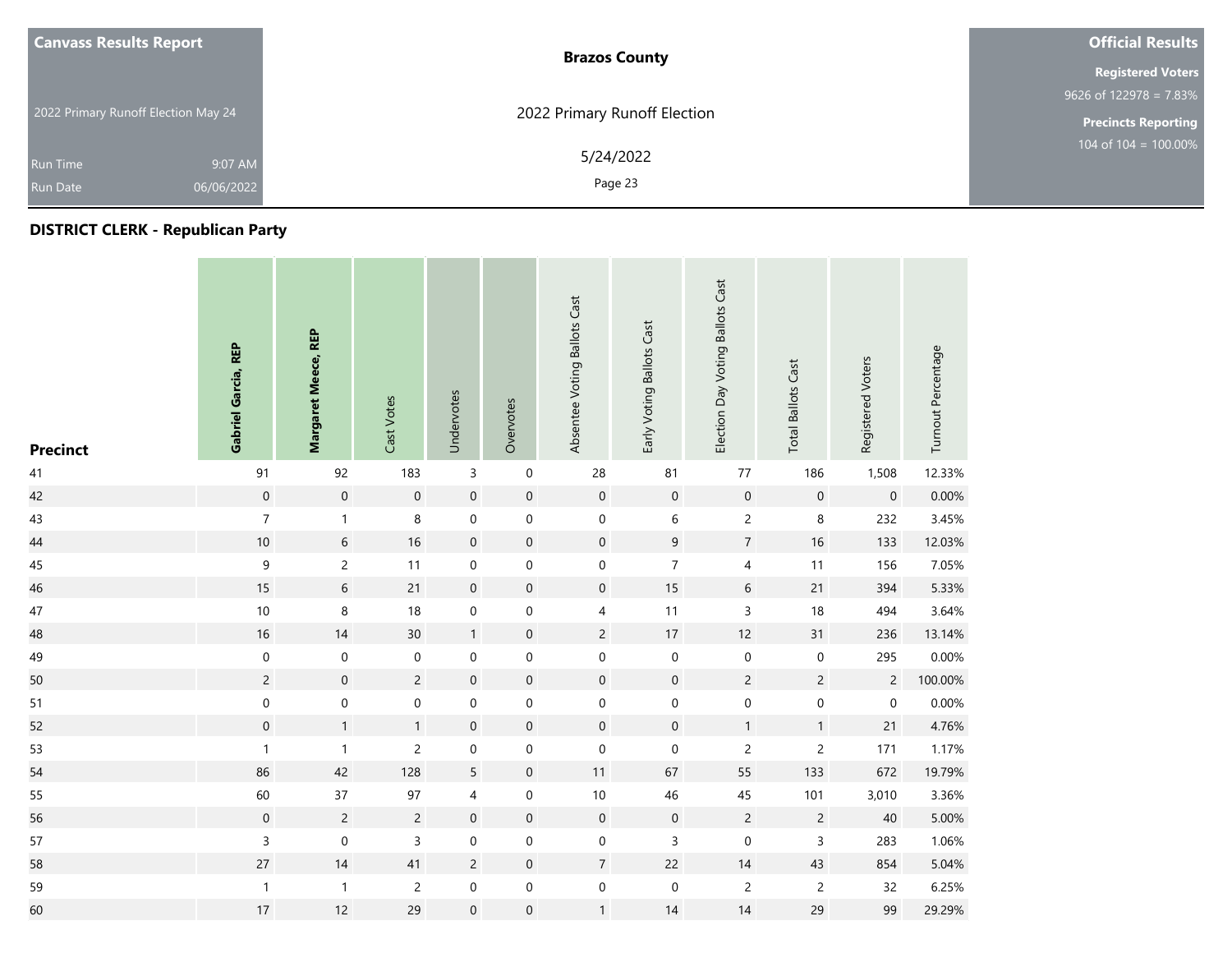| <b>Canvass Results Report</b>       | <b>Brazos County</b>         | <b>Official Results</b>    |
|-------------------------------------|------------------------------|----------------------------|
|                                     |                              | <b>Registered Voters</b>   |
|                                     |                              | 9626 of $122978 = 7.83\%$  |
| 2022 Primary Runoff Election May 24 | 2022 Primary Runoff Election | <b>Precincts Reporting</b> |
| Run Time                            | 5/24/2022<br>9:07 AM         | $104$ of $104 = 100.00\%$  |
| 06/06/2022<br>Run Date              | Page 24                      |                            |

| <b>Precinct</b> | Gabriel Garcia, REP | Margaret Meece, REP | Cast Votes   | Undervotes       | Overvotes        | Absentee Voting Ballots Cast | Early Voting Ballots Cast | Election Day Voting Ballots Cast | <b>Total Ballots Cast</b> | Registered Voters | Turnout Percentage |
|-----------------|---------------------|---------------------|--------------|------------------|------------------|------------------------------|---------------------------|----------------------------------|---------------------------|-------------------|--------------------|
| 61              | $10\,$              | 6                   | 16           | $\mathbf 0$      | $\boldsymbol{0}$ | 0                            | 6                         | $10$                             | 16                        | 54                | 29.63%             |
| 62              | 14                  | $\overline{7}$      | 21           | $\mathbf{1}$     | $\pmb{0}$        | 1                            | $10$                      | 11                               | 22                        | 1,091             | 2.02%              |
| 63              | 212                 | 192                 | 404          | 11               | $\pmb{0}$        | 26                           | 171                       | 218                              | 415                       | 2,135             | 19.44%             |
| 64              | 313                 | 255                 | 568          | $15\,$           | $\pmb{0}$        | 59                           | 284                       | 240                              | 583                       | 3,661             | 15.92%             |
| 65              | 16                  | 16                  | 32           | $\overline{c}$   | 0                | $\mathbf{1}$                 | 16                        | 17                               | 34                        | 247               | 13.77%             |
| 66              | $40\,$              | 41                  | 81           | $\mathbf{1}$     | $\pmb{0}$        | $\mathbf 0$                  | $46\,$                    | 36                               | 82                        | 907               | 9.04%              |
| 67              | 23                  | $\mathbf{1}$        | 24           | $\mathbf 0$      | $\boldsymbol{0}$ | $\boldsymbol{0}$             | $\,8\,$                   | 16                               | 24                        | 455               | 5.27%              |
| 68              | $\boldsymbol{0}$    | $\mathbf 0$         | $\mathbf 0$  | $\boldsymbol{0}$ | $\boldsymbol{0}$ | $\boldsymbol{0}$             | $\mathbf 0$               | $\mathbf 0$                      | $\boldsymbol{0}$          | $\mathbf 0$       | 0.00%              |
| 69              | 119                 | 133                 | 252          | 11               | $\boldsymbol{0}$ | 12                           | 93                        | 158                              | 263                       | 3,905             | 6.73%              |
| 70              | 32                  | 26                  | 58           | $\boldsymbol{0}$ | $\mathbf 0$      | $\overline{4}$               | 22                        | 32                               | 58                        | 1,408             | 4.12%              |
| $71$            | $\overline{7}$      | $\overline{7}$      | 14           | $\pmb{0}$        | $\boldsymbol{0}$ | $\boldsymbol{0}$             | $10\,$                    | $\overline{\mathcal{A}}$         | 14                        | 114               | 12.28%             |
| 72              | $\mathbf{1}$        | $\overline{c}$      | $\mathsf{3}$ | $\mathbf 0$      | $\mathbf 0$      | $\mathsf{O}\xspace$          | $\overline{1}$            | $\overline{c}$                   | $\overline{3}$            | 90                | 3.33%              |
| $73$            | 241                 | 199                 | 440          | 19               | $\pmb{0}$        | $18\,$                       | 244                       | 197                              | 459                       | 2,948             | 15.57%             |
| 74              | $\mathbf 0$         | $\overline{1}$      | $\mathbf{1}$ | $\mathbf{1}$     | $\pmb{0}$        | $\mathbf{1}$                 | $\,0\,$                   | $\overline{1}$                   | $\overline{c}$            | 1,294             | 0.15%              |
| $75\,$          | 33                  | 19                  | 52           | 4                | $\pmb{0}$        | $\overline{c}$               | $16$                      | $38\,$                           | 56                        | 2,672             | 2.10%              |
| 76              | 140                 | 90                  | 230          | $\mathsf 3$      | $\pmb{0}$        | $20\,$                       | 102                       | 111                              | 233                       | 2,940             | 7.93%              |
| $77\,$          | $20\,$              | 8                   | 28           | $\boldsymbol{0}$ | $\boldsymbol{0}$ | $\mathsf{3}$                 | 12                        | 13                               | 28                        | 559               | 5.01%              |
| 78              | $18\,$              | 14                  | 32           | $\mathbf 0$      | $\pmb{0}$        | $\overline{c}$               | 17                        | 13                               | 32                        | 250               | 12.80%             |
| 79              | $\pmb{0}$           | 6                   | 6            | $\pmb{0}$        | $\boldsymbol{0}$ | $\boldsymbol{0}$             | $\,$ 6 $\,$               | $\mathbf 0$                      | $\,$ 6 $\,$               | 85                | 7.06%              |
| 80              | 113                 | 120                 | 233          | 15               | $\boldsymbol{0}$ | 25                           | 98                        | 125                              | 248                       | 3,977             | 6.24%              |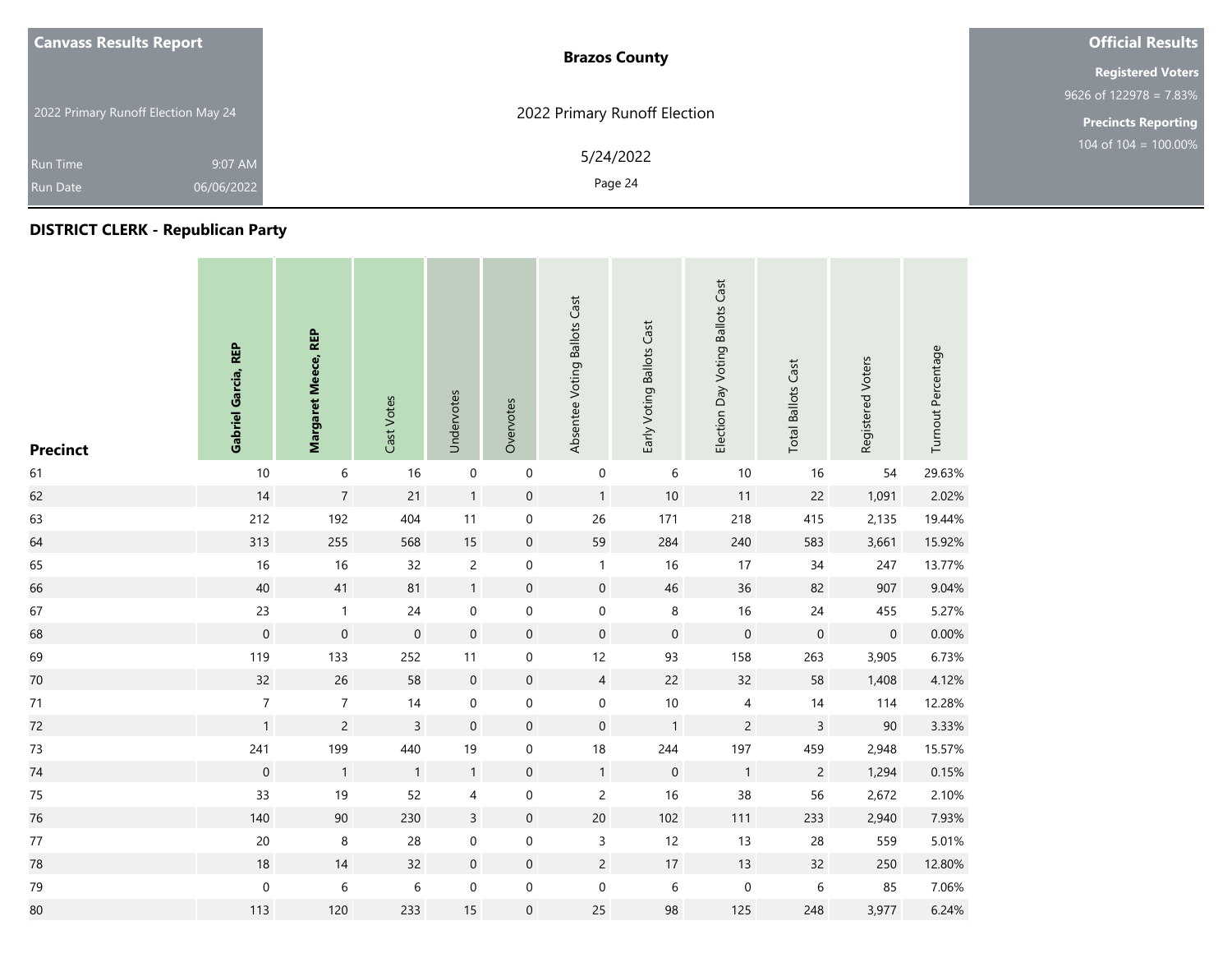| <b>Canvass Results Report</b>       |            | <b>Brazos County</b>         | <b>Official Results</b>    |
|-------------------------------------|------------|------------------------------|----------------------------|
|                                     |            |                              | <b>Registered Voters</b>   |
|                                     |            |                              | 9626 of $122978 = 7.83\%$  |
| 2022 Primary Runoff Election May 24 |            | 2022 Primary Runoff Election | <b>Precincts Reporting</b> |
| Run Time                            | 9:07 AM    | 5/24/2022                    | $104$ of $104 = 100.00\%$  |
| Run Date                            | 06/06/2022 | Page 25                      |                            |

| <b>Precinct</b> | Gabriel Garcia, REP | Margaret Meece, REP | Cast Votes          | Undervotes       | Overvotes           | Absentee Voting Ballots Cast | Early Voting Ballots Cast | Election Day Voting Ballots Cast | <b>Total Ballots Cast</b> | Registered Voters   | Turnout Percentage |
|-----------------|---------------------|---------------------|---------------------|------------------|---------------------|------------------------------|---------------------------|----------------------------------|---------------------------|---------------------|--------------------|
| 81              | 12                  | $\mathsf{3}$        | 15                  | $\mathbf 0$      | $\mathbf 0$         | $\overline{c}$               | $\overline{7}$            | 6                                | 15                        | 66                  | 22.73%             |
| 82              | 30 <sub>o</sub>     | 17                  | $47\,$              | $\mathsf{3}$     | $\pmb{0}$           | $\mathbf 0$                  | $23\,$                    | 27                               | $50\,$                    | 351                 | 14.25%             |
| 84              | $\boldsymbol{0}$    | $\,0\,$             | $\boldsymbol{0}$    | $\mathbf 0$      | $\boldsymbol{0}$    | $\boldsymbol{0}$             | $\,0\,$                   | $\mathbf 0$                      | $\mathbf 0$               | $\overline{c}$      | 0.00%              |
| 85              | $\overline{c}$      | $\mathsf{O}\xspace$ | $\overline{c}$      | $\mathbf 0$      | $\mathsf{O}\xspace$ | 1                            | $\mathbf{1}$              | $\mathbf 0$                      | $\overline{2}$            | $\overline{3}$      | 66.67%             |
| 86              | $\mathbf 0$         | $\mathbf 0$         | $\pmb{0}$           | $\pmb{0}$        | $\mathbf 0$         | $\boldsymbol{0}$             | $\mathbf 0$               | $\mathbf 0$                      | $\mathbf 0$               | $\mathbf 0$         | 0.00%              |
| 87              | $\boldsymbol{0}$    | $\mathsf{O}\xspace$ | $\mathbf 0$         | $\boldsymbol{0}$ | $\mathsf{O}\xspace$ | $\mathsf{O}\xspace$          | $\mathbf 0$               | $\mathbf 0$                      | $\mathbf 0$               | $\mathbf 0$         | 0.00%              |
| 88              | 225                 | 183                 | 408                 | $10\,$           | $\boldsymbol{0}$    | 36                           | 204                       | 178                              | 418                       | 3,302               | 12.66%             |
| 90              | $\mathbf{1}$        | $\overline{c}$      | $\overline{3}$      | $\mathbf 0$      | $\mathbf 0$         | $\mathsf{O}\xspace$          | $\mathbf 0$               | $\mathsf{3}$                     | $\mathsf{3}$              | 34                  | 8.82%              |
| 91              | $\mathbf 0$         | $\mathbf 0$         | $\mathbf 0$         | $\pmb{0}$        | $\boldsymbol{0}$    | $\boldsymbol{0}$             | $\mathbf 0$               | $\mathbf 0$                      | $\mathbf 0$               | $\bf 8$             | 0.00%              |
| 92              | $\mathbf 0$         | $\mathsf{O}\xspace$ | $\boldsymbol{0}$    | $\mathbf 0$      | $\pmb{0}$           | $\mathbf 0$                  | $\mathbf 0$               | $\boldsymbol{0}$                 | $\mathsf{O}\xspace$       | $\mathbf 0$         | 0.00%              |
| 93              | $\boldsymbol{0}$    | $\mathbf 0$         | $\boldsymbol{0}$    | $\pmb{0}$        | $\boldsymbol{0}$    | $\boldsymbol{0}$             | $\mathbf 0$               | $\mathsf{O}\xspace$              | $\mathbf 0$               | $\mathbf 0$         | 0.00%              |
| 94              | $\mathbf 0$         | $\mathsf{O}\xspace$ | $\mathbf 0$         | $\mathbf 0$      | $\mathsf{O}\xspace$ | $\mathsf{O}\xspace$          | $\boldsymbol{0}$          | $\boldsymbol{0}$                 | $\mathbf 0$               | $\mathsf{O}\xspace$ | 0.00%              |
| 95              | $\boldsymbol{0}$    | $\pmb{0}$           | $\pmb{0}$           | $\pmb{0}$        | $\mathbf 0$         | $\mathbf 0$                  | $\mathbf 0$               | $\mathsf{O}\xspace$              | $\mathbf 0$               | $\mathbf 0$         | 0.00%              |
| 96              | $\mathbf 0$         | $\mathsf{O}\xspace$ | $\mathbf 0$         | $\mathbf 0$      | $\mathbf 0$         | $\pmb{0}$                    | $\mathbf 0$               | $\mathbf 0$                      | $\mathsf{O}\xspace$       | 1                   | 0.00%              |
| 97              | $\boldsymbol{0}$    | $\boldsymbol{0}$    | $\boldsymbol{0}$    | $\mathbf 0$      | $\boldsymbol{0}$    | $\mathsf{O}\xspace$          | $\mathbf 0$               | $\mathbf 0$                      | $\mathbf 0$               | $\mathbf 0$         | 0.00%              |
| 98              | $\mathbf{0}$        | $\overline{c}$      | $\overline{2}$      | $\boldsymbol{0}$ | $\boldsymbol{0}$    | $\overline{2}$               | $\mathbf 0$               | $\boldsymbol{0}$                 | $\overline{c}$            | $\overline{3}$      | 66.67%             |
| 99              | $\boldsymbol{0}$    | $\mathbf 0$         | $\mathsf{O}\xspace$ | $\pmb{0}$        | $\mathsf{O}\xspace$ | $\boldsymbol{0}$             | $\mathbf 0$               | $\mathbf 0$                      | $\mathbf 0$               | $\mathbf{1}$        | 0.00%              |
| 100             | 36                  | 66                  | 102                 | 3                | $\pmb{0}$           | $5\phantom{.0}$              | 37                        | 63                               | 105                       | 1,740               | 6.03%              |
| 101             | $\mathbf{1}$        | $\,0\,$             | $\mathbf{1}$        | $\boldsymbol{0}$ | $\pmb{0}$           | $\pmb{0}$                    | $\mathbf{1}$              | $\pmb{0}$                        | $\mathbf{1}$              | 49                  | 2.04%              |
| 102             | $\boldsymbol{0}$    | $\boldsymbol{0}$    | $\boldsymbol{0}$    | $\boldsymbol{0}$ | $\mathbf 0$         | $\boldsymbol{0}$             | $\mathbf 0$               | $\mathbf 0$                      | $\boldsymbol{0}$          | $\mathbf 0$         | 0.00%              |

and the con-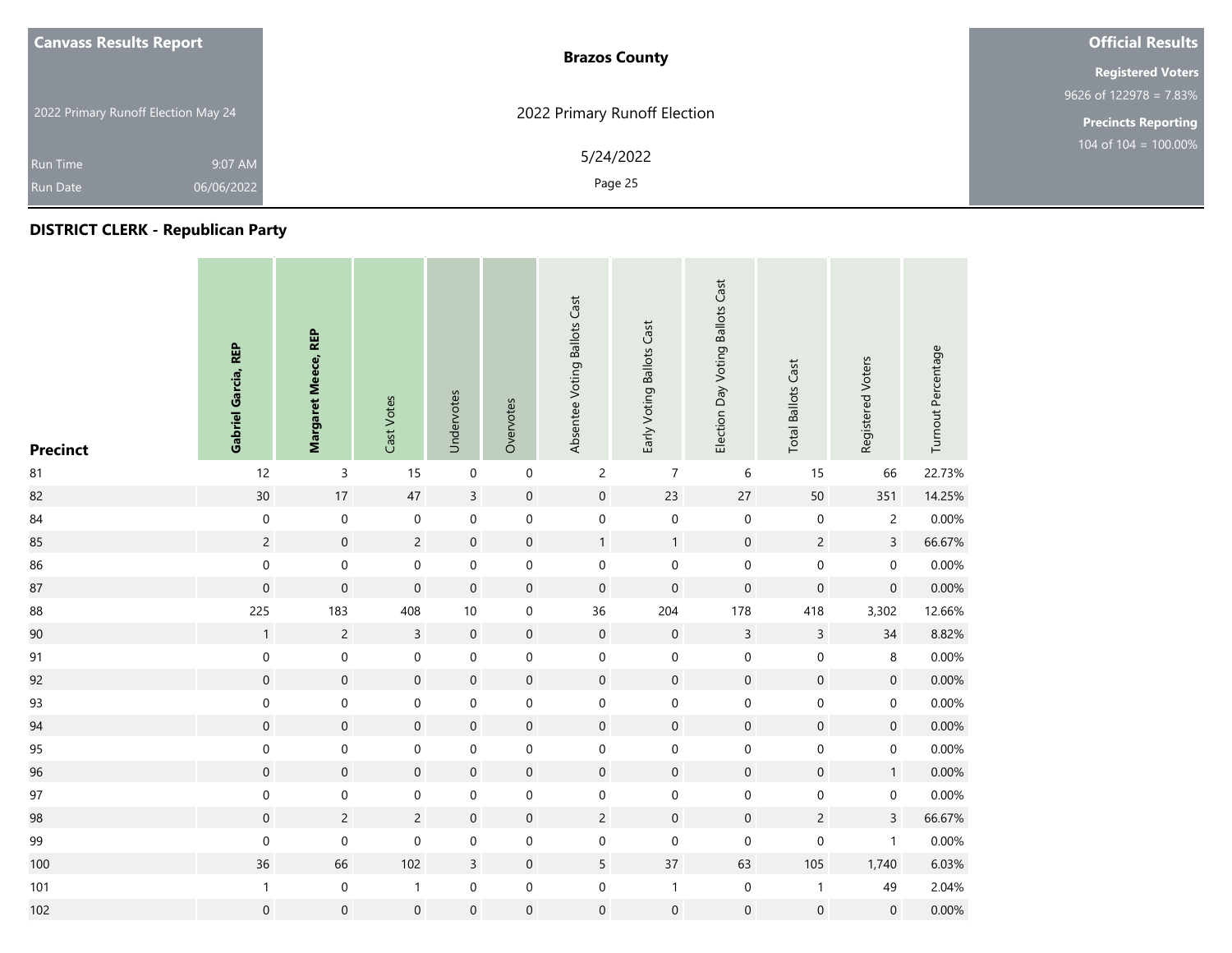| <b>Canvass Results Report</b>       |            | <b>Brazos County</b>         | <b>Official Results</b>    |
|-------------------------------------|------------|------------------------------|----------------------------|
|                                     |            |                              | <b>Registered Voters</b>   |
|                                     |            |                              | 9626 of $122978 = 7.83\%$  |
| 2022 Primary Runoff Election May 24 |            | 2022 Primary Runoff Election | <b>Precincts Reporting</b> |
| <b>Run Time</b>                     | 9:07 AM    | 5/24/2022                    | $104$ of $104 = 100.00\%$  |
| <b>Run Date</b>                     | 06/06/2022 | Page 26                      |                            |

| <b>Precinct</b> | <b>REP</b><br>Gabriel Garcia, | <b>REP</b><br>Margaret Meece, | Cast Votes  | Undervotes  | Overvotes    | Cast<br><b>Voting Ballots</b><br>Absentee | Cast<br><b>Voting Ballots</b><br>Early | Cast<br><b>Ballots</b><br>Voting<br>VeQ<br>Election | Cast<br><b>Total Ballots</b> | Registered Voters | Turnout Percentage |
|-----------------|-------------------------------|-------------------------------|-------------|-------------|--------------|-------------------------------------------|----------------------------------------|-----------------------------------------------------|------------------------------|-------------------|--------------------|
| 104             | $\Omega$                      | $\Omega$                      | $\mathbf 0$ | 0           | $\mathbf 0$  | $\mathbf 0$                               | $\mathbf 0$                            | $\mathbf 0$                                         | 0                            | $\mathbf 0$       | 0.00%              |
| 105             | 6                             | 5                             | 11          | $\mathbf 0$ | $\mathbf 0$  | 3                                         | 5                                      | 3                                                   | 11                           | 72                | 15.28%             |
| <b>Totals</b>   | 5,392                         | 3,938                         | 9,330       | 294         | $\mathbf{0}$ | 714                                       | 4,462                                  | 4,448                                               | 9,624                        | 122,978           | 7.83%              |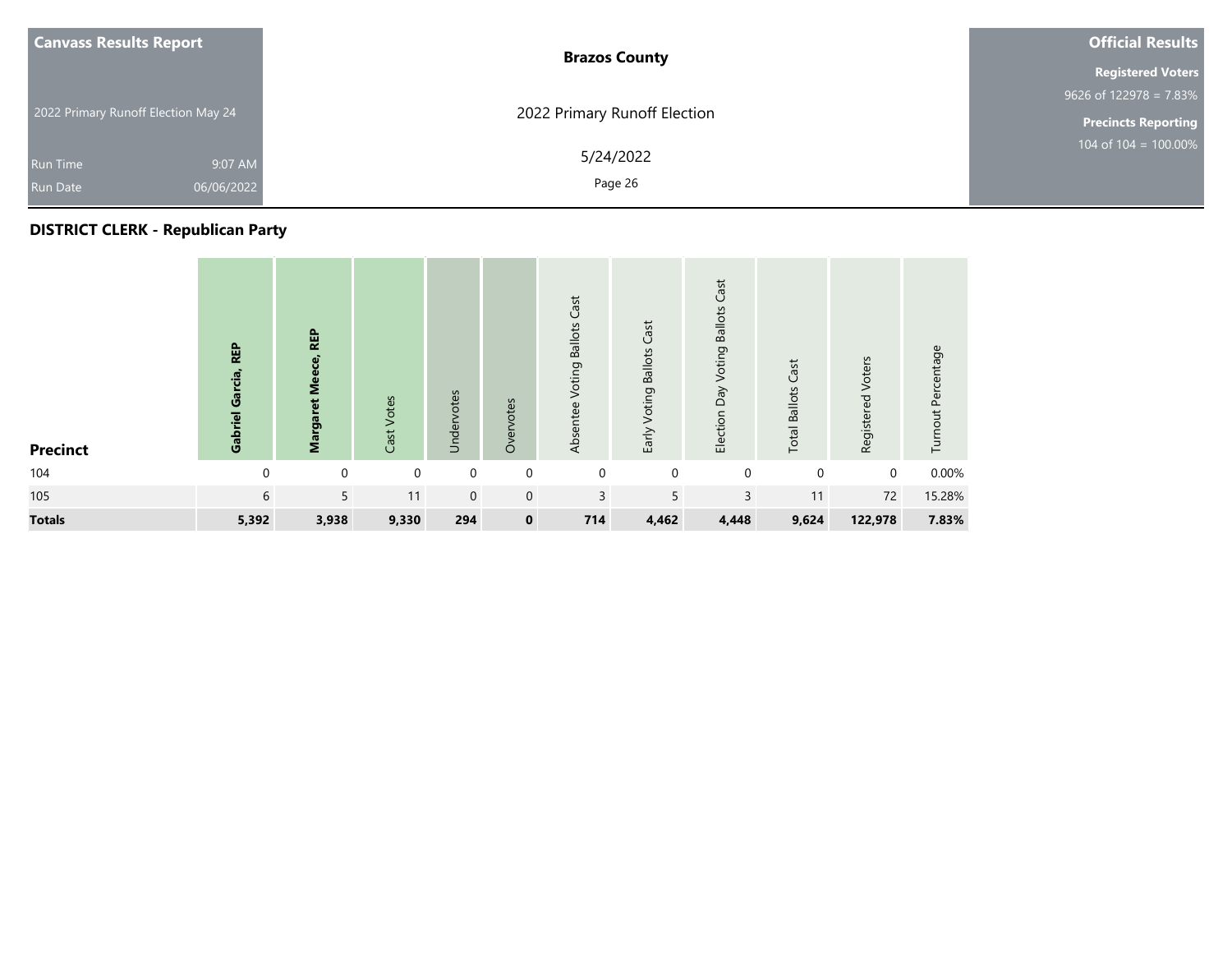| <b>Canvass Results Report</b>       | <b>Brazos County</b>         | <b>Official Results</b>    |
|-------------------------------------|------------------------------|----------------------------|
|                                     |                              | <b>Registered Voters</b>   |
|                                     |                              | 9626 of $122978 = 7.83\%$  |
| 2022 Primary Runoff Election May 24 | 2022 Primary Runoff Election | <b>Precincts Reporting</b> |
| 9:07 AM<br><b>Run Time</b>          | 5/24/2022                    | 104 of $104 = 100.00\%$    |
| 06/06/2022<br><b>Run Date</b>       | Page 27                      |                            |

## **COUNTY COMMISSIONER, PRECINCT 2 - Republican Party**

| <b>Precinct</b>  | Russ Ford, REP   | Chuck Konderla, REP | Cast Votes     | Undervotes       | Overvotes           | Absentee Voting Ballots Cast | Early Voting Ballots Cast | Election Day Voting Ballots Cast | <b>Total Ballots Cast</b> | Registered Voters | Turnout Percentage |
|------------------|------------------|---------------------|----------------|------------------|---------------------|------------------------------|---------------------------|----------------------------------|---------------------------|-------------------|--------------------|
| 5                | 159              | 152                 | 311            | $\mathsf 3$      | $\mathbf 0$         | $18$                         | 180                       | 116                              | 314                       | 1,826             | 17.20%             |
| $\sqrt{6}$       | 95               | 80                  | 175            | $\sqrt{6}$       | $\mathbf 0$         | $\overline{4}$               | 97                        | 80                               | 181                       | 1,056             | 17.14%             |
| $\boldsymbol{7}$ | 204              | 160                 | 364            | 5                | $\pmb{0}$           | $\,8\,$                      | 199                       | 162                              | 369                       | 1,853             | 19.91%             |
| 11               | 29               | 22                  | 51             | $\mathbf{1}$     | $\pmb{0}$           | $\mathsf 9$                  | 14                        | 29                               | 52                        | 2,409             | 2.16%              |
| 13               | 85               | 128                 | 213            | $\mathsf S$      | $\pmb{0}$           | 15                           | 94                        | 109                              | 218                       | 1,966             | 11.09%             |
| 15               | 182              | 148                 | 330            | $\sqrt{6}$       | $\mathsf{O}\xspace$ | 60                           | 148                       | 128                              | 336                       | 2,531             | 13.28%             |
| 21               | 5                | $\overline{c}$      | $\overline{7}$ | $\overline{c}$   | $\boldsymbol{0}$    | $\mathbf 0$                  | $\sqrt{5}$                | $\overline{4}$                   | 9                         | 1,368             | 0.66%              |
| 22               | $\overline{3}$   | $\sqrt{6}$          | 9              | $\mathbf{1}$     | $\mathbf 0$         | $\mathbf{1}$                 | $\overline{c}$            | $\overline{7}$                   | $10$                      | 403               | 2.48%              |
| 24               | 70               | 75                  | 145            | $\overline{4}$   | $\pmb{0}$           | $10$                         | 78                        | 61                               | 149                       | 2,039             | 7.31%              |
| 26               | 208              | 238                 | 446            | $\,8\,$          | $\mathsf{O}\xspace$ | 34                           | 212                       | 208                              | 454                       | 3,726             | 12.18%             |
| 27               | 243              | 324                 | 567            | $\overline{7}$   | $\boldsymbol{0}$    | 23                           | 327                       | 224                              | 574                       | 2,670             | 21.50%             |
| 32               | 28               | 25                  | 53             | $\overline{5}$   | $\mathsf{O}\xspace$ | $\overline{1}$               | 32                        | 25                               | 58                        | 623               | 9.31%              |
| 36               | 146              | 135                 | 281            | 12               | $\pmb{0}$           | 33                           | 128                       | 132                              | 293                       | 4,289             | 6.83%              |
| 37               | $18\,$           | 19                  | 37             | $\mathbf 0$      | $\pmb{0}$           | $\mathsf{3}$                 | 13                        | 21                               | $37\,$                    | 172               | 21.51%             |
| 44               | $\overline{4}$   | 11                  | 15             | $\mathbf{1}$     | 0                   | $\pmb{0}$                    | 9                         | $\overline{7}$                   | 16                        | 133               | 12.03%             |
| 45               | $\overline{7}$   | $\overline{4}$      | 11             | $\boldsymbol{0}$ | $\pmb{0}$           | $\boldsymbol{0}$             | $\overline{7}$            | $\overline{4}$                   | 11                        | 156               | 7.05%              |
| 48               | 14               | 17                  | 31             | $\mathbf 0$      | $\pmb{0}$           | $\overline{c}$               | 17                        | 12                               | 31                        | 236               | 13.14%             |
| 52               | $\mathbf{1}$     | $\mathsf{O}\xspace$ | $\mathbf{1}$   | $\mathbf 0$      | $\pmb{0}$           | $\mathbf 0$                  | $\mathbf 0$               | $\mathbf{1}$                     | $\mathbf{1}$              | 21                | 4.76%              |
| 56               | $\boldsymbol{0}$ | $\overline{c}$      | $\overline{c}$ | $\boldsymbol{0}$ | $\pmb{0}$           | $\mathbf 0$                  | $\boldsymbol{0}$          | $\overline{c}$                   | $\overline{c}$            | 40                | 5.00%              |
| 58               | $20\,$           | 21                  | 41             | $\overline{c}$   | $\boldsymbol{0}$    | $\overline{7}$               | 22                        | 14                               | 43                        | 854               | 5.04%              |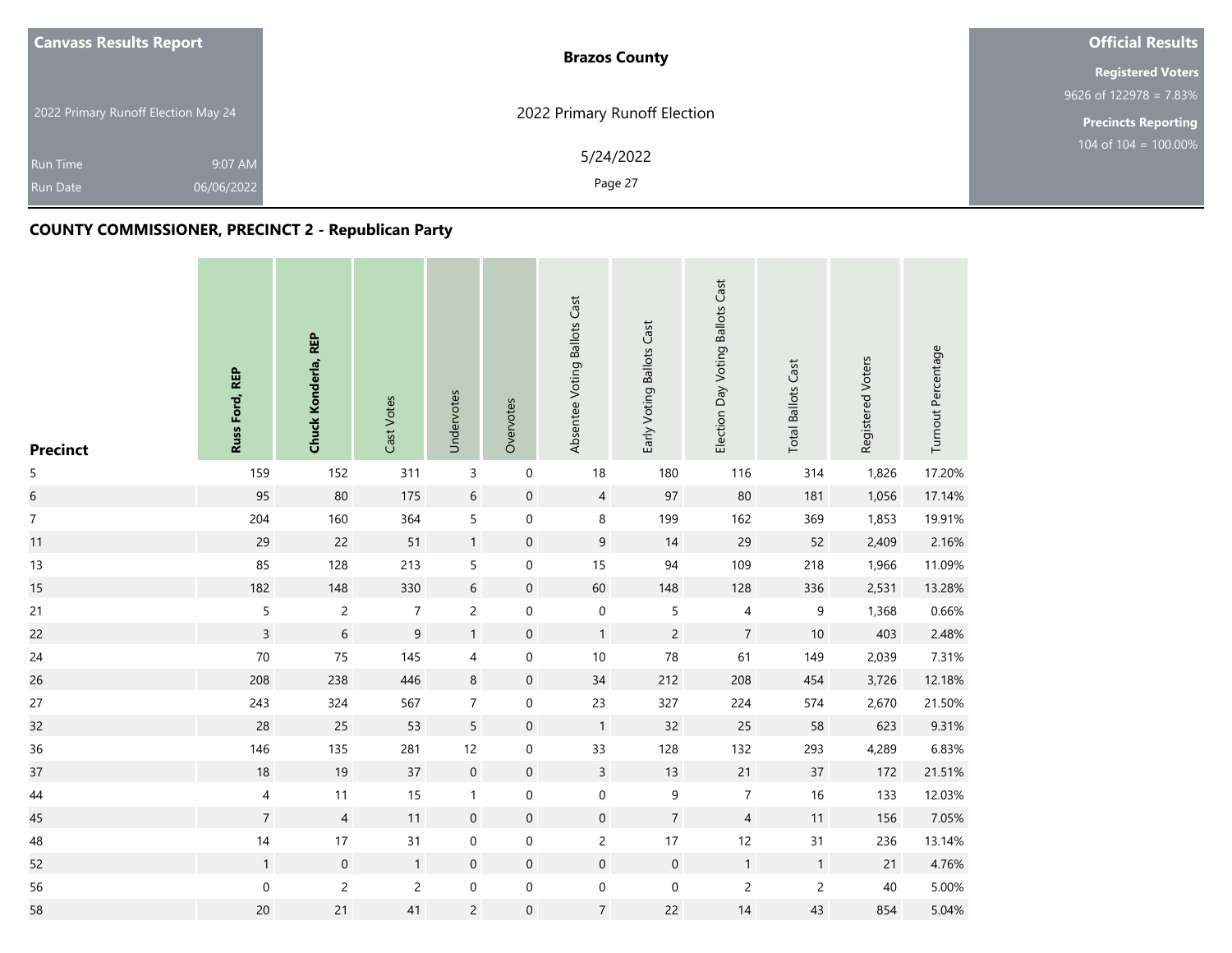| <b>Canvass Results Report</b>       | <b>Brazos County</b>         | <b>Official Results</b>    |
|-------------------------------------|------------------------------|----------------------------|
|                                     |                              | <b>Registered Voters</b>   |
|                                     |                              | 9626 of $122978 = 7.83\%$  |
| 2022 Primary Runoff Election May 24 | 2022 Primary Runoff Election | <b>Precincts Reporting</b> |
| 9:07 AM<br><b>Run Time</b>          | 5/24/2022                    | 104 of $104 = 100.00\%$    |
| 06/06/2022<br><b>Run Date</b>       | Page 28                      |                            |

## **COUNTY COMMISSIONER, PRECINCT 2 - Republican Party**

| <b>Precinct</b> | Russ Ford, REP | Chuck Konderla, REP | Cast Votes  | Undervotes       | Overvotes   | Absentee Voting Ballots Cast | Early Voting Ballots Cast | Election Day Voting Ballots Cast | <b>Total Ballots Cast</b> | Registered Voters | Turnout Percentage |
|-----------------|----------------|---------------------|-------------|------------------|-------------|------------------------------|---------------------------|----------------------------------|---------------------------|-------------------|--------------------|
| 60              | $16$           | 13                  | 29          | $\boldsymbol{0}$ | $\pmb{0}$   | $\overline{1}$               | 14                        | 14                               | 29                        | 99                | 29.29%             |
| 61              | $6\,$          | $10$                | 16          | $\mathbf 0$      | $\mathbf 0$ | $\boldsymbol{0}$             | $\,$ 6 $\,$               | 10                               | $16$                      | 54                | 29.63%             |
| 63              | 176            | 233                 | 409         | $\,$ 6 $\,$      | $\pmb{0}$   | 26                           | 171                       | 218                              | 415                       | 2,135             | 19.44%             |
| 66              | 38             | 42                  | 80          | $\overline{c}$   | $\mathbf 0$ | $\mathsf{O}\xspace$          | 46                        | 36                               | 82                        | 907               | 9.04%              |
| ${\bf 78}$      | $18\,$         | 13                  | 31          | $\mathbf{1}$     | $\pmb{0}$   | $\overline{c}$               | 17                        | 13                               | 32                        | 250               | 12.80%             |
| 86              | $\mathbf 0$    | $\mathsf{O}\xspace$ | $\mathbf 0$ | $\mathbf 0$      | $\mathbf 0$ | $\mathsf{O}\xspace$          | $\mathsf{O}\xspace$       | $\mathbf 0$                      | $\mathbf 0$               | $\mathbf 0$       | 0.00%              |
| 87              | $\mathbf 0$    | $\pmb{0}$           | 0           | $\mathbf 0$      | 0           | $\mathbf 0$                  | $\pmb{0}$                 | $\mathbf 0$                      | 0                         | $\mathbf 0$       | 0.00%              |
| 88              | 157            | 253                 | 410         | 8                | $\mathbf 0$ | 36                           | 204                       | 178                              | 418                       | 3,302             | 12.66%             |
| 104             | 0              | $\boldsymbol{0}$    | 0           | $\mathbf 0$      | $\pmb{0}$   | $\pmb{0}$                    | $\boldsymbol{0}$          | $\pmb{0}$                        | $\pmb{0}$                 | $\mathbf 0$       | 0.00%              |
| <b>Totals</b>   | 1,932          | 2,133               | 4,065       | 85               | $\mathbf 0$ | 293                          | 2,042                     | 1,815                            | 4,150                     | 35,118            | 11.82%             |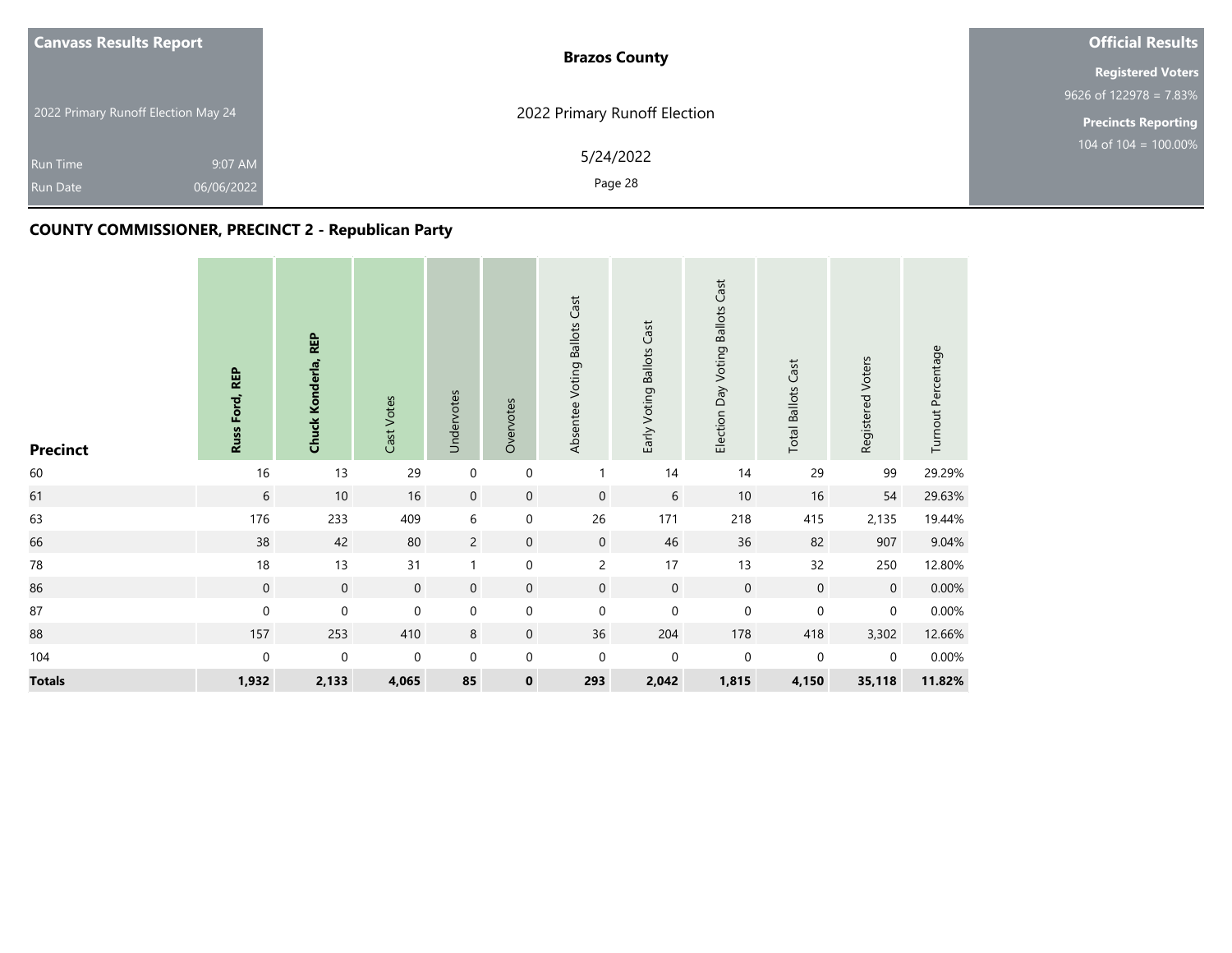| <b>Canvass Results Report</b>       | <b>Brazos County</b>         | <b>Official Results</b>    |
|-------------------------------------|------------------------------|----------------------------|
|                                     |                              | <b>Registered Voters</b>   |
|                                     |                              | 9626 of $122978 = 7.83\%$  |
| 2022 Primary Runoff Election May 24 | 2022 Primary Runoff Election | <b>Precincts Reporting</b> |
| 9:07 AM<br><b>Run Time</b>          | 5/24/2022                    | $104$ of $104 = 100.00\%$  |
| 06/06/2022<br><b>Run Date</b>       | Page 29                      |                            |

## **PRECINCT CHAIR 27 - Republican Party**

| <b>Precinct</b> | <b>REP</b><br>Keith Ballasy, | <b>REP</b><br>Rudy Schultz, | Cast Votes | Undervotes | Overvotes    | Cast<br>Voting Ballots<br>Absentee | Voting Ballots Cast<br>Early | Cast<br>Voting Ballots<br>Day<br>Election | Cast<br><b>Total Ballots</b> | Registered Voters | Turnout Percentage |
|-----------------|------------------------------|-----------------------------|------------|------------|--------------|------------------------------------|------------------------------|-------------------------------------------|------------------------------|-------------------|--------------------|
| 27              | 213                          | 244                         | 457        | 117        | $\mathbf 0$  | 23                                 | 327                          | 224                                       | 574                          | 2,670             | 21.50%             |
| <b>Totals</b>   | 213                          | 244                         | 457        | 117        | $\mathbf{0}$ | 23                                 | 327                          | 224                                       | 574                          | 2,670             | 21.50%             |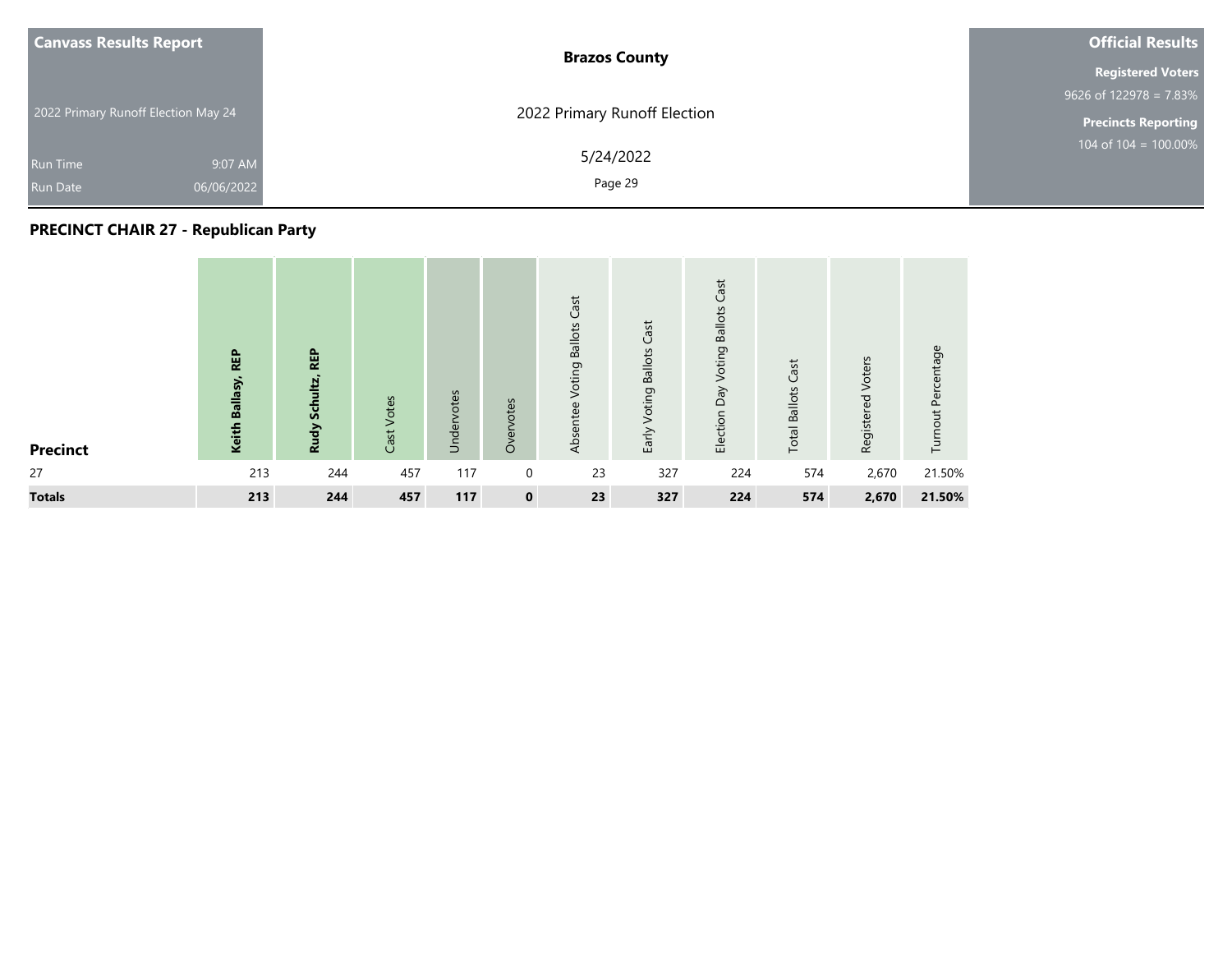| <b>Canvass Results Report</b>       |            | <b>Brazos County</b>         | <b>Official Results</b>    |
|-------------------------------------|------------|------------------------------|----------------------------|
|                                     |            |                              | <b>Registered Voters</b>   |
|                                     |            |                              | 9626 of $122978 = 7.83\%$  |
| 2022 Primary Runoff Election May 24 |            | 2022 Primary Runoff Election | <b>Precincts Reporting</b> |
| <b>Run Time</b>                     | 9:07 AM    | 5/24/2022                    | 104 of $104 = 100.00\%$    |
| <b>Run Date</b>                     | 06/06/2022 | Page 30                      |                            |

## **PRECINCT CHAIR 64 - Republican Party**

| <b>Precinct</b> | <b>REP</b><br>Stasiowski,<br>Mary | <b>REP</b><br>Browning,<br>Mark S. | Cast Votes | Undervotes | Overvotes    | Cast<br>Voting Ballots<br>Absentee | Voting Ballots Cast<br>Early | Cast<br><b>Ballots</b><br>Voting<br>VeQ<br>Election | Cast<br><b>Total Ballots</b> | Registered Voters | Turnout Percentage |
|-----------------|-----------------------------------|------------------------------------|------------|------------|--------------|------------------------------------|------------------------------|-----------------------------------------------------|------------------------------|-------------------|--------------------|
| 64              | 164                               | 283                                | 447        | 136        | $\mathbf 0$  | 59                                 | 284                          | 240                                                 | 583                          | 3,661             | 15.92%             |
| <b>Totals</b>   | 164                               | 283                                | 447        | 136        | $\mathbf{0}$ | 59                                 | 284                          | 240                                                 | 583                          | 3,661             | 15.92%             |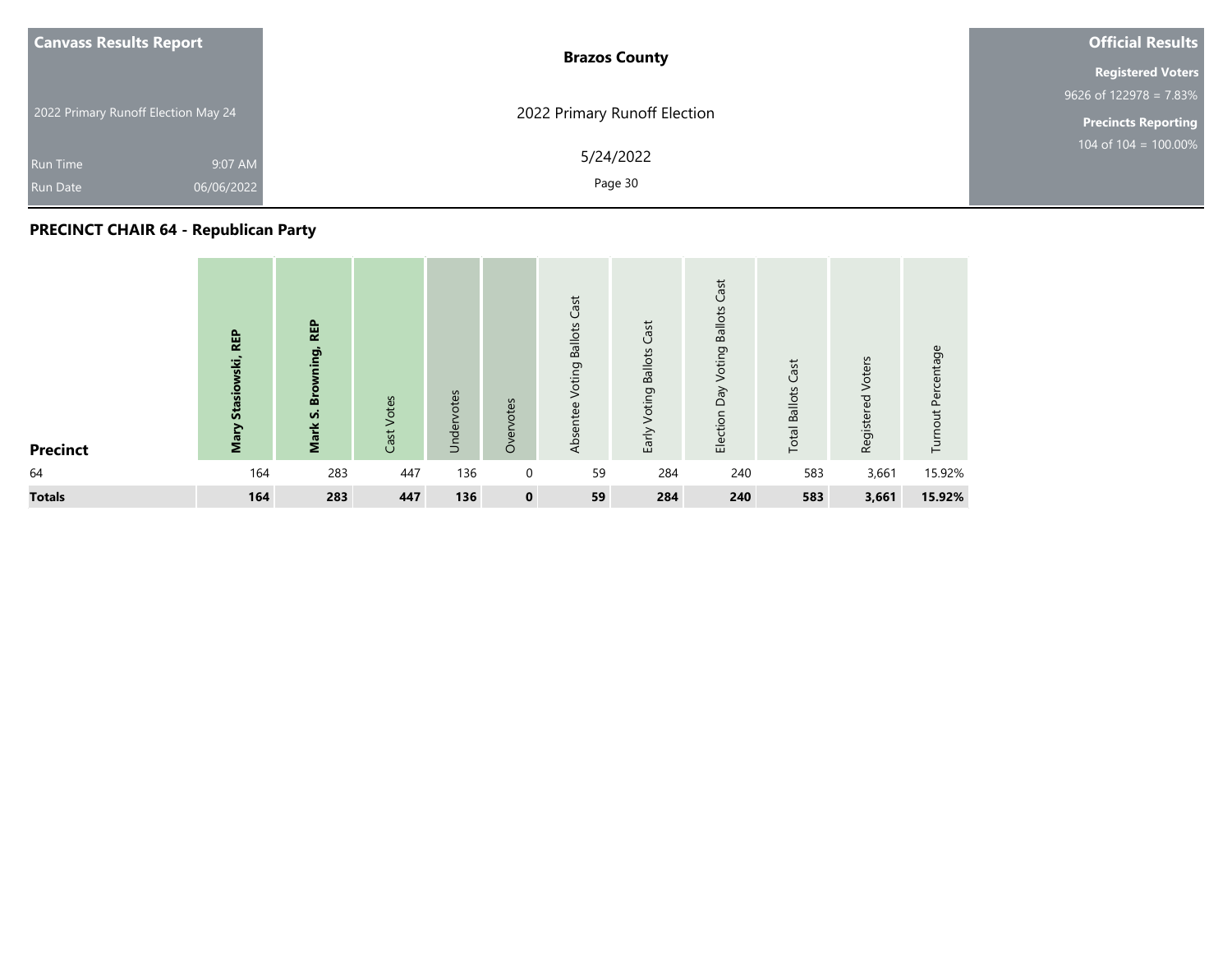| <b>Canvass Results Report</b>       |            | <b>Brazos County</b>         | <b>Official Results</b>    |
|-------------------------------------|------------|------------------------------|----------------------------|
|                                     |            |                              | <b>Registered Voters</b>   |
|                                     |            |                              | 9626 of $122978 = 7.83\%$  |
| 2022 Primary Runoff Election May 24 |            | 2022 Primary Runoff Election | <b>Precincts Reporting</b> |
| <b>Run Time</b>                     | 9:07 AM    | 5/24/2022                    | 104 of $104 = 100.00\%$    |
| <b>Run Date</b>                     | 06/06/2022 | Page 31                      |                            |

## **PRECINCT CHAIR 88 - Republican Party**

| <b>Precinct</b> | <b>REP</b><br>Gaines,<br><b>Brandon</b> | <b>REP</b><br>Schams,<br>Maria | Cast Votes | Undervotes | Overvotes    | Cast<br>Voting Ballots<br>Absentee | Voting Ballots Cast<br>Early | Cast<br><b>Ballots</b><br>Voting<br>Day<br>Election | Cast<br><b>Total Ballots</b> | Registered Voters | Turnout Percentage |
|-----------------|-----------------------------------------|--------------------------------|------------|------------|--------------|------------------------------------|------------------------------|-----------------------------------------------------|------------------------------|-------------------|--------------------|
| 88              | 185                                     | 149                            | 334        | 84         | $\mathbf 0$  | 36                                 | 204                          | 178                                                 | 418                          | 3,302             | 12.66%             |
| <b>Totals</b>   | 185                                     | 149                            | 334        | 84         | $\mathbf{0}$ | 36                                 | 204                          | 178                                                 | 418                          | 3,302             | 12.66%             |